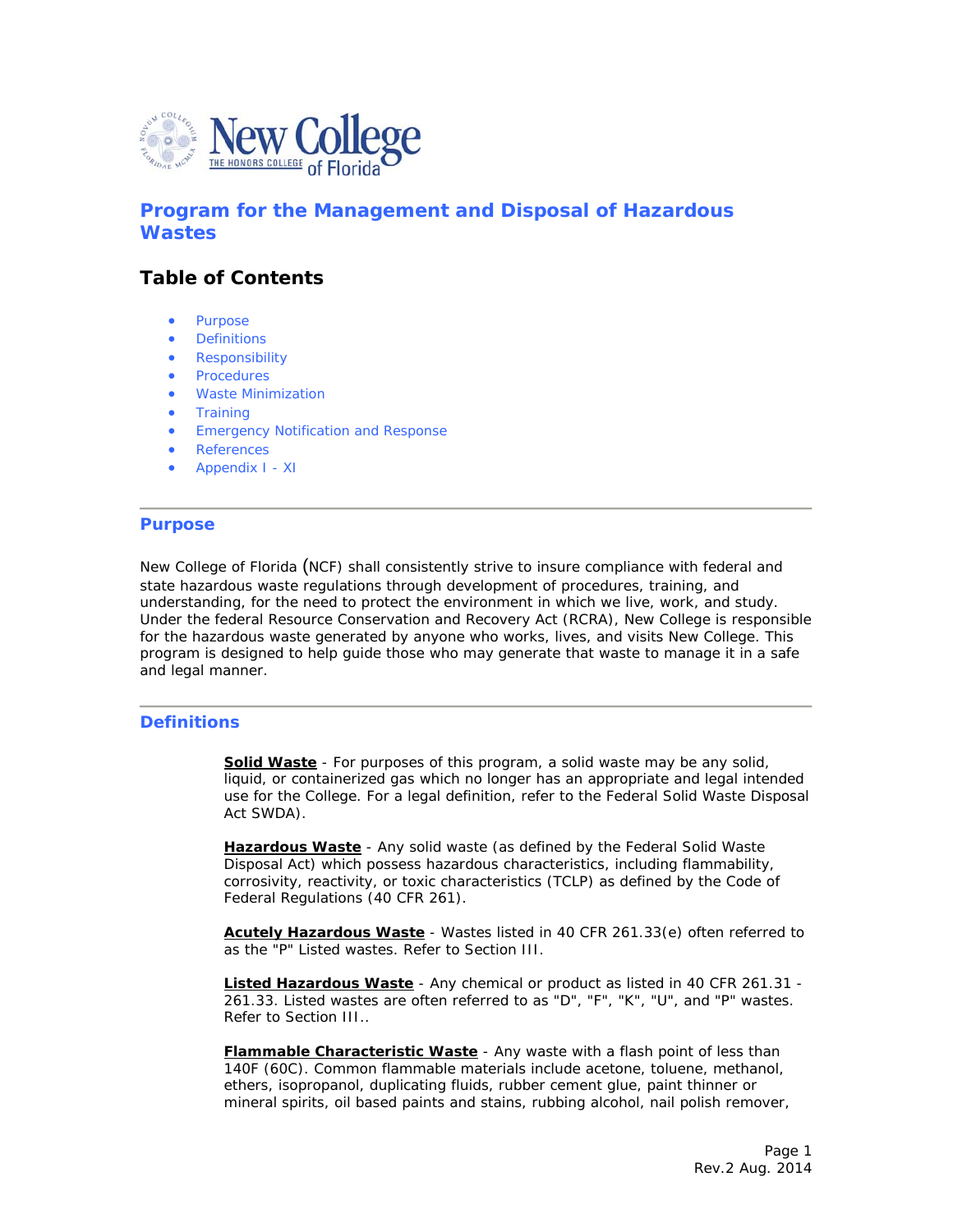any aerosol containers such as spray paints and adhesives, and solvent-soaked rags.

**Corrosive Characteristic Waste** - Any liquid waste which has a pH of less than 2 (acidic) or greater than 12.5 (basic), or corrodes steel at a rate specified by EPA. Corrosive wastes may include, sulfuric acid, hydrochloric acid (muriatic acid), sodium hydroxide, drain openers (Drano) and products which contain strong acids or bases, which include many cleaning products.

**Reactive Characteristic Waste** - Any waste which is unstable, can readily undergo a violent change, reacts violently with water, is capable of detonation or explosive reaction, or contains sulfides or cyanides that have the potential for generating toxic fumes or vapors. Examples of reactive wastes include sodium and potassium metal, dry picric acid, compounds that form explosive peroxides, and cyanide plating operations.

**Toxic Characteristic Waste (or TCLP)** - a waste identified through an EPA method (**T**oxic **C**haracteristic **L**eachate **P**rocedure) that has the potential of forming a leachate that may cause groundwater contamination. If any product contains a constituent greater than a specified concentration as determined by the TCLP, it is a hazardous waste. Examples are products that contain benzene (many petroleum based products), cadmium (nickel cadmium batteries), lead (lead batteries and lead paints), silver (spent photofixer, silver nitrate), chromium, mercury (mercury batteries, fluorescent light tubes), etc. Refer to Section II.

**Storage Area** - Area in which hazardous wastes are temporarily stored for up to 180 days while awaiting transport to a licensed disposal facility. This is a regulated area in which all containers must be *labeled, dated, and inspected weekly*.

**Satellite Accumulation Area (SAA)** - A temporary accumulation and collection area of hazardous waste, *near the point of generation*, which is *under direct control of the person or operator generating the waste*. Waste in an approved satellite accumulation area is exempt from the 180 day time limit if other requirements are met. (NOTE: Subject to considerable interpretation and constraints by various regulators).

**Small-Quantity Generator (SQG)** - A generator of hazardous waste who generates between 100 kg and 1000 kg of waste (or less than 1 kg of acutely hazardous waste) in a calendar month. At no time can a SQG have greater than 6000 kg of hazardous waste in storage. The College is considered a small quantity generator.

**Large-Quantity Generator (LQG)** - A generator of hazardous waste who generates greater than 1000 kg (or greater than 1 kg of acutely hazardous waste) in a calendar month.

**Universal Waste** – Defined in 40 CFR 273, the universal waste program is designed to ease the regulatory burden on facilities that manage universal wastes, particularly by allowing more time for accumulation of these wastes in order to facilitate appropriate recycling or disposal. *Florida universal wastes include most rechargeable batteries; pesticides that are recalled or collected under a pesticide waste collection program; mercury-containing thermostats and devices such as manometers and switches; mercury-containing lamps such as fluorescent lamps that are recycled; and hazardous waste pharmaceuticals*.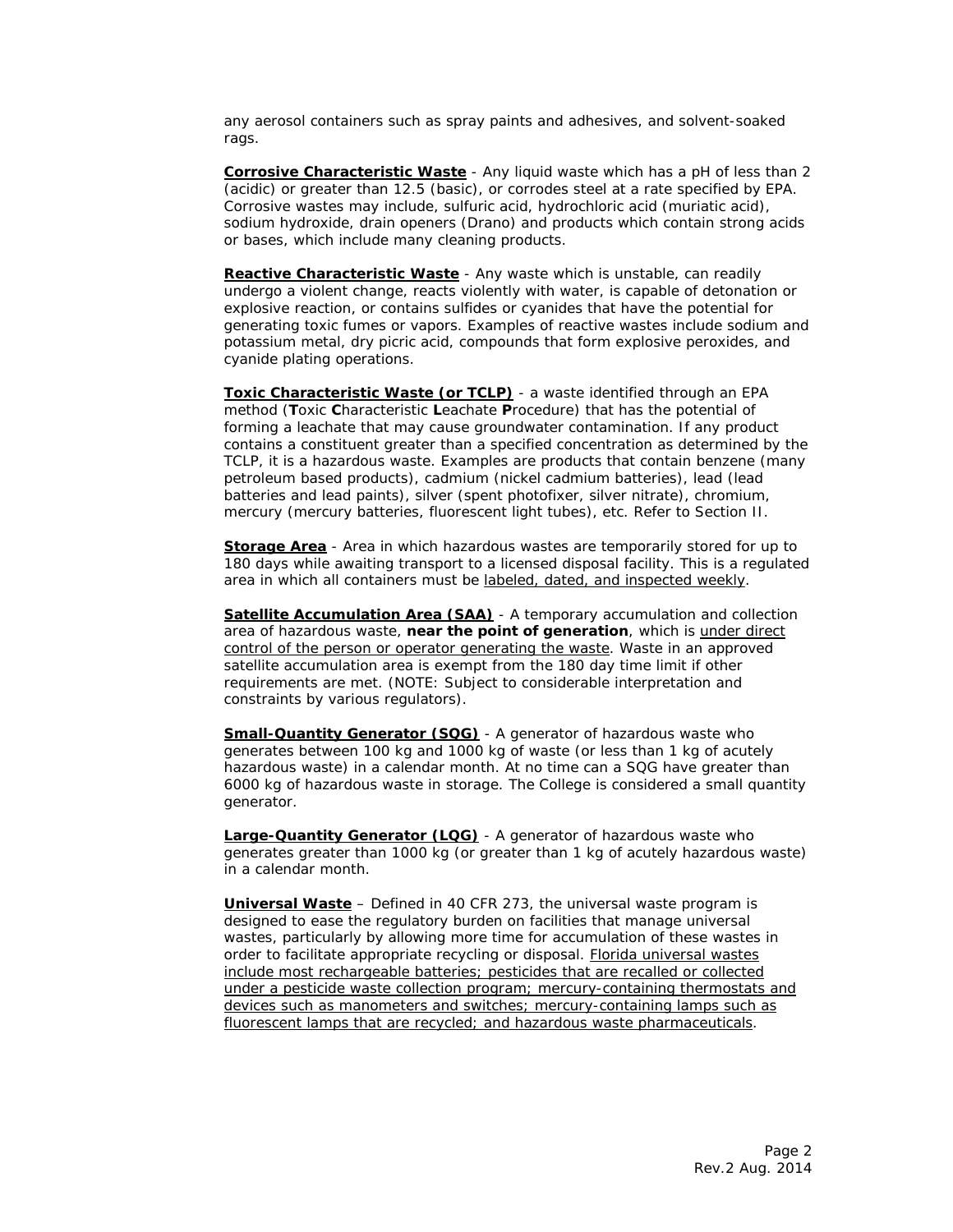### **Responsibility**

NCF shall take every precaution against hazards normally associated with handling and disposal of hazardous chemicals and wastes to avoid human and environmental exposure. The College is a *Small Quantity Generator* (EPA ID # **FLR 982 142 499**) of hazardous waste and is thereby required to comply with Federal and State regulations governing the management and disposal of hazardous wastes. These regulations mandate that the College determine if any given waste is hazardous, and if so, manage and dispose of that waste strictly in compliance with applicable standards.

The President of the College has the ultimate responsibility to insure that hazardous wastes and materials are properly managed. That responsibility has been delegated, via appropriate vice presidents, deans, and departmental chairs to insure that all users of hazardous materials properly manage hazardous wastes generated by their operations. It shall be the responsibility of the departmental supervisor, instructor, principal investigator and/or laboratory supervisor to ensure the proper management, accumulation, and storage of all hazardous wastes generated by their respective department, laboratory, or research operation. The instructor, principle investigator, laboratory supervisor, or other departmental supervisor shall ensure that all hazardous wastes are identified *at the point of generation and properly labeled and managed.* The Department of Environmental Health and Safety shall insure that hazardous wastes are collected from various generators in a timely manner, verify appropriate identification and labeling information, and arrange for transportation and disposal of the waste in a safe and legal manner.

### **Procedures**

### **Section I**

- 1. All hazardous waste shall be identified at the source. A material does not become a waste until it can no longer be used for its intended purpose (or is speculatively accumulated, expired, or unusable). The words **HAZARDOUS WASTE and CONTENTS** must be present on each container.
- 2. Each Faculty or Staff member with supervision or oversight of an activity, class, or lab generating a waste, is responsible for making a hazardous waste determination (properly identifying and characterizing the waste) on that waste product as required by 40 CFR 262.11.
- 3. The Department of Environmental Health and Safety will provide appropriate labels for the identification of hazardous wastes, or assist in identification of other labeling sources. See Section IV.
- 4. Individuals/Departments generating wastes shall insure that hazardous wastes are collected in appropriate containers which are compatible with the waste and can be tightly capped. Containers must seal tightly, may not leak, and can not have chemical residue on the exterior. (40 CFR 264, 265, 261.7, & Subpart I).
- 5. All hazardous waste shall be clearly labeled with all known constituents. Be sure to include both the solvent(s) and solute(s). Particular emphasis shall be placed on identifying listed and characteristic components.
- 6. Hazardous Waste shall be stored in dedicated, secure, and safe location within the generating area. Waste shall not be placed in a location subject to accidental breakage or spillage.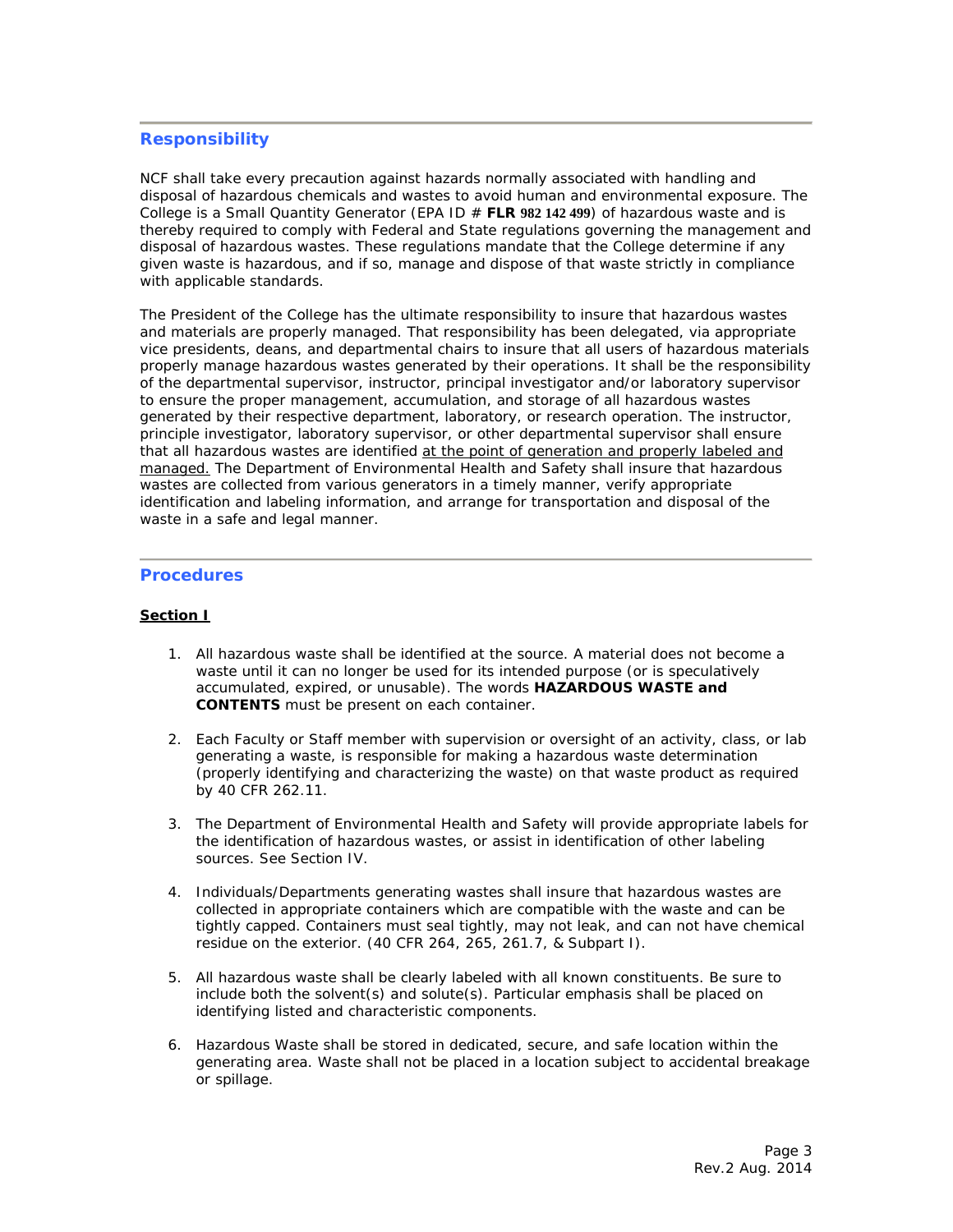- 7. In order to comply with 40 CFR 265.177(c), hazardous wastes shall be segregated by a physical barrier according to hazard class, from the point of generation. Specifically, the following must be physically separate at all times by a barrier or sufficient distance: acids; bases; flammables; oxidizers; reactives. A barrier has been determined by DEP to be a cabinet, flammable storage cabinet, or a secondary containment capable of being sealed (i.e. container with a lid). Reference *Section VII*  for compatibility charts.
- *8. A START DATE is not required in SAA, but is recommended. A clearly identified START DATE may be placed on the label on the date that waste is first added. Do not put a date in the STORAGE DATE location.*
- 9. *The STORAGE DATE must be completed when the container is moved from the SAA to the storage location*.
- 10. Complete the other information requested on the label including department and/or research group, name of individual/researcher/supervisor providing the information, and a phone number.
- 11. As an NCF protocol and good practice, the SAA should be inspected weekly for proper labeling, leaking and closed containers, incompatible segregation, secondary containment, and documented.
- 12. Emergency contact information, including home and/or cell phone, of the individual responsible for each area should be posted.

### **DO's and DON'T's**

*Do* use an appropriate size container for the waste generated. Under-filled containers cost the same to dispose as a filled one.

*Do not* overfill containers. Leave approximately a one to two inch air space at the top of the container. Over filled containers of volatile organics pressurize and leak in storage. Leaking containers are a violation of hazardous waste regulations and also eradicate the ink on labels.

*Do* write legibly on the label with permanent ink. Write out chemical name(s) of the components. Avoid using chemical formulas. Do not use water based felt tip markers or red ink markers.

*Do not* mix metallic mercury (Hg) with any other chemicals.

*Do* keep all organic and inorganic mercury compounds separate from other materials. Contact EH&S if a procedure uses mercuric compounds or generates a hazardous waste containing mercuric compounds.

*Do not* mix radioactive materials with any hazardous waste.

*Do not* mix biohazardous materials with any hazardous waste.

*Do not* mix incompatible materials together. If unsure of any particular combinations, use a separate container.

*Do not* store incompatible hazardous waste materials in the same cabinet, fume hood, etc.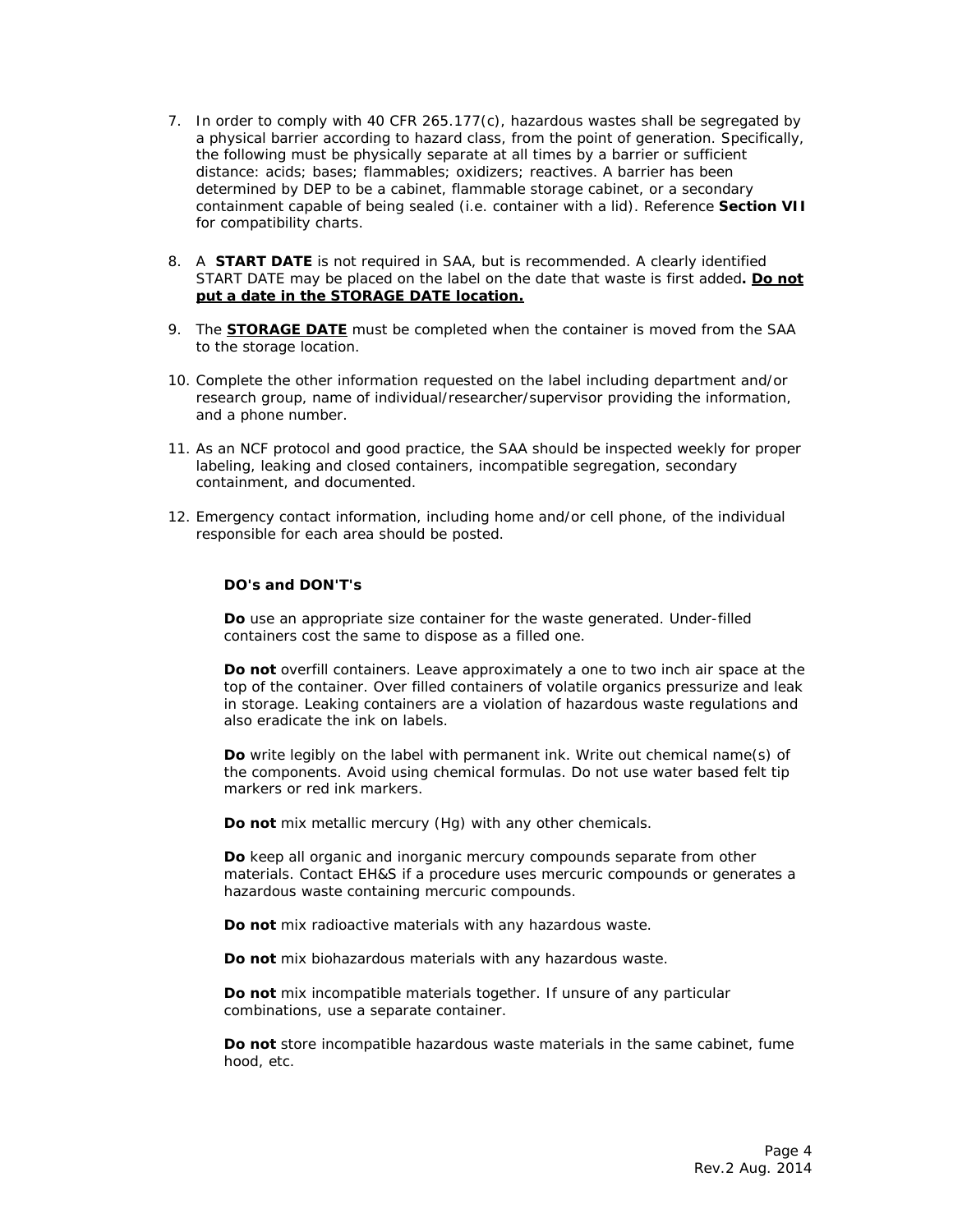*Do* clearly label all containers so there is no question what something is, regardless if it is a waste or a product.

**Do** call the Office of Environmental Health and Safety if you have any questions or are not sure how to manage a particular substance.

### **Section II**

### **Procedures for the Natural Sciences Building & Chemical Storage:**

- 1. All procedures listed in Section I above shall be followed.
- 2. Natural Sciences shall be responsible for managing hazardous waste from all Teaching Laboratories in Natural Sciences and Pritzker Marine Biology.
- 3. Each teaching/research laboratory shall be considered a **satellite accumulation area**. (40 CFR 262.34(c)).
- 4. Hazardous waste containers from laboratories shall be collected by designated laboratory personnel and placed in the STORAGE AREA when necessary.
- 5. The STORAGE DATE shall be completed on each container when removed from the laboratory (i.e. the Satellite Accumulation Area).
- 6. In most cases, containers will be managed in SAA until collected by the Hazardous Waste Transporter.
- 7. Containers may be stored in a dedicated **Hazardous Waste Storage** area of Heiser Natural Science until collected by the Hazardous Waste Transporter. Containers in this area may be stored for up to 180 days. All state and federal regulations governing Hazardous Waste Storage Areas are applicable in this area.

### **Section III**

**Procedures for other Generating Departments (Including, but not limited to, Art, Sculpture (Humanities), Photo Dark Room (Student Government) Physical Plant (Finance and Administration), and Anthropology Lab (Social Sciences).** 

- 1. All procedures listed in Section I above shall be followed.
- 2. Departmental personnel shall be responsible for managing hazardous waste from all generating areas within the College. Areas that generate waste should prepare and anticipate for up to a six month accumulation time. However, in most cases less accumulation time will be necessary.
- 3. Each teaching area, lab, studio, or work area generating waste shall be considered a **satellite accumulation area,** (40 CFR 262.34(c)) thereby remaining under control of the operator. Similar operations under the control of the same operator, and near the point of generation, may be considered the same SAA.
- 4. In most cases, containers will be managed in SAA until collected by the Hazardous Waste Transporter.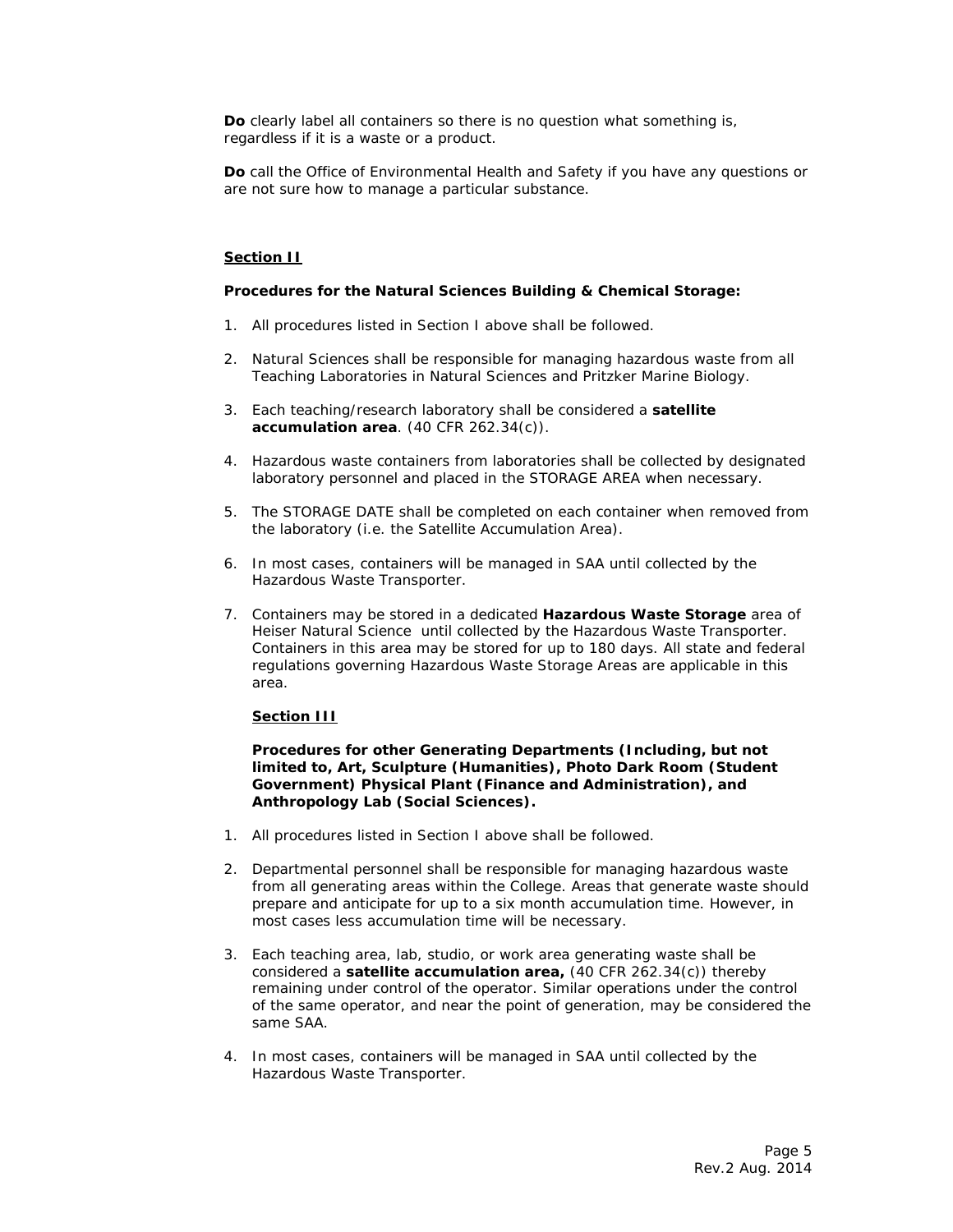### **Section IV**

### **Procedures for the Department of Environmental Health and Safety (EH&S):**

- 1. The EH&S Department will collect, or have collected, hazardous wastes from generating departments periodically, when appropriate, or requested by the generating department.
- 2. Requests to manage hazardous waste from individuals/departments can only be accomplished within the rules and regulations of state and federal RCRA. RCRA strictly limits transportation, storage, and management of hazardous waste, therefore, all requests may not be immediately available.
- 3. The EH&S Department shall verify label information including contents, generating department, hazard classification, and storage date. Any incomplete information will be obtained from the generator prior to collection and removal from the area.
- 4. Every waste container shall be identified with *the contents* and the words HAZARDOUS WASTE.
- 5. All hazardous waste shall be collected by the licensed contractor and removed from campus within 180 days of the storage date. All hazardous waste shall be packaged, labeled, manifested, and transported as required by applicable EPA, DOT, and state DEP regulations.
- 6. EH&S will maintain all manifests, drum inventory sheets, Land-ban information, and billing records related to each hazardous waste shipment.

### **Section V**

**Universal Wastes**. Any individual or department generating and managing *Universal Waste*, as described in the definitions above, specifically including fluorescent/HID bulbs, mercury-containing devices, recyclable batteries, waste pharmaceuticals, and some pesticides, must comply with the Universal Waste Management Rules and Regulations. Failing to specifically manage, collect, label, and recycle Universal Waste will result in full compliance and enforcement of RCRA Hazardous Waste regulations.

### **Section VI**

*Special Note on Used oil and Used Antifreeze*. Similar to Universal Wastes, used oil and antifreeze must be managed as recyclable materials. Florida Statutes, Chapter 403.75 through 403.769 provide the requirements on used oil. Containers must be labeled "USED OIL FOR RECYCLING"

Antifreeze if not recycled, is subject to Hazardous Waste determinations and management regulations under RCRA. Containers must be labeled USED ANTIFREEZE FOR RECYCLING". Contact EH&S for specific requirements.

### **Waste Minimization**

Waste minimization is federally mandated for hazardous waste generators. Each department of The New College of Florida shall take reasonable and appropriate actions to minimize the amount of hazardous waste generated by their operations, teaching, and research. Waste minimization techniques shall include, but are not limited to: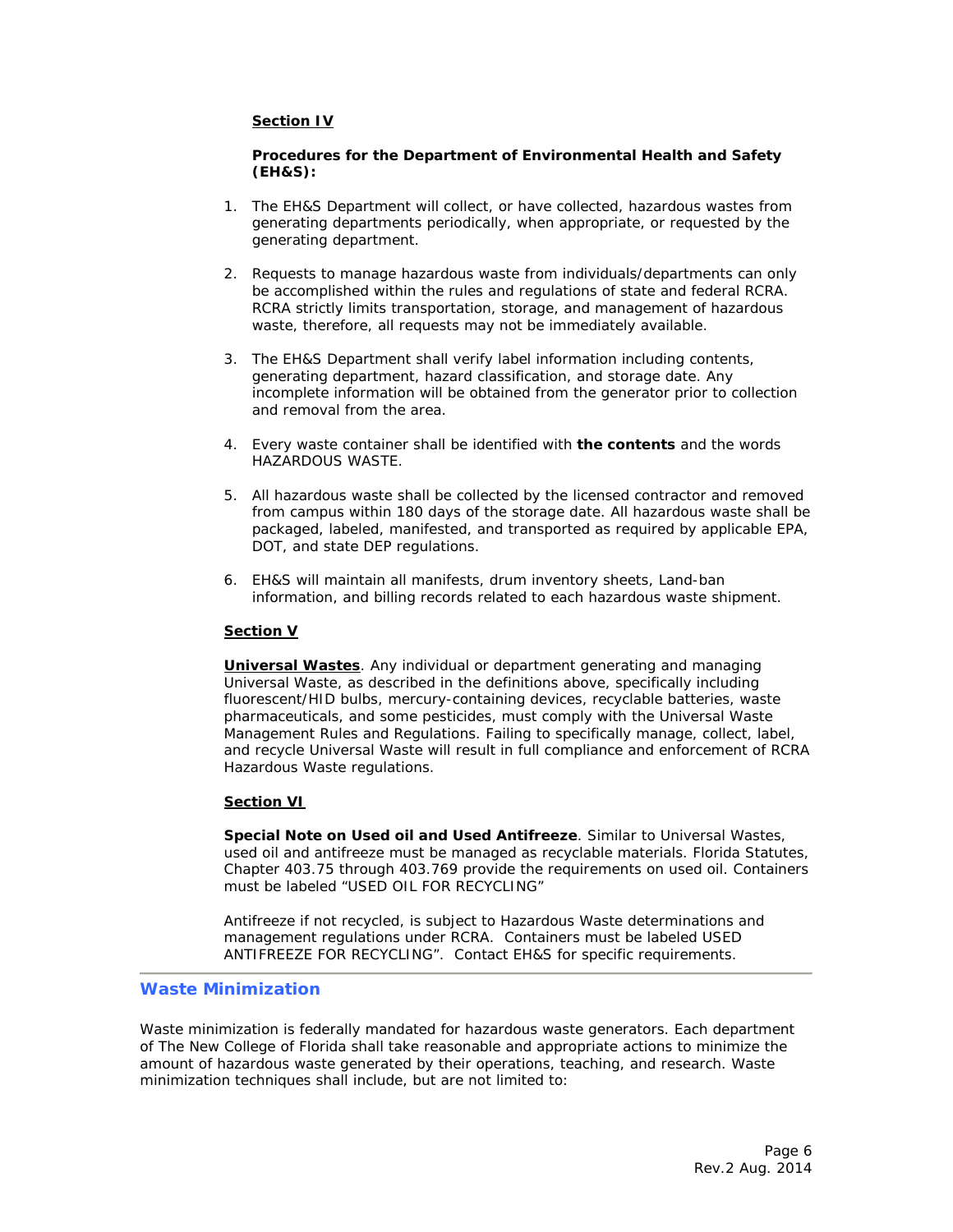- 1. Eliminate hazardous materials from the process Change or modify a process so that a hazardous waste is not produced. Or if a hazardous material is produced, it can be reintroduced back into a process. As another example, use a computer program or model demonstration to eliminate the generation of any waste products.
- 2. Substitute a non-hazardous or less hazardous material Use surfactant cleaning compounds instead of chromic acid; use non-formaldehyde based fixatives in place of formalin, purchase formaldehyde-free preserved specimens, use non-hazardous scintillation fluids in place of toluene; use water-based latex paints and stains in place of oil based paints, stains, and solvents, etc.
- 3. Minimize the use of mercury thermometers except when necessary. Use digital or nonmercury thermometers for routine use.
- 4. Eliminate heavy metal paints and glazes containing lead, chromium, barium, cadmium, mercury, etc. in the Arts by replacing the colors and hues with less toxic and non-RCRA hazardous pigments.
- 5. Use recyclable rags sent/returned to a commercial laundry in place of paper towels and non-recyclable rags that have to be managed as Hazardous Waste.
- *6.* Purchase small quantities/only purchase what you need Remember that the cost of disposal often exceeds the purchase price. Check with other labs to see if they may have what is needed. *Do not purchase large quantities of materials because they are less expensive per unit volume.*
- 7. Explore Digital Photography over traditional film based photography requiring the use of many chemicals that become hazardous waste, particularly silver-containing fixer solutions.
- 8. Purchase products in pump spray bottles when available over aerosol cans. Aerosol cans must be managed as hazardous waste.
- 9. Use less material Reduce the scale of procedures or process.
- 10. Reuse and recycle materials where practical.

### **Training**

- 1. State and Federal regulations {40 CFR 262.34(a) (4) and 265.16} require that training be provided to all individuals who generate hazardous waste.
- 2. Training shall be provided to all faculty, staff, OPS employees/student assistants, Teaching Assistants, and students working independently performing activities which generate or potentially generate a hazardous waste.
- 3. All individuals generating waste must be trained in waste handling activities relevant to their responsibilities. (40 CFR 262.349d)(5)(iii).
- 4. Training will be provided by the Department of Environmental Health and Safety at mutually convenient and prearranged times.
- 5. Hazardous waste training provided by other facilities or recognized organizations (e.g. University of Florida TREEO Center, Georgia Tech Continuing Education) will be evaluated on a case by case basis to determine if required topics have been covered. However, in all cases, individuals must be trained in specific procedures used by the College.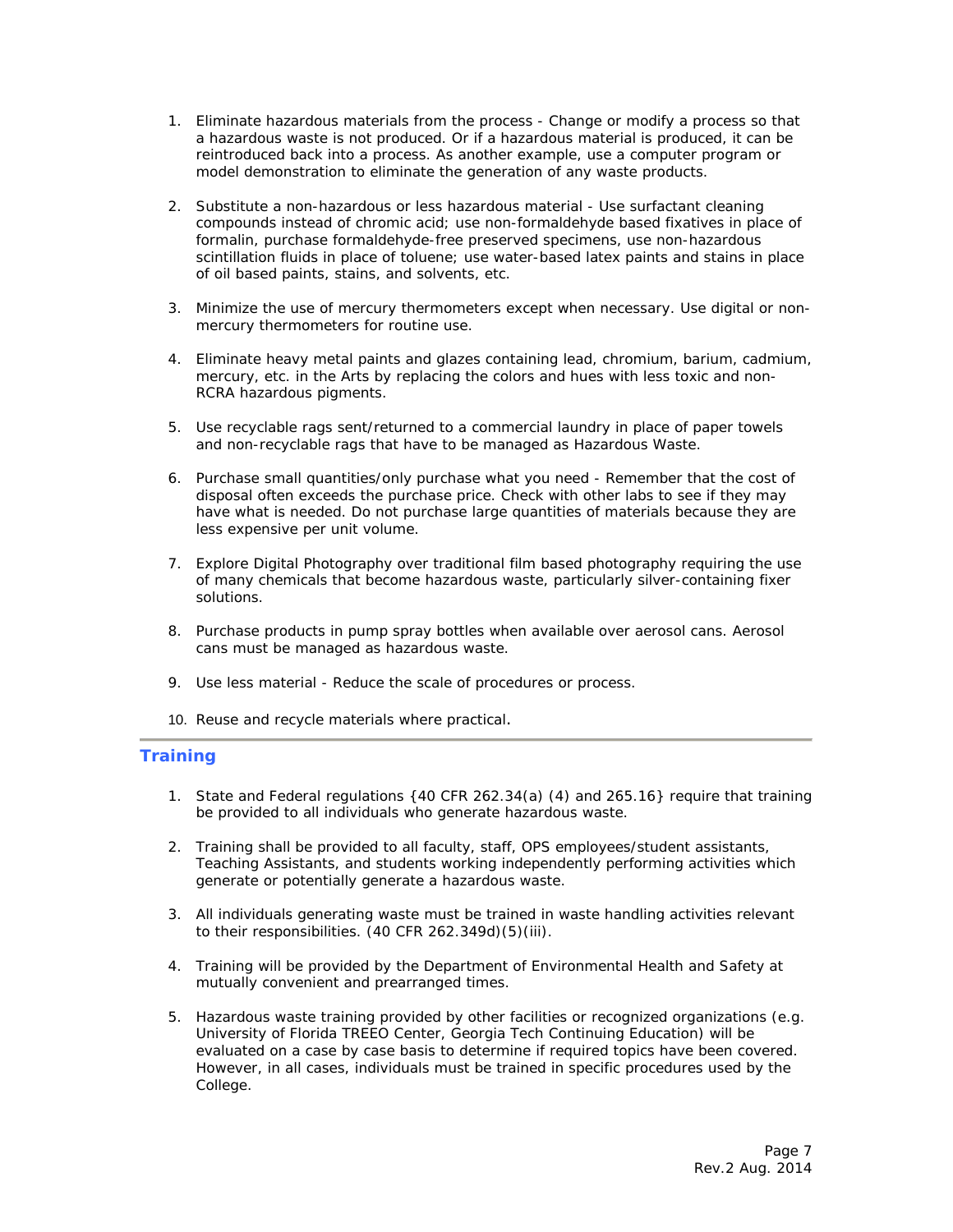- 6. Training topics to be covered will include at a minimum the following:
	- a. Standard operating procedures and safety evaluations.
	- b. Hazardous waste identification and classification.
	- c. Proper labeling.
	- d. Proper containers, segregation, and storage within generating areas.
	- e. Emergency procedures and spill response.
	- f. Penalties for non-compliance.

### **Emergency Notification and Response**

State and Federal regulations {40 CFR 262.34(d)(4)} require that the College develop and maintain an Emergency Response Plan to address spills, fires and other emergencies associated with hazardous waste.

An emergency contact shall be appointed who has authority to take appropriate action and is on call 24 hours per day. The Emergency contact for the College is the **Director of Environmental Health and Safety**. A list of other contacts and phone numbers in order of contact is listed at the end of this section.

**Spills and releases of certain chemicals in excess of their** *Reportable Quantities (RQ)*  **requires immediate notification of the National Response Center (1-800-424-8802) and the State Warning Point (904-413-9911 or 1-800-320-0519). A list of chemicals and their RQ's is available from the Environmental Health and Safety Office. The Director of Environmental Health and Safety or other designee should be contacted immediately if a RQ of a substance has been spilled or released.** 

Spills of laboratory-quantities occur on occasion. In most cases these spills can and should be handled by laboratory personnel in a safe manner. Spilled materials and absorbents must be handled as a hazardous waste if applicable criteria are met.

Spills that cannot be handled safely by laboratory personnel should be referred to the Department of Environmental Health and Safety.

In most cases, laboratory spills can be contained and absorbed with equipment in-house. Should the spill exceed the capabilities of EH&S and lab personnel, it shall be handled through the Emergency Notification System. That system shall be activated as follows:

- a. Contact Emergency 911 or Campus Police at 487-4210. Inform them of the exact situation, chemicals and quantities involved, and the location.
- b. Campus Police shall contact the Sarasota County Emergency Notification System via the 911 system who will notify Emergency Response personnel. Campus Police will also contact the Director of EH&S or designee and other personnel as described in the New College Emergency Action Plan.
- c. The Director of EH&S or designee will determine if RQ's have been exceeded and make appropriate notification to the State Warning Point and the National Response Center.
- *d.* The college also maintains a contract/agreement with SWS-Eagle 24 Hour Emergency Response at 1-800-852-8878.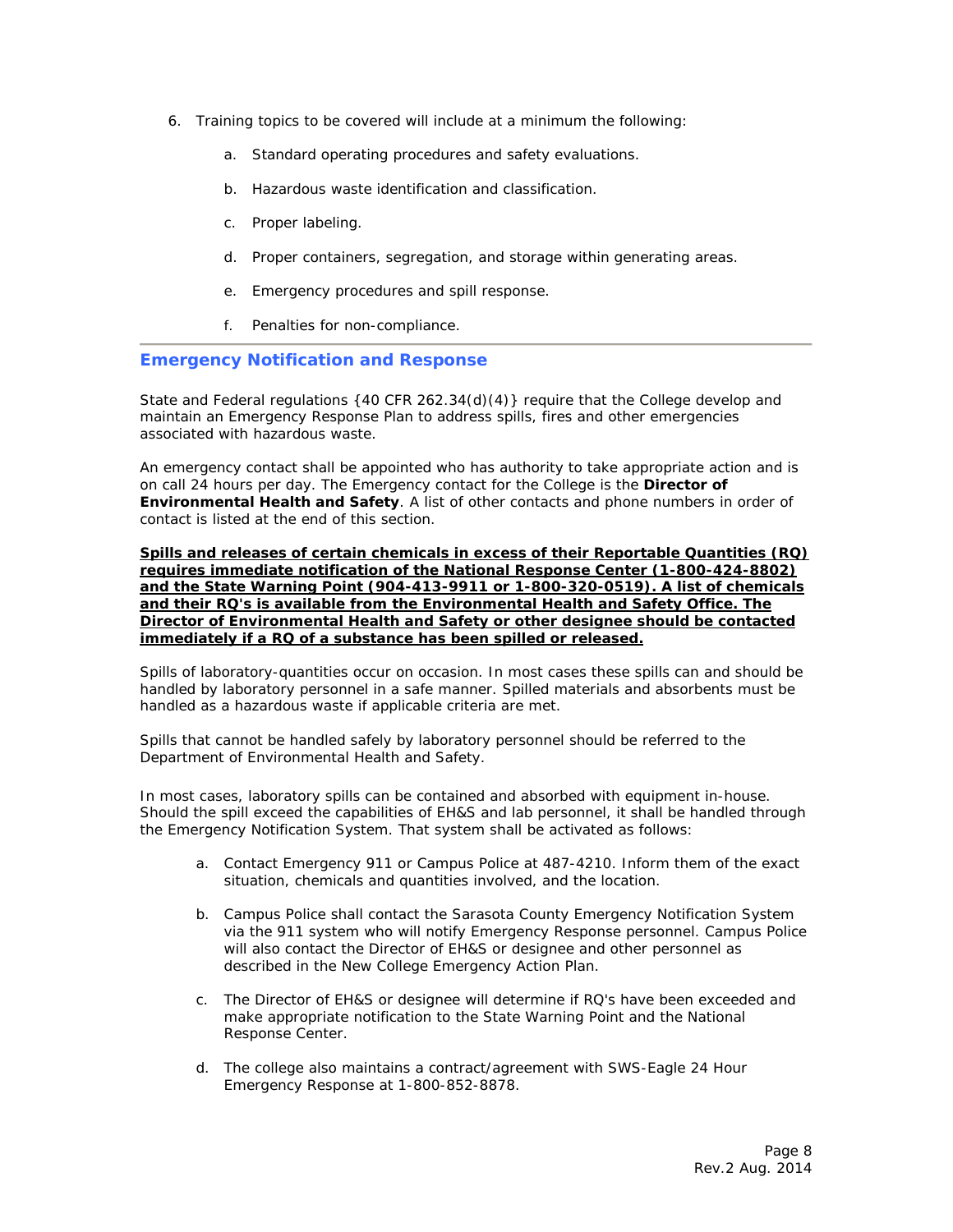The DEP regulates hazardous wastes from the point of generation to disposal. A fine of up to \$50,000 per day per violation is authorized to be levied against violators of transportation, treatment, storage or disposal requirements during an enforcement action. Knowingly or repeatedly violating these rules or endangering another person can result in criminal imprisonment from 5 - 15 years and/or monetary fines from \$50,000 to \$1,000,000 per day per violation.

### **References**

- 1. NCF Regulations Manual, Chapter 3-3004 Environmental Regulatory Compliance Procedures.
- 2. Florida Statutes, Chapter 403.704 and 403.721.
- 3. Chapter 62-730 Florida Administrative Codes, Rules of the Department of Environmental Protection (DEP).
- 4. Title 40, Code of Federal Regulations, Chapters 260 271.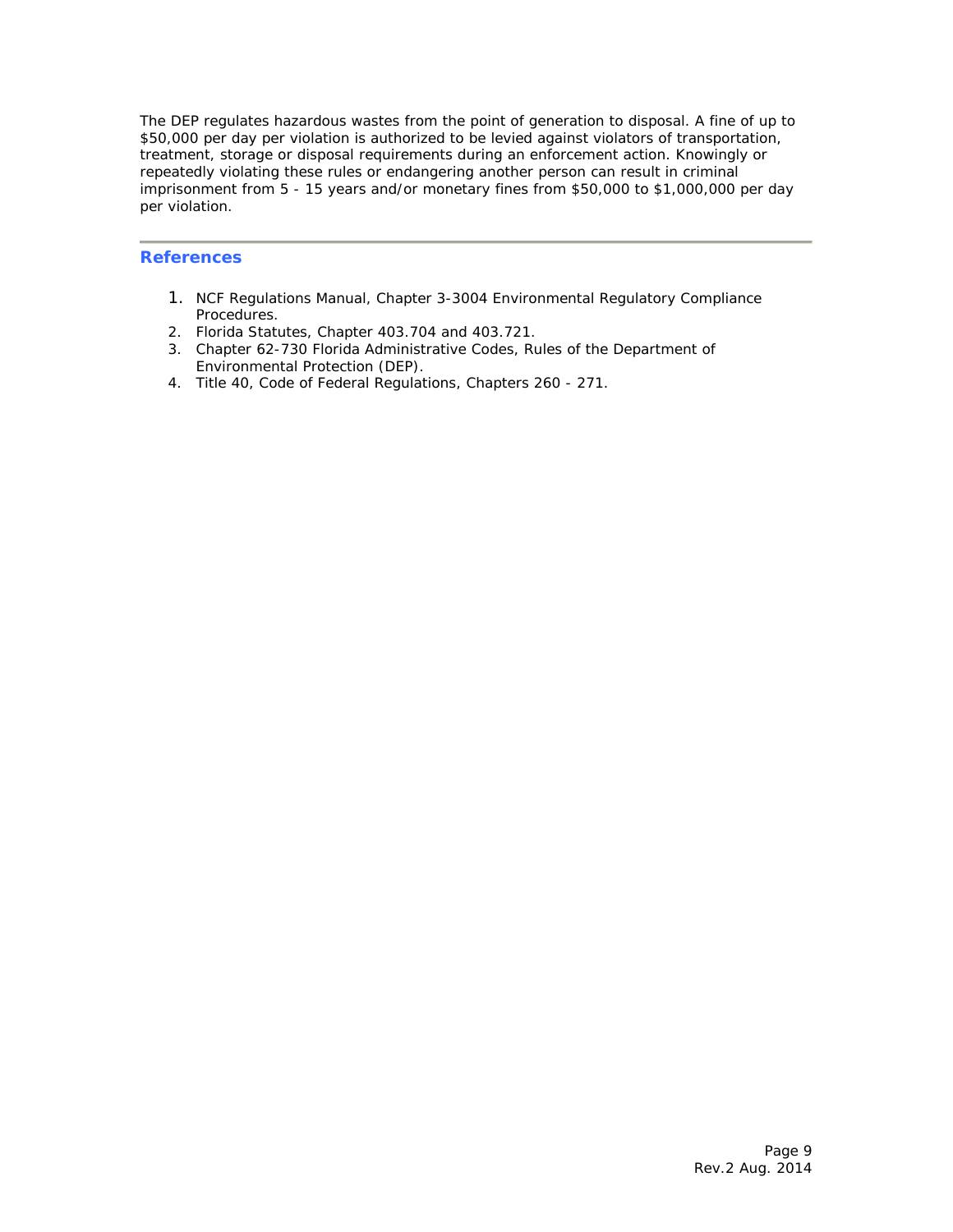### **Appendix I**

### **LIST OF EMERGENCY CONTACTS**

## **Campus Police 24/7 – 941-487-4210**

**(Campus Police have all emergency contact information)** 

# **CAMPUS EMERGENCY NUMBER X911**

(Inform them of the exact situation, chemicals and quantities involved, and the location)

Mr. Ron Hambrick, Director Environmental Health and Safety Office: 941-487-4585 Cell: 850-712-4498

Mr. Mike Kessie, Chief Campus Police Office: 941-487-4210 Cell: 219-746-1614

Ms. Yevette Thornton, Director Human Resources Office: 941-487-4417 Cell: 941-993-8624

Mr. John Martin, Vice President Finance and Administration Office: 941-487-4445 Cell: 941-705-0708

## **EMERGENCY SPILL RESPONSE**

# **Eagle-SWS**

http://www.swsefr.com/

# **24/7 Contact: 877-742-4215 or 800-852-8878**

### Eagle-SWS St. Pete

6409 123rd Ave N Largo, FL 33773 (727) 546-6193

### Eagle-SWS Tampa

901 McClosky Blvd. Tampa, FL 33605 (813) 241-0282

Hospital Contact:

Sarasota Memorial Hospital - **(941) 917-9000**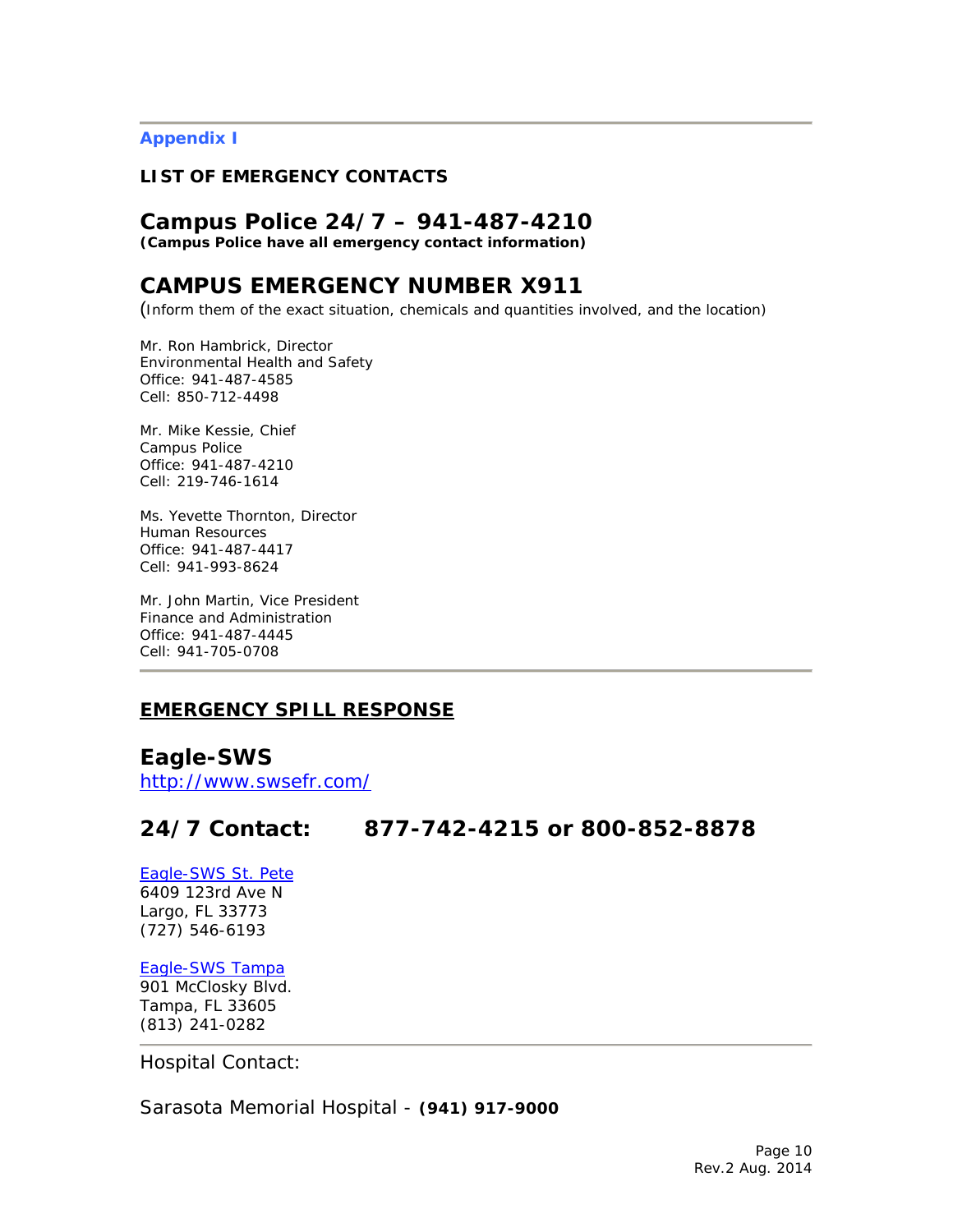### **Appendix II**

### **Examples of Hazardous Waste**

(including special waste that must be separated from normal trash)

### **Flammable Materials/Solvents**

Mineral Spirits Oil-based paints/spray paint/spray adhesives **Turpentine** Rubber Cement Rubbing (isopropyl) alcohol Aerosol cans Citrus-based solvents Cleaning rags used w/flammable solvents Paints or markers, or dyes containing non-aqueous solvents

### **Corrosives**

Drain Openers Sodium hydroxide Muriatic acid (hydrochloric acid) Sulfuric acid

### **Reactives**

Sodium and potassium metal Sodium and potassium cyanide & solutions Water reactive and shock sensitive compounds

### **Other**

Photofixer and any products containing silver at a concentration of >5ppm. Paint strippers Products containing methylene chloride or other chlorinated solvents UV lamps HID (sodium or mercury vapor) lamps Florescent lamps Ballasts or capacitors containing PCB's (Polychlorinated biphenyls) Nickel-cadmium or lead batteries (also silver or mercury batteries) Mercury switches, thermostats, thermometers, barometers, etc.

### **IF YOU ARE UNSURE THAT A WASTE MATERIAL MAY BE CLASSIFIED AS A HAZARDOUS WASTE, PLEASE CONTACT THE** *OFFICE OF ENVIRONMENTAL HEALTH AND SAFETY***.**

### **Appendix III**

### **ROUTINE CONTACTS FOR HAZARDOUS WASTE COLLECTION OR INFORMATION**

Ron Hambrick, Director Environmental Health and Safety Tel: X4585 E-mail: rhambrick@ncf.edu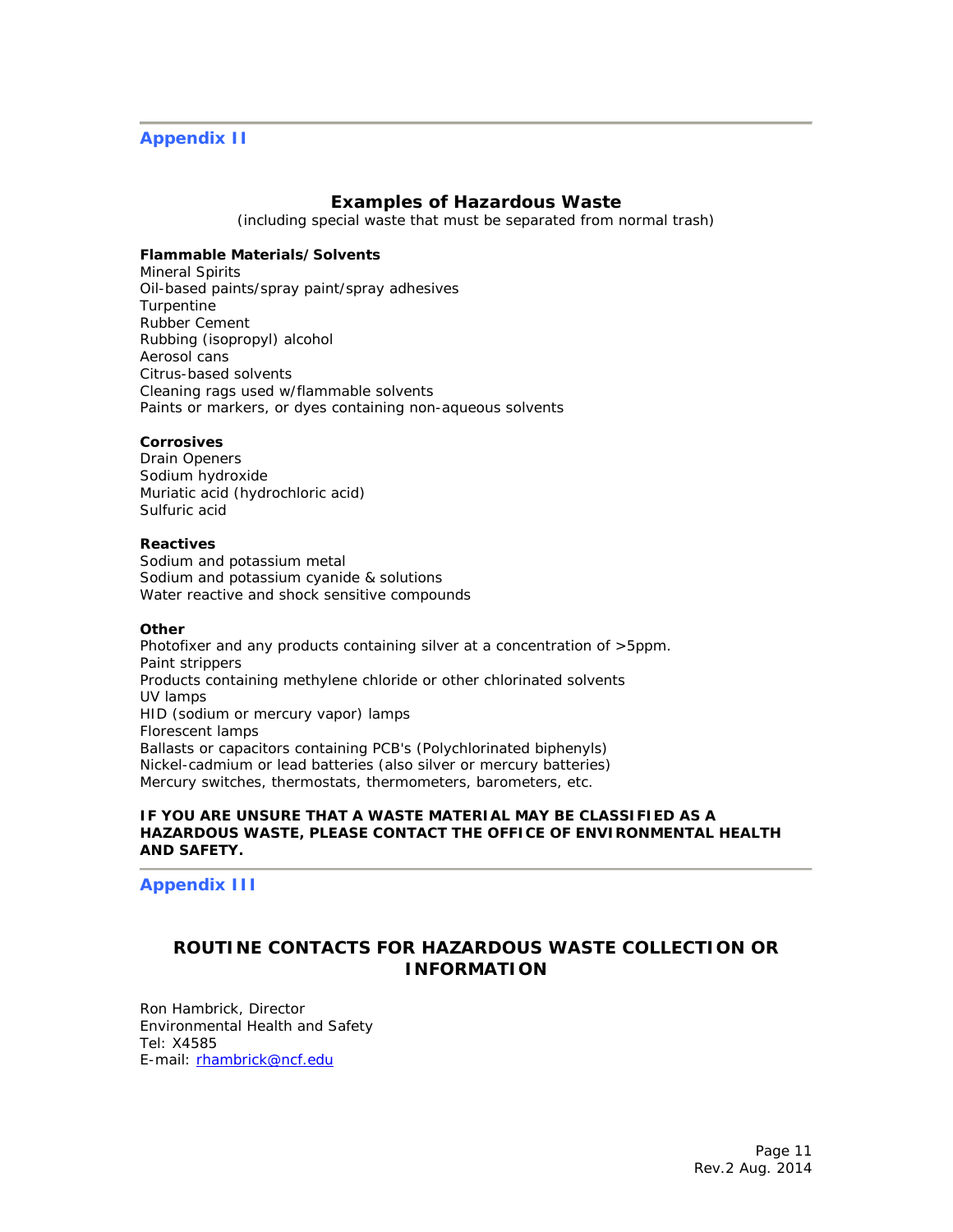### **Appendix IV**

### **Primary Hazardous Waste Accumulation Locations on Campus**

Building HSN - Heiser Natural Sciences/1<sup>st</sup> FI Chem Storage Building MBR - Pritzger Marine Research Laboratory Building HCT - Hamilton Center - Student Government (Photography) Building PHS - Physical Plant Building CFA - Caples Fine Arts (Felsmann/Isermann Fine Arts & Sculpture)

## **Spill Control and Fire Extinguishing Equipment**

*Spill Control and Clean-up Equipment* - Laboratories and maintenance operations using hazardous materials will on occasion spill products. The clean-up materials from spilled hazardous products may be regulated as a hazardous waste. Each area generating and accumulating hazardous waste in satellite accumulation areas, shall have spill control materials readily available for the types of waste generated.

Materials shall include at a minimum absorbents, neutralizing agents, containers, brushes and dust pans, gloves, safety glasses and goggles. Departments are encouraged to purchase and maintain the materials needed.

*Fire Control/Extinguishing Equipment* - Federal and state regulations require that fire extinguishing equipment must be readily available. Fire extinguishers are located in prominent areas in each building in accordance with the requirements of NFPA 10 and the Office of the State Fire Marshal. Chemical Storage within Heiser is equipped with an automatic and manually activated dry chemical and water fire suppression system.

*Emergency Phones* - Emergency phones are located in all classroom/laboratory buildings. Office phones are available in non- teaching, administrative and support areas. Code Blue Emergency Phones are available outside most all buildings throughout campus.

### **Location of Spill Control**

Building HSN – Natural Sciences – Each laboratory and laboratory support areas. Building HCT – Hamilton Center – Photo Lab (R 102) Building PHS - Physical Plant Building CFA - Caples Fine Arts – Painting Studio and Print Making Studio

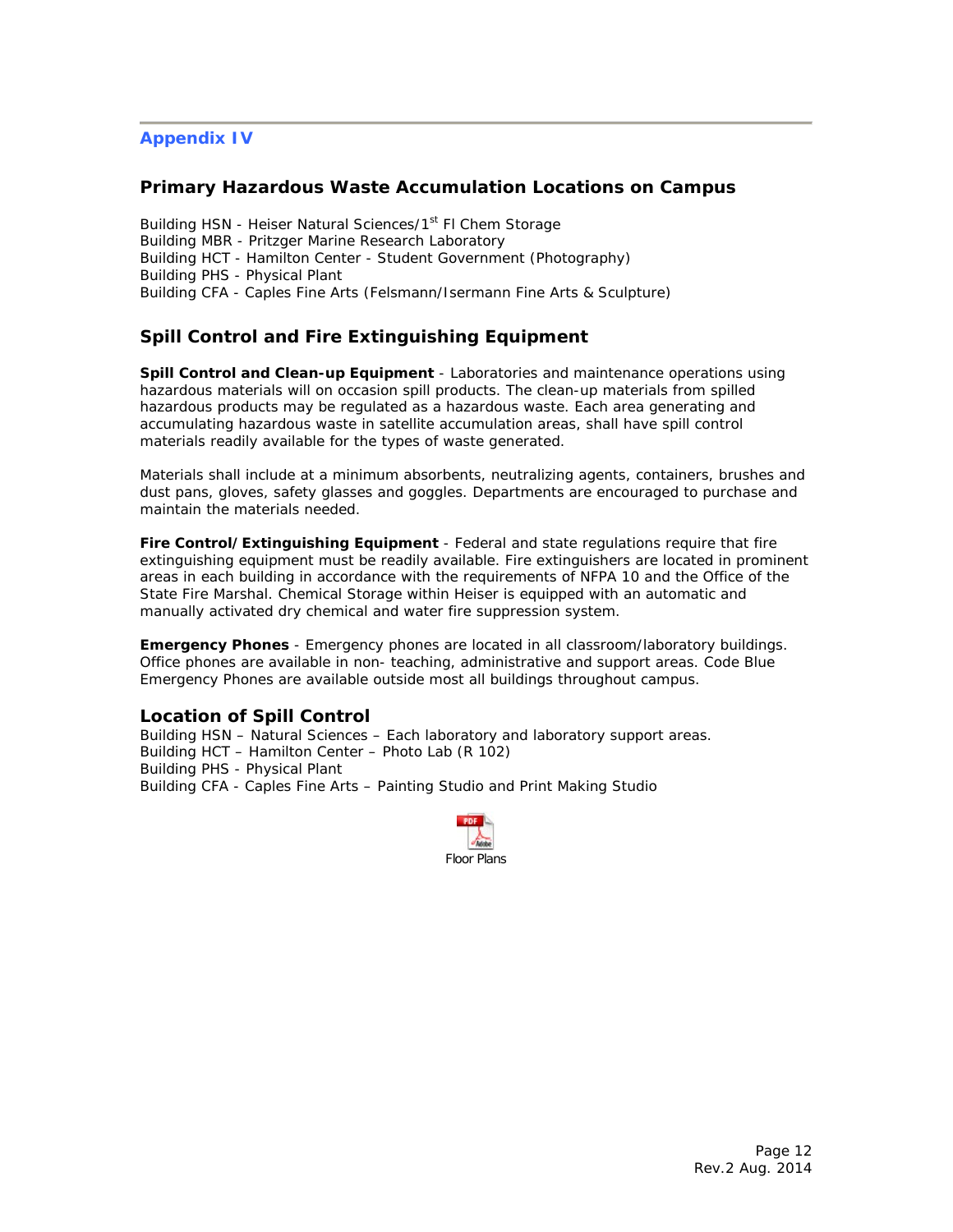### **Appendix V**

### **ADDITIONAL INFORMATION**

Additional information may be obtained from the following sources:

- 1. Laboratory Waste Management: A Guidebook, ACS Taskforce on Laboratory Waste Management; American Chemical Society, Washington, D.C. (1994).
- 2. Less is Better: Laboratory Chemical Management for Waste Reduction, 2nd Ed.; ACS Taskforce on Laboratory Waste Management; American Chemical Society, Washington, D.C. (1993).
- 3. Prudent Practices in the Laboratory: Handling and Disposal of Chemicals: National Research Council; National Academy Press; Washington, D.C. (2011).
- 4. Summary of Hazardous Waste Regulations; Florida Department of Environmental Protection; (1997) - See Section V.
- 5. Pollution Prevention and Waste Minimization in Laboratories; Reinhardt, Peter, et al; CRC Press Lewis Publishers; Boca Raton, FL; (1996).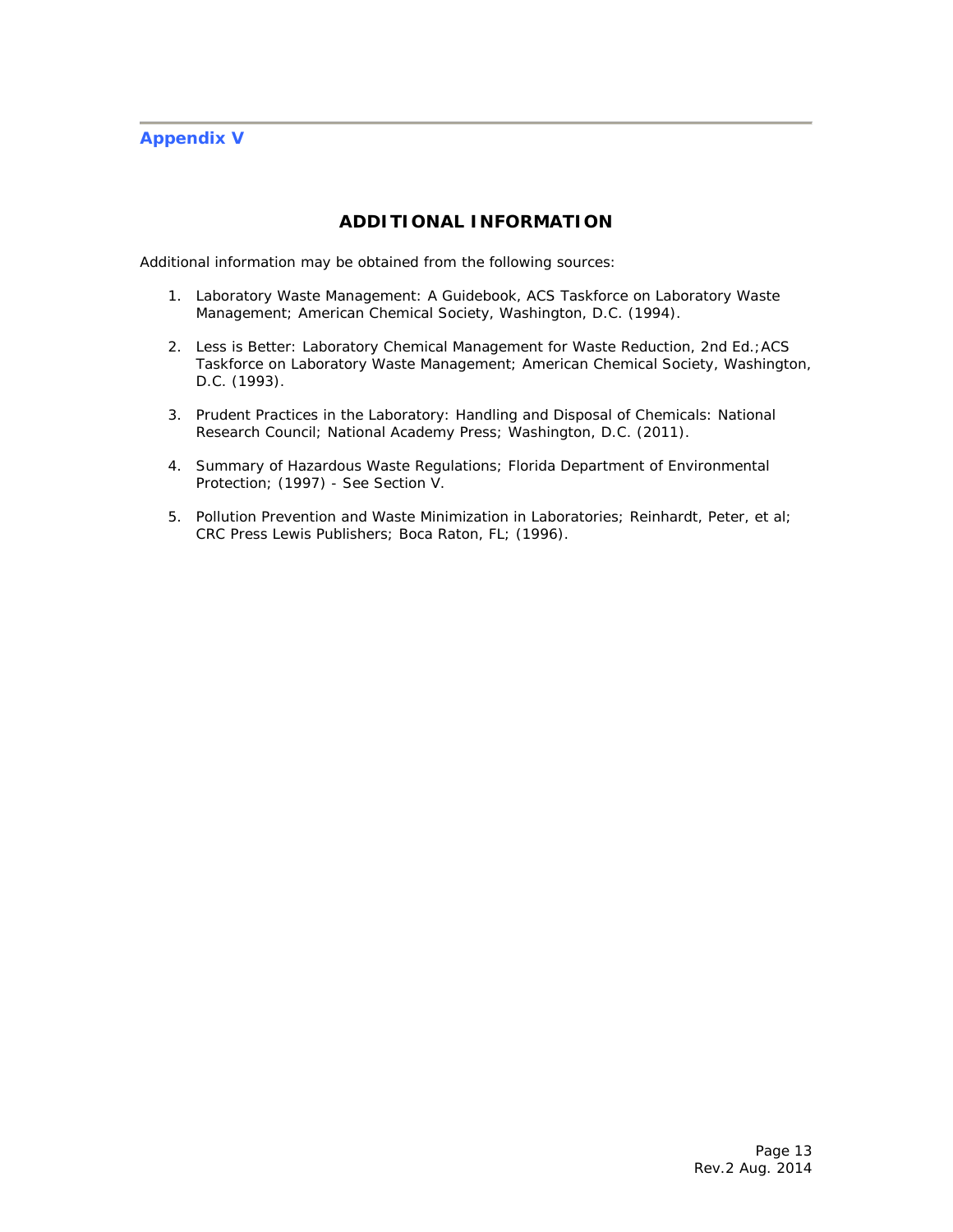# **Appendix VI**

| <b>TCLP Wastes (D List)</b> |  |
|-----------------------------|--|
|-----------------------------|--|

| Constituent          | <b>EPA</b><br>Waste<br><b>Number</b> | <b>Regulatory</b><br>Level<br>mg/L | Constituent           | <b>EPA</b><br>Waste<br><b>Number</b> | <b>Regulatory</b><br>Level<br>mg/L |
|----------------------|--------------------------------------|------------------------------------|-----------------------|--------------------------------------|------------------------------------|
|                      |                                      |                                    |                       |                                      |                                    |
| Arsenic              | D004                                 | 5                                  | Hexachlorobenzene     | D032                                 | 0.13                               |
| Barium               | D005                                 | 100                                | Hexachlorobutadiene   | D033                                 | $0.5\,$                            |
| Benzene              | D018                                 | $0.5\,$                            | Hexachloroethane      | D034                                 | $\mathfrak{Z}$                     |
| Cadmium              | D006                                 | 1                                  | Lead                  | D006                                 | 5                                  |
| Carbon tetrachloride | D019                                 | 0.5                                | Lindane               | D013                                 | 0.4                                |
| Chlordane            | D020                                 | 0.03                               | Mercury               | D <sub>009</sub>                     | $0.2\,$                            |
| Chlorobenzene        | D021                                 | 100                                | Methoxychlor          | D014                                 | 110                                |
| Chloroform           | D22                                  | 6                                  | Methyl ethyl ketone   | D035                                 | 200                                |
| Chromium             | D007                                 | 5                                  | Nitrobenzene          | D036                                 | $\overline{c}$                     |
| o-Cresol             | D023                                 | 200                                | o-Pentachlorophenol   | D037                                 | 100                                |
| m-Cresol             | D024                                 | 200                                | Pyridine              | D038                                 | 5                                  |
| p-Cresol             | D025                                 | 200                                | Selenium              | D010                                 | 1                                  |
| Cresol               | D026                                 | 200                                | Silver                | D011                                 | 5                                  |
| $2,4-D$              | D016                                 | $10\,$                             | Tetrachloroethylene   | D039                                 | $0.7\,$                            |
| 1,4-Dichlorobenzene  | ${\rm D}027$                         | 7.5                                | Toxaphene             | $D015$                               | $0.5\,$                            |
| 1,2-Dichloroethane   | ${\rm D}028$                         | $0.5\,$                            | Trichloroethylene     | D <sub>040</sub>                     | $0.5\,$                            |
| 1,1-Dichloroethylene | D029                                 | $0.7\,$                            | 2,4,5-Trichlorophenol | D041                                 | 400                                |
| 2,4-Dinitrotoluene   | D030                                 | 0.13                               | 2,4,6-Trichlorophenol | D042                                 | $\overline{2}$                     |
| Endrin               | D012                                 | $0.02\,$                           | $2,4,5$ -TP (silvex)  | D017                                 | $\mathbf{1}$                       |
| Heptachlor           | D031                                 | 0.008                              | Vinyl chloride        | D043                                 | $0.2\,$                            |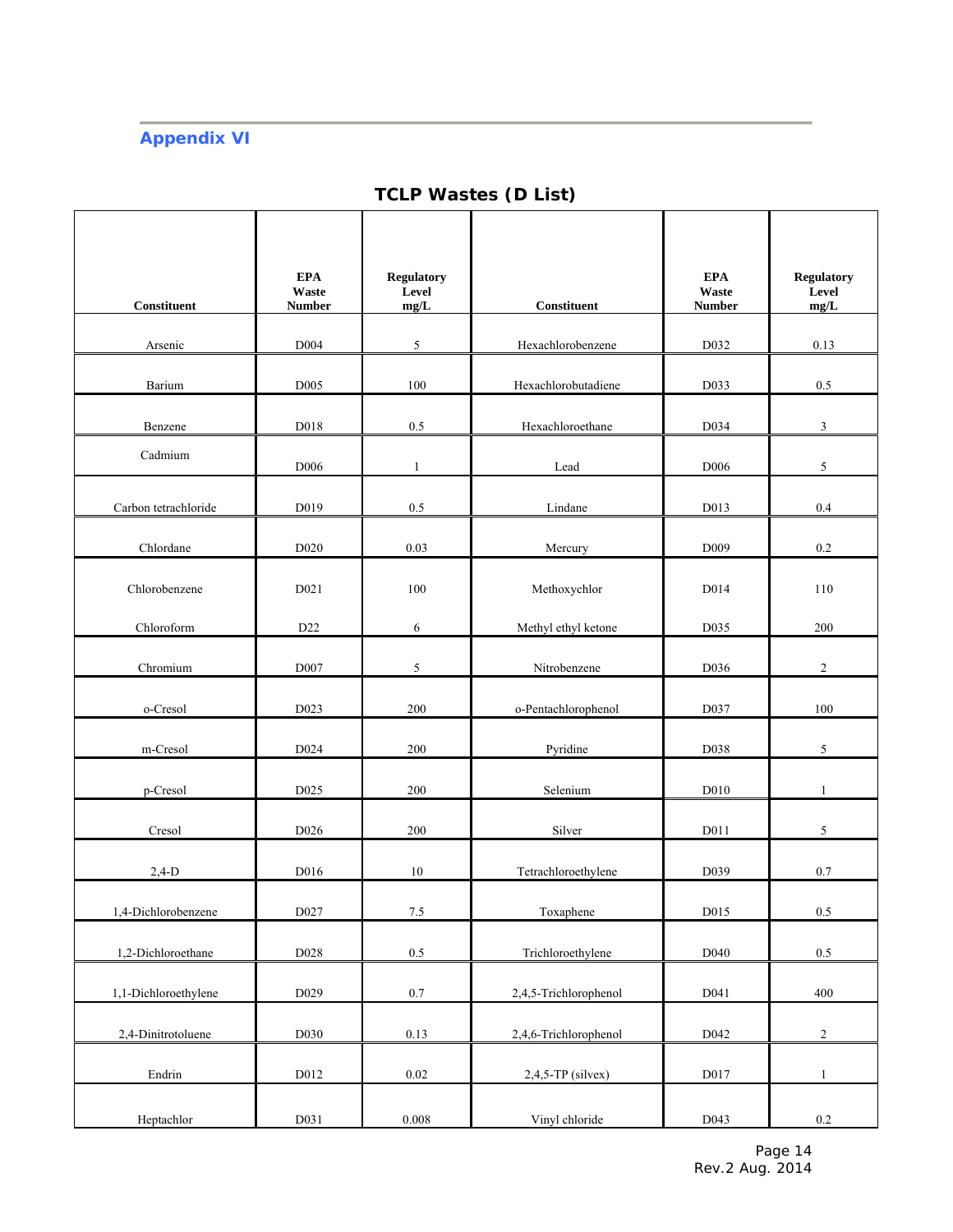# **Appendix VII**

# **P-Listed Wastes**

| <b>Hazardous</b><br>waste No. | <b>Chemical</b><br>abstracts<br>No. | <b>Substance</b>                                                   |
|-------------------------------|-------------------------------------|--------------------------------------------------------------------|
| P <sub>023</sub>              |                                     | 107-20-0 Acetaldehyde, chloro-                                     |
| P002                          |                                     | 591-08-2 Acetamide, N-(aminothioxomethyl)-                         |
| P <sub>057</sub>              |                                     | $640-19-7$ Acetamide, 2-fluoro-                                    |
| P058                          |                                     | 62–74–8 Acetic acid, fluoro-, sodium salt                          |
| P002                          |                                     | 591-08-2 1-Acetyl-2-thiourea                                       |
| P003                          | $107-02-8$ Acrolein                 |                                                                    |
| P070                          | $116 - 06 - 3$ Aldicarb             |                                                                    |
| P203                          |                                     | 1646–88–4 Aldicarb sulfone.                                        |
| P004                          | $309 - 00 - 2$  Aldrin              |                                                                    |
| P <sub>005</sub>              |                                     | 107-18-6 Allyl alcohol                                             |
| P006                          |                                     | 20859–73–8 Aluminum phosphide $(R, T)$                             |
| P007                          |                                     | 2763-96-4 5-(Aminomethyl)-3-isoxazolol                             |
| P008                          |                                     | $504 - 24 - 5$ 4-Aminopyridine                                     |
| P009                          |                                     | 131–74–8 Ammonium picrate $(R)$                                    |
| P119                          |                                     | 7803–55–6 Ammonium vanadate                                        |
| P <sub>099</sub>              |                                     | 506-61-6 Argentate(1-), bis(cyano-C)-, potassium                   |
| P010                          |                                     | 7778-39-4 Arsenic acid $H_3AsO_4$                                  |
| P012                          |                                     | 1327–53–3 Arsenic oxide $As2O3$                                    |
| P011                          |                                     | 1303–28–2 Arsenic oxide $As2O5$                                    |
| P <sub>011</sub>              |                                     | $1303 - 28 - 2$ Arsenic pentoxide                                  |
| P012                          |                                     | $1327 - 53 - 3$ Arsenic trioxide                                   |
| P038                          |                                     | 692-42-2 Arsine, diethyl-                                          |
| P036                          |                                     | $696-28-6$ Arsonous dichloride, phenyl-                            |
| P054                          | $151 - 56 - 4$ Aziridine            |                                                                    |
| P067                          |                                     | 75-55-8 Aziridine, 2-methyl-                                       |
| P013                          |                                     | 542–62–1 Barium cyanide                                            |
| P024                          |                                     | 106–47–8 Benzenamine, 4-chloro-                                    |
| P077                          |                                     | 100-01-6 Benzenamine, 4-nitro-                                     |
| P028                          |                                     | 100–44–7 Benzene, (chloromethyl)-                                  |
| P042                          |                                     | 51-43-4 1,2-Benzenediol, 4-[1-hydroxy-2-(methylamino)ethyl]-, (R)- |
| P046                          |                                     | 122-09-8 Benzeneethanamine, alpha, alpha-dimethyl-                 |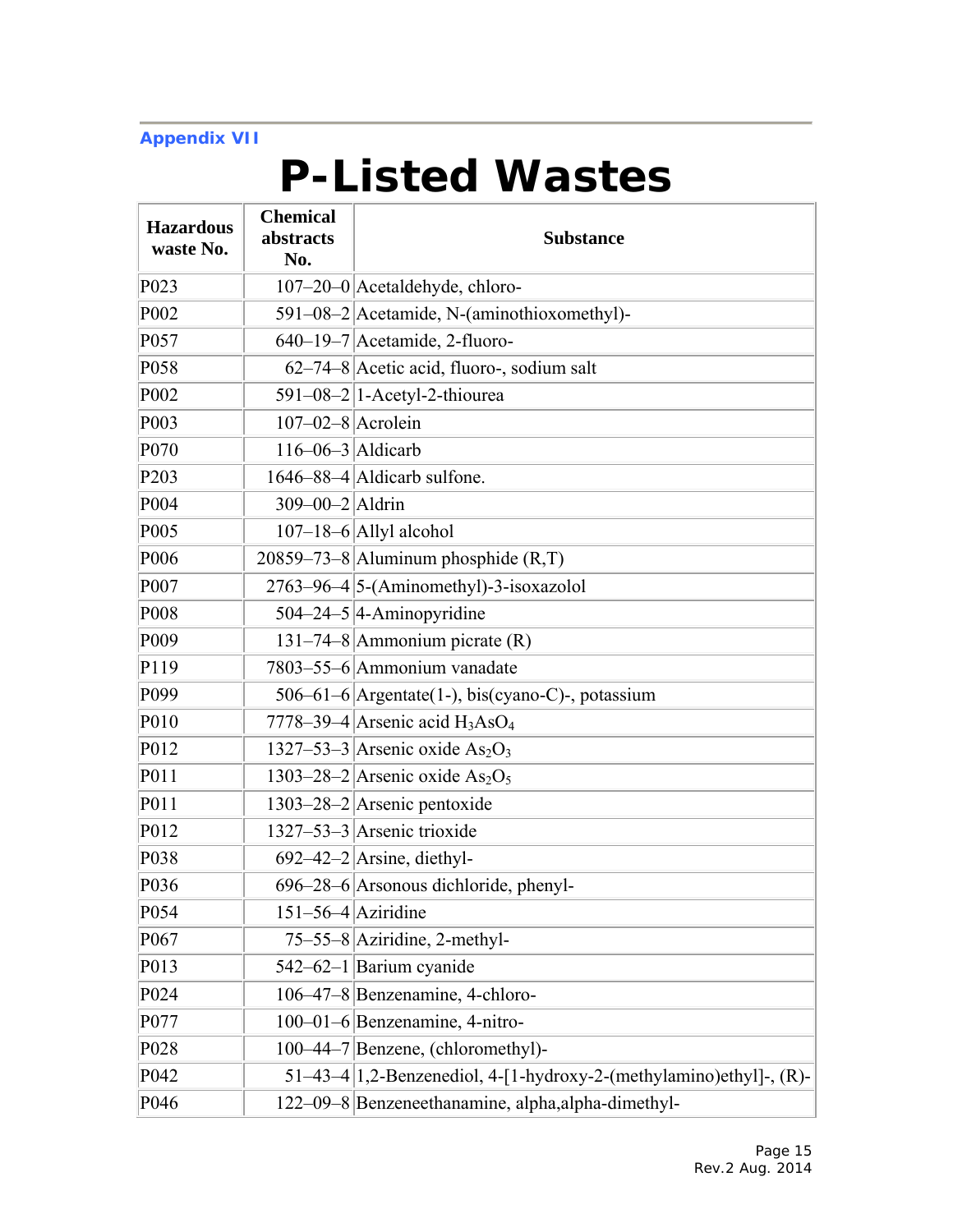| P014             |                        | 108-98-5 Benzenethiol                                                                                                                                                     |
|------------------|------------------------|---------------------------------------------------------------------------------------------------------------------------------------------------------------------------|
| P127             |                        | 1563–66–2 $\begin{array}{ c c }\n 7\text{-}Benzofuranol, 2,3-dihydro-2,2-dimethyl-,\n} \n\end{array}$<br>methylcarbamate.                                                 |
| P188             |                        | Benzoic acid, 2-hydroxy-, compd. with (3aS-cis)-<br>57–64–7 1, 2, 3, 3a, 8, 8a-hexahydro-1, 3a, 8-trimethylpyrrolo [2, 3-<br>b]indol-5-yl methylcarbamate ester $(1:1)$ . |
| P001             |                        | 2H-1-Benzopyran-2-one, 4-hydroxy-3-(3-oxo-1-<br>$^{1}$ 81–81–2 phenylbutyl)-, & salts, when present at concentrations<br>greater than $0.3\%$                             |
| P028             |                        | 100-44-7 Benzyl chloride                                                                                                                                                  |
| P015             |                        | $7440 - 41 - 7$ Beryllium powder                                                                                                                                          |
| P017             |                        | $598 - 31 - 2$ Bromoacetone                                                                                                                                               |
| P018             | $357 - 57 - 3$ Brucine |                                                                                                                                                                           |
| P045             |                        | 39196–18–4 $\begin{vmatrix} 2-Butanone, 3, 3-dimethyl-1-(methylthio)\\ O-[(methylamino)carbonyl] oxime \end{vmatrix}$                                                     |
| P021             |                        | $592-01-8$ Calcium cyanide                                                                                                                                                |
| P021             |                        | 592-01-8 Calcium cyanide Ca(CN) <sub>2</sub>                                                                                                                              |
| P189             |                        | 55285–14–8 $\begin{array}{ l }\n \text{Carbamic acid, [(dibutylamino)- thiolmethyl-, 2,3-dihydro-} \n \end{array}$<br>2,2-dimethyl- 7-benzofuranyl ester.                 |
| P191             |                        | 644–64–4 Carbamic acid, dimethyl-, 1-[(dimethyl-amino)carbonyl]-5-<br>methyl-1H- pyrazol-3-yl ester.                                                                      |
| P192             |                        | 119–38–0 Carbamic acid, dimethyl-, 3-methyl-1- (1-methylethyl)-1H-<br>pyrazol-5-yl ester.                                                                                 |
| P190             |                        | 1129-41-5 Carbamic acid, methyl-, 3-methylphenyl ester.                                                                                                                   |
| P127             |                        | $1563 - 66 - 2$ Carbofuran.                                                                                                                                               |
| P022             |                        | $75-15-0$ Carbon disulfide                                                                                                                                                |
| P095             |                        | 75–44–5 Carbonic dichloride                                                                                                                                               |
| P189             |                        | 55285-14-8 $\lfloor$ Carbosulfan.                                                                                                                                         |
| P023             |                        | 107-20-0 Chloroacetaldehyde                                                                                                                                               |
| P024             |                        | $106-47-8$ p-Chloroaniline                                                                                                                                                |
| P026             |                        | 5344-82-1 1-(o-Chlorophenyl)thiourea                                                                                                                                      |
| P027             |                        | $542 - 76 - 7$ 3-Chloropropionitrile                                                                                                                                      |
| P <sub>029</sub> |                        | 544–92–3 Copper cyanide                                                                                                                                                   |
| P029             |                        | 544–92–3 Copper cyanide Cu(CN)                                                                                                                                            |
| P202             |                        | $64-00-6$ m-Cumenyl methylcarbamate.                                                                                                                                      |
| P030             |                        | Cyanides (soluble cyanide salts), not otherwise specified                                                                                                                 |
| P031             |                        | $460-19-5$ Cyanogen                                                                                                                                                       |
| P033             |                        | 506-77-4 Cyanogen chloride                                                                                                                                                |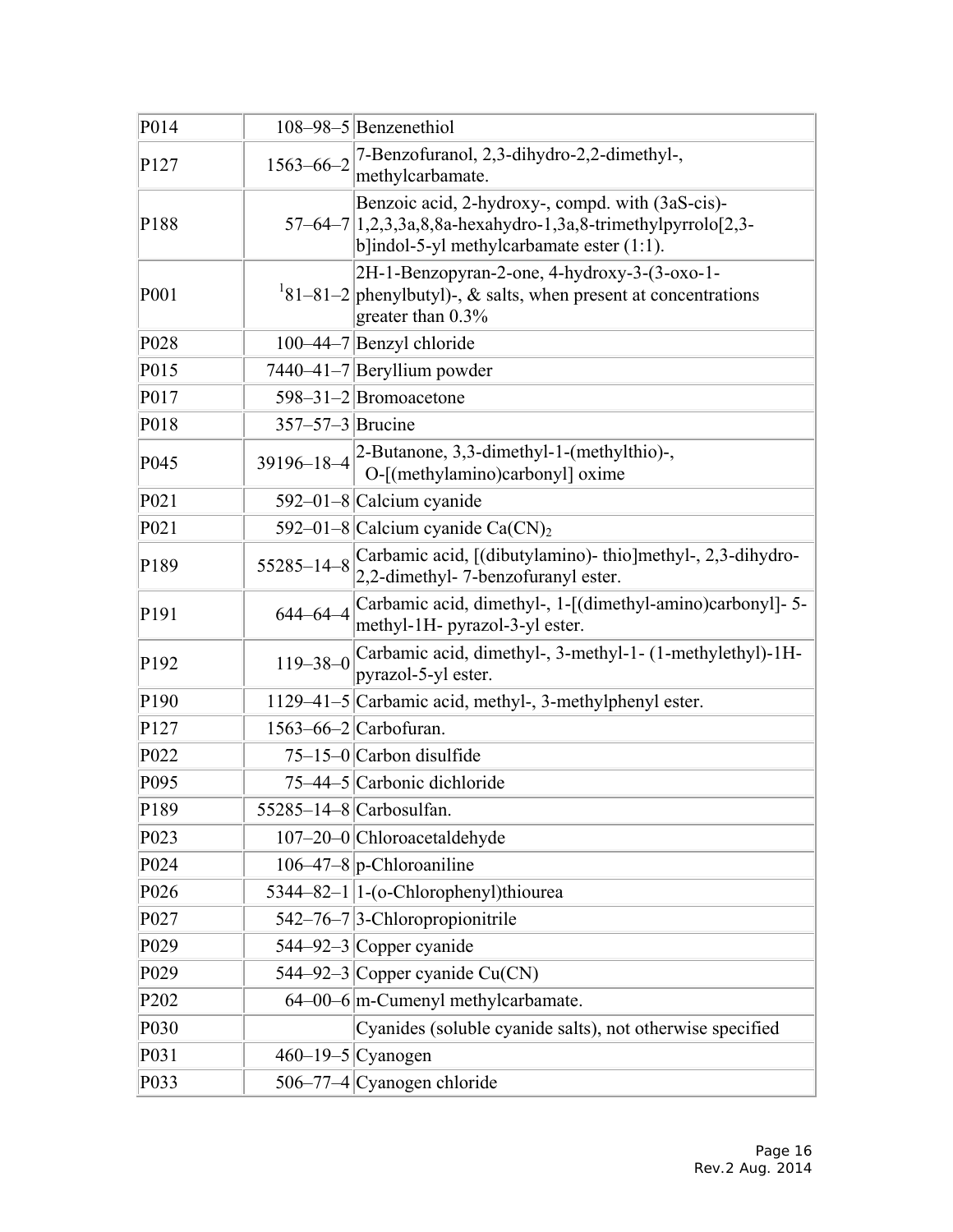| P033             |                    | 506–77–4 Cyanogen chloride (CN)Cl                                                                                                                                                                   |
|------------------|--------------------|-----------------------------------------------------------------------------------------------------------------------------------------------------------------------------------------------------|
| P034             |                    | $131-89-5$ 2-Cyclohexyl-4,6-dinitrophenol                                                                                                                                                           |
| P016             |                    | 542–88–1 Dichloromethyl ether                                                                                                                                                                       |
| P036             |                    | 696–28–6 Dichlorophenylarsine                                                                                                                                                                       |
| P037             | $60-57-1$ Dieldrin |                                                                                                                                                                                                     |
| P038             |                    | $692-42-2$ Diethylarsine                                                                                                                                                                            |
| P041             |                    | 311–45–5 Diethyl-p-nitrophenyl phosphate                                                                                                                                                            |
| P040             |                    | $297-97-2$ O,O-Diethyl O-pyrazinyl phosphorothioate                                                                                                                                                 |
| P043             |                    | 55–91–4 Diisopropylfluorophosphate (DFP)                                                                                                                                                            |
| P004             |                    | 1,4,5,8-Dimethanonaphthalene, 1,2,3,4,10,10-hexa-chloro-<br>$309 - 00 - 2 \mid 1, 4, 4a, 5, 8, 8a$ ,-hexahydro-,<br>(1alpha,4alpha,4abeta,5alpha,8alpha,8abeta)-                                    |
| P <sub>060</sub> |                    | 1,4,5,8-Dimethanonaphthalene, 1,2,3,4,10,10-hexa-chloro-<br>$465 - 73 - 6$   1, 4, 4a, 5, 8, 8a - hexa hydro-,<br>(1alpha,4alpha,4abeta,5beta,8beta,8abeta)-                                        |
| P <sub>037</sub> |                    | 2,7:3,6-Dimethanonaphth[2,3-b]oxirene, 3,4,5,6,9,9-<br>60–57–1 hexachloro-1a,2,2a,3,6,6a,7,7a-octahydro-,<br>(1aalpha,2beta,2aalpha,3beta,6beta,6aalpha,7beta,7aalpha)-                             |
| P <sub>051</sub> |                    | 2,7:3,6-Dimethanonaphth [2,3-b]oxirene, 3,4,5,6,9,9-<br>$172-20-8$ hexachloro-1a,2,2a,3,6,6a,7,7a-octahydro-,<br>$(1aalpha,ba,2beta,2abeta,3a]pha,6abpha,6abeta,7beta,7aa]pha$ )-,<br>& metabolites |
| P044             |                    | $60-51-5$ Dimethoate                                                                                                                                                                                |
| P046             |                    | 122–09–8 alpha, alpha-Dimethylphenethylamine                                                                                                                                                        |
| P <sub>191</sub> |                    | $644 - 64 - 4$ Dimetilan.                                                                                                                                                                           |
| P047             |                    | $1534-52-1$ 4,6-Dinitro-o-cresol, & salts                                                                                                                                                           |
| P048             |                    | $51-28-5$  2,4-Dinitrophenol                                                                                                                                                                        |
| P020             | $88-85-7$ Dinoseb  |                                                                                                                                                                                                     |
| P <sub>085</sub> |                    | 152-16-9 Diphosphoramide, octamethyl-                                                                                                                                                               |
| P111             |                    | 107–49–3 Diphosphoric acid, tetraethyl ester                                                                                                                                                        |
| P039             |                    | $298 - 04 - 4$ Disulfoton                                                                                                                                                                           |
| P049             |                    | 541-53-7 Dithiobiuret                                                                                                                                                                               |
| P185             |                    | 26419-73-8 1,3-Dithiolane-2-carboxaldehyde, 2,4-dimethyl-, O-<br>[(methylamino)- carbonyl]oxime.                                                                                                    |
| P050             |                    | $115-29-7$ Endosulfan                                                                                                                                                                               |
| P088             | 145-73-3 Endothall |                                                                                                                                                                                                     |
| P051             | 72-20-8 Endrin     |                                                                                                                                                                                                     |
| P051             |                    | 72–20–8 Endrin, $\&$ metabolites                                                                                                                                                                    |
| P042             |                    | $51-43-4$ Epinephrine                                                                                                                                                                               |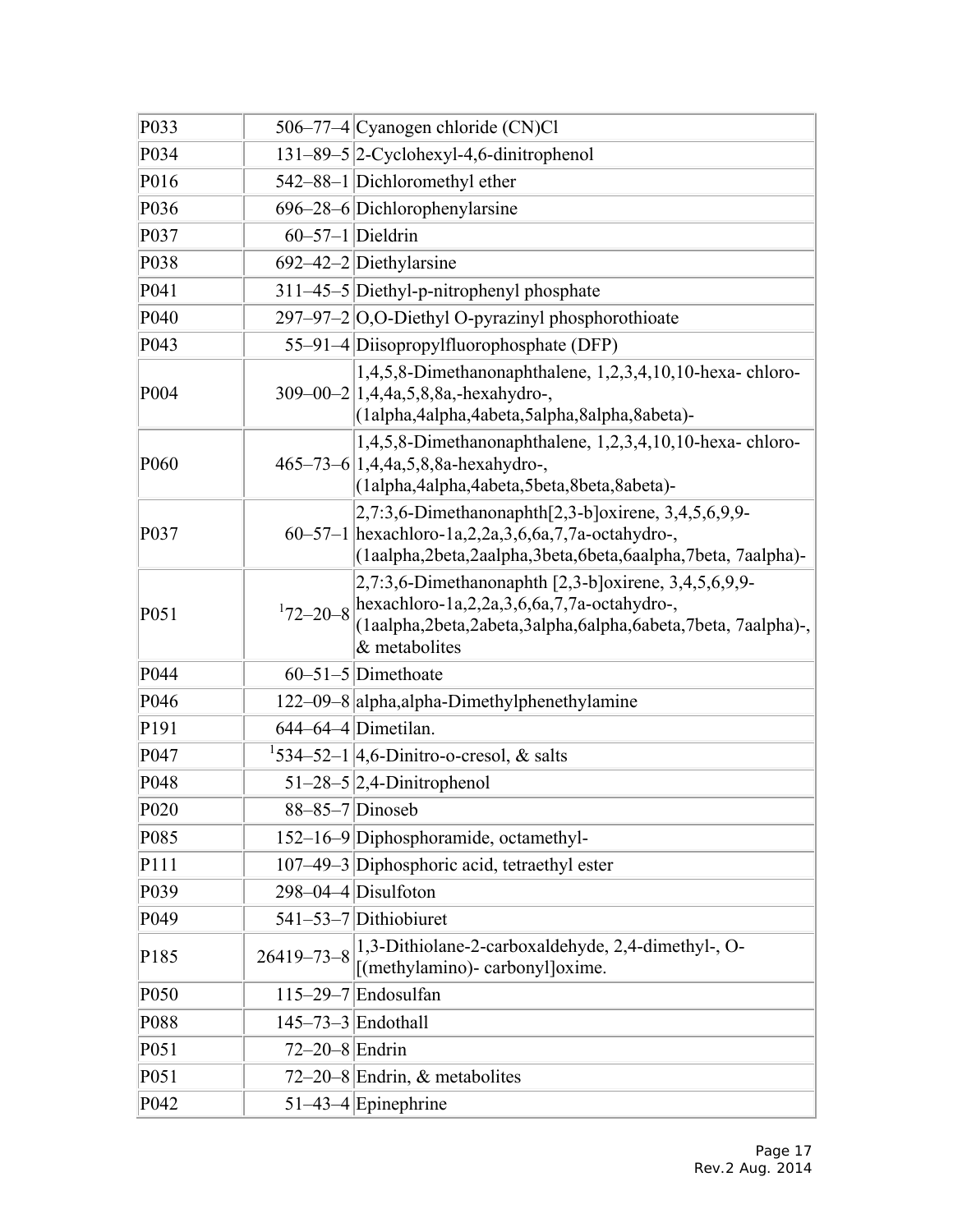| P031 |                          | 460–19–5 Ethanedinitrile                                                                                        |
|------|--------------------------|-----------------------------------------------------------------------------------------------------------------|
| P194 |                          | $23135-22-0$ Ethanimidothioic acid, 2-(dimethylamino)-N-<br>[[(methylamino) carbonyl]oxy]-2-oxo-, methyl ester. |
| P066 |                          | 16752-77-5 Ethanimidothioic acid,<br>N-[[(methylamino)carbonyl]oxy]-, methyl ester                              |
| P101 |                          | 107-12-0 Ethyl cyanide                                                                                          |
| P054 |                          | $151 - 56 - 4$ Ethyleneimine                                                                                    |
| P097 |                          | 52-85-7 Famphur                                                                                                 |
| P056 | $7782 - 41 - 4$ Fluorine |                                                                                                                 |
| P057 |                          | 640–19–7 Fluoroacetamide                                                                                        |
| P058 |                          | 62-74-8 Fluoroacetic acid, sodium salt                                                                          |
| P198 |                          | 23422-53-9 Formetanate hydrochloride.                                                                           |
| P197 |                          | $17702 - 57 - 7$ Formparanate.                                                                                  |
| P065 |                          | 628–86–4 Fulminic acid, mercury(2+) salt $(R,T)$                                                                |
| P059 |                          | $76-44-8$ Heptachlor                                                                                            |
| P062 |                          | 757-58-4 Hexaethyl tetraphosphate                                                                               |
| P116 |                          | 79-19-6 Hydrazinecarbothioamide                                                                                 |
| P068 |                          | 60–34–4 Hydrazine, methyl-                                                                                      |
| P063 |                          | 74–90–8 Hydrocyanic acid                                                                                        |
| P063 |                          | 74–90–8 Hydrogen cyanide                                                                                        |
| P096 |                          | $7803 - 51 - 2$ Hydrogen phosphide                                                                              |
| P060 | $465 - 73 - 6$ Isodrin   |                                                                                                                 |
| P192 | $119 - 38 - 0$ Isolan.   |                                                                                                                 |
| P202 |                          | $64-00-6$ 3-Isopropylphenyl N-methylcarbamate.                                                                  |
| P007 |                          | 2763-96-4 3(2H)-Isoxazolone, 5-(aminomethyl)-                                                                   |
| P196 |                          | 15339–36–3 Manganese, bis(dimethylcarbamodithioato-S,S')-,                                                      |
| P196 |                          | 15339–36–3 Manganese dimethyldithiocarbamate.                                                                   |
| P092 |                          | 62-38-4 Mercury, (acetato-O)phenyl-                                                                             |
| P065 |                          | 628–86–4 Mercury fulminate $(R, T)$                                                                             |
| P082 |                          | 62-75-9 Methanamine, N-methyl-N-nitroso-                                                                        |
| P064 |                          | 624–83–9 Methane, isocyanato-                                                                                   |
| P016 |                          | 542-88-1 Methane, oxybis[chloro-                                                                                |
| P112 |                          | 509–14–8 Methane, tetranitro- (R)                                                                               |
| P118 |                          | 75-70-7 Methanethiol, trichloro-                                                                                |
| P198 |                          | $23422-53-9$ Methanimidamide, N,N-dimethyl-N'-[3-[[(methylamino)-<br>carbonyl]oxy]phenyl]-, monohydrochloride.  |
| P197 |                          | 17702-57-7 Methanimidamide, N,N-dimethyl-N'-[2-methyl-4-                                                        |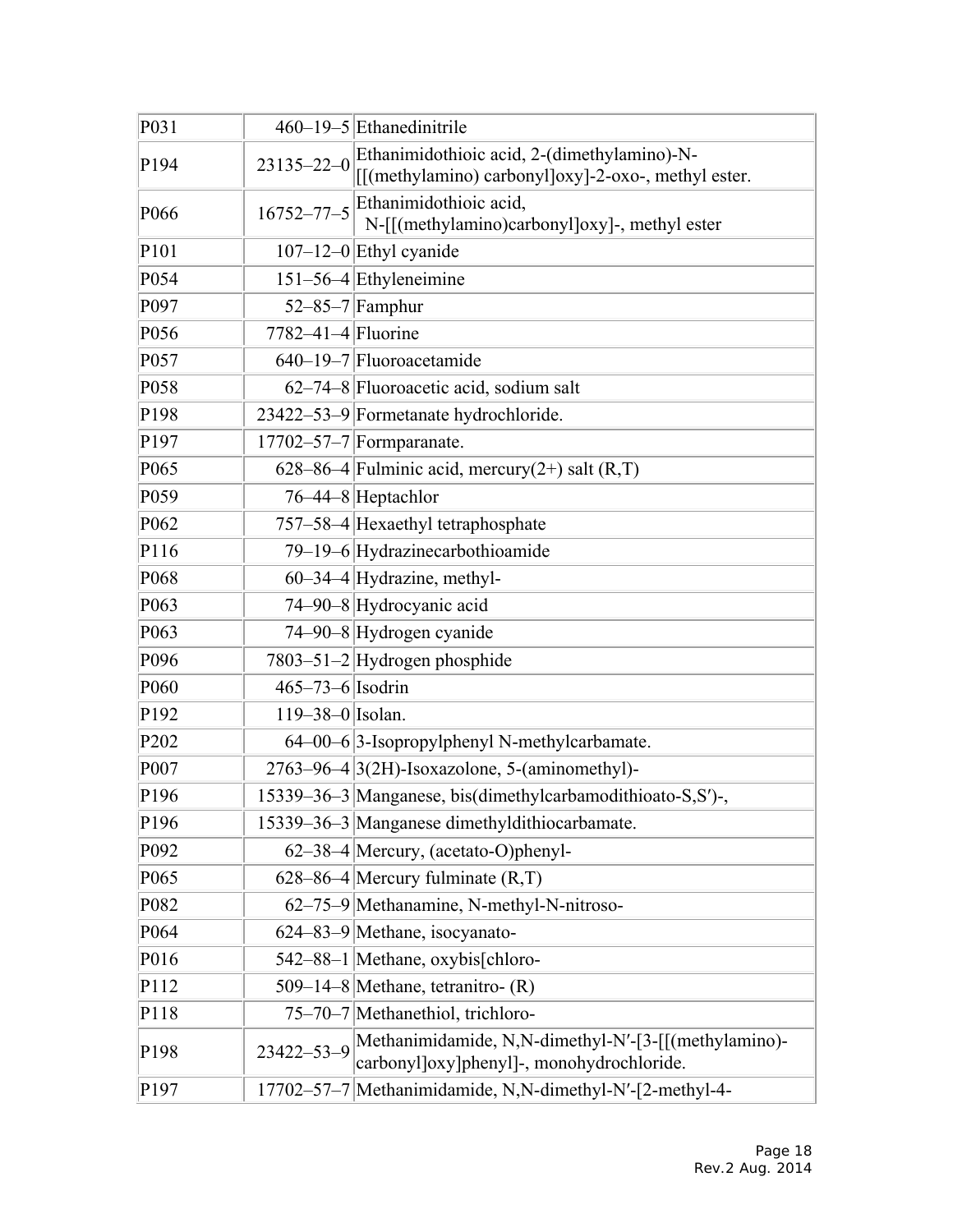|                  |                           | [[(methylamino)carbonyl]oxy]phenyl]-                                                                                            |
|------------------|---------------------------|---------------------------------------------------------------------------------------------------------------------------------|
| P <sub>050</sub> |                           | 115-29-7 6,9-Methano-2,4,3-benzodioxathiepin, 6,7,8,9,10,10-<br>hexachloro-1,5,5a,6,9,9a-hexahydro-, 3-oxide                    |
| P <sub>059</sub> |                           | 76–44–8 $\begin{vmatrix} 4 & 7 \ 3 & 4 \end{vmatrix}$ ,7-Methano-1H-indene, 1,4,5,6,7,8,8-heptachloro-<br>3a,4,7,7a-tetrahydro- |
| P <sub>199</sub> |                           | 2032-65-7 Methiocarb.                                                                                                           |
| P066             | $16752 - 77 - 5$ Methomyl |                                                                                                                                 |
| P068             |                           | $60-34-4$ Methyl hydrazine                                                                                                      |
| P064             |                           | $624 - 83 - 9$ Methyl isocyanate                                                                                                |
| P <sub>069</sub> |                           | 75-86-5 2-Methyllactonitrile                                                                                                    |
| P <sub>071</sub> |                           | 298-00-0 Methyl parathion                                                                                                       |
| P <sub>190</sub> | $1129-41-5$ Metolcarb.    |                                                                                                                                 |
| P128             |                           | 315-8-4 Mexacarbate.                                                                                                            |
| P <sub>072</sub> |                           | 86-88-4 alpha-Naphthylthiourea                                                                                                  |
| P <sub>073</sub> |                           | 13463-39-3 Nickel carbonyl                                                                                                      |
| P073             |                           | 13463–39–3 Nickel carbonyl Ni(CO) <sub>4</sub> , (T-4)-                                                                         |
| P <sub>074</sub> |                           | 557-19-7 Nickel cyanide                                                                                                         |
| P <sub>074</sub> |                           | 557–19–7 Nickel cyanide $Ni(CN)_2$                                                                                              |
| P075             |                           | $154-11-5$ Nicotine, & salts                                                                                                    |
| P076             | 10102-43-9 Nitric oxide   |                                                                                                                                 |
| P077             |                           | $100-01-6$ p-Nitroaniline                                                                                                       |
| P078             |                           | 10102-44-0 Nitrogen dioxide                                                                                                     |
| P076             |                           | 10102-43-9 Nitrogen oxide NO                                                                                                    |
| P078             |                           | 10102-44-0 Nitrogen oxide $NO2$                                                                                                 |
| P <sub>081</sub> |                           | 55–63–0 Nitroglycerine $(R)$                                                                                                    |
| P082             |                           | $62-75-9$ N-Nitrosodimethylamine                                                                                                |
| P084             |                           | 4549-40-0 N-Nitrosomethylvinylamine                                                                                             |
| P085             |                           | 152-16-9 Octamethylpyrophosphoramide                                                                                            |
| P087             |                           | 20816–12–0 Osmium oxide OsO <sub>4</sub> , (T-4)-                                                                               |
| P087             |                           | $20816 - 12 - 0$ Osmium tetroxide                                                                                               |
| P088             |                           | 145-73-3 7-Oxabicyclo <sup>[2.2.1</sup> ] heptane-2,3-dicarboxylic acid                                                         |
| P194             | 23135-22-0 Oxamyl.        |                                                                                                                                 |
| P089             |                           | 56-38-2 Parathion                                                                                                               |
| P034             |                           | 131-89-5 Phenol, 2-cyclohexyl-4,6-dinitro-                                                                                      |
| P048             |                           | 51-28-5 Phenol, 2,4-dinitro-                                                                                                    |
| P047             |                           | <sup>1</sup> 534–52–1 Phenol, 2-methyl-4,6-dinitro-, $\&$ salts                                                                 |
| P020             |                           | 88-85-7 Phenol, 2-(1-methylpropyl)-4,6-dinitro-                                                                                 |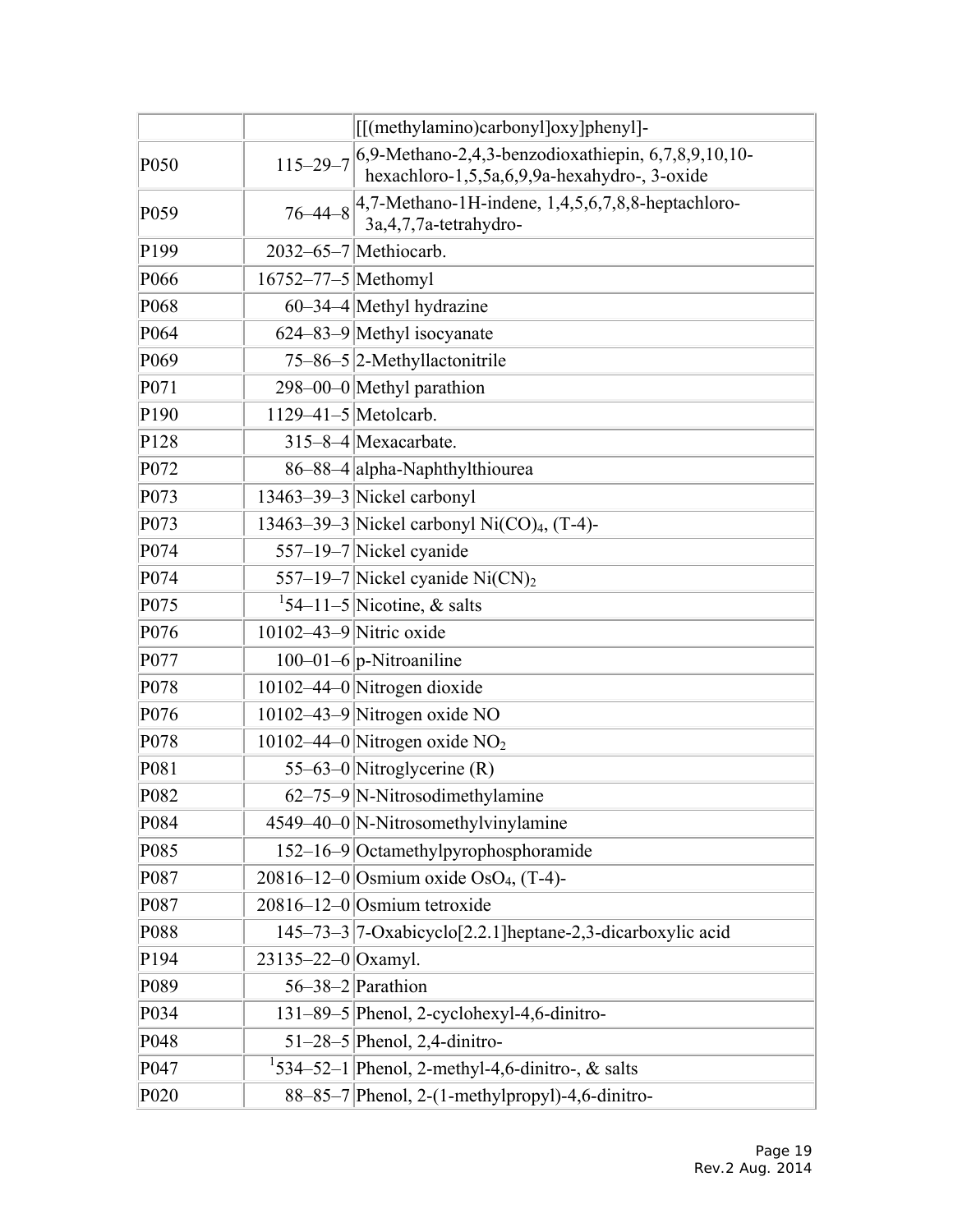| P009              |                           | 131-74-8 Phenol, 2,4,6-trinitro-, ammonium salt $(R)$                                     |
|-------------------|---------------------------|-------------------------------------------------------------------------------------------|
| P128              |                           | 315–18–4 Phenol, 4-(dimethylamino)-3,5-dimethyl-, methylcarbamate<br>(ester).             |
| P199              |                           | 2032–65–7 Phenol, (3,5-dimethyl-4-(methylthio)-, methylcarbamate                          |
| P202              |                           | 64–00–6 Phenol, 3-(1-methylethyl)-, methyl carbamate.                                     |
| P201              |                           | 2631-37-0 Phenol, 3-methyl-5-(1-methylethyl)-, methyl carbamate.                          |
| P092              |                           | 62-38-4 Phenylmercury acetate                                                             |
| P093              |                           | 103-85-5 Phenylthiourea                                                                   |
| P094              | $298 - 02 - 2$ Phorate    |                                                                                           |
| P095              |                           | $75-44-5$ Phosgene                                                                        |
| P096              | $7803 - 51 - 2$ Phosphine |                                                                                           |
| P041              |                           | 311–45–5 Phosphoric acid, diethyl 4-nitrophenyl ester                                     |
| P039              |                           | 298–04–4 Phosphorodithioic acid, O,O-diethyl<br>S-[2-(ethylthio)ethyl] ester              |
| P094              |                           | 298–02–2 Phosphorodithioic acid, O,O-diethyl<br>S-[(ethylthio)methyl] ester               |
| P044              |                           | 60–51–5 Phosphorodithioic acid, O,O-dimethyl S-[2-(methylamino)-<br>2-oxoethyl] ester     |
| P043              |                           | 55–91–4 Phosphorofluoridic acid, bis(1-methylethyl) ester                                 |
| P089              |                           | 56–38–2 Phosphorothioic acid, O,O-diethyl O-(4-nitrophenyl) ester                         |
| P040              |                           | 297–97–2 Phosphorothioic acid, O,O-diethyl O-pyrazinyl ester                              |
| P097              |                           | 52-85-7 Phosphorothioic acid,<br>O-[4-[(dimethylamino)sulfonyl]phenyl] O,O-dimethyl ester |
| P071              |                           | 298-00-0 Phosphorothioic acid, O,O,-dimethyl O-(4-nitrophenyl) ester                      |
| P204              |                           | 57-47-6 Physostigmine.                                                                    |
| P188              |                           | 57-64-7 Physostigmine salicylate.                                                         |
| P110              |                           | 78-00-2 Plumbane, tetraethyl-                                                             |
| P098              |                           | 151-50-8 Potassium cyanide                                                                |
| P098              |                           | 151–50–8 Potassium cyanide K(CN)                                                          |
| P099              |                           | 506–61–6 Potassium silver cyanide                                                         |
| P201              | $2631 - 37 - 0$ Promecarb |                                                                                           |
| P070              |                           | 116–06–3 Propanal, 2-methyl-2-(methylthio)-,<br>O-[(methylamino)carbonyl]oxime            |
| P <sub>20</sub> 3 |                           | 1646–88–4 Propanal, 2-methyl-2-(methyl-sulfonyl)-, O-<br>[(methylamino)carbonyl] oxime.   |
| P101              |                           | $107 - 12 - 0$ Propanenitrile                                                             |
| P027              |                           | 542–76–7 Propanenitrile, 3-chloro-                                                        |
| P069              |                           | 75–86–5 Propanenitrile, 2-hydroxy-2-methyl-                                               |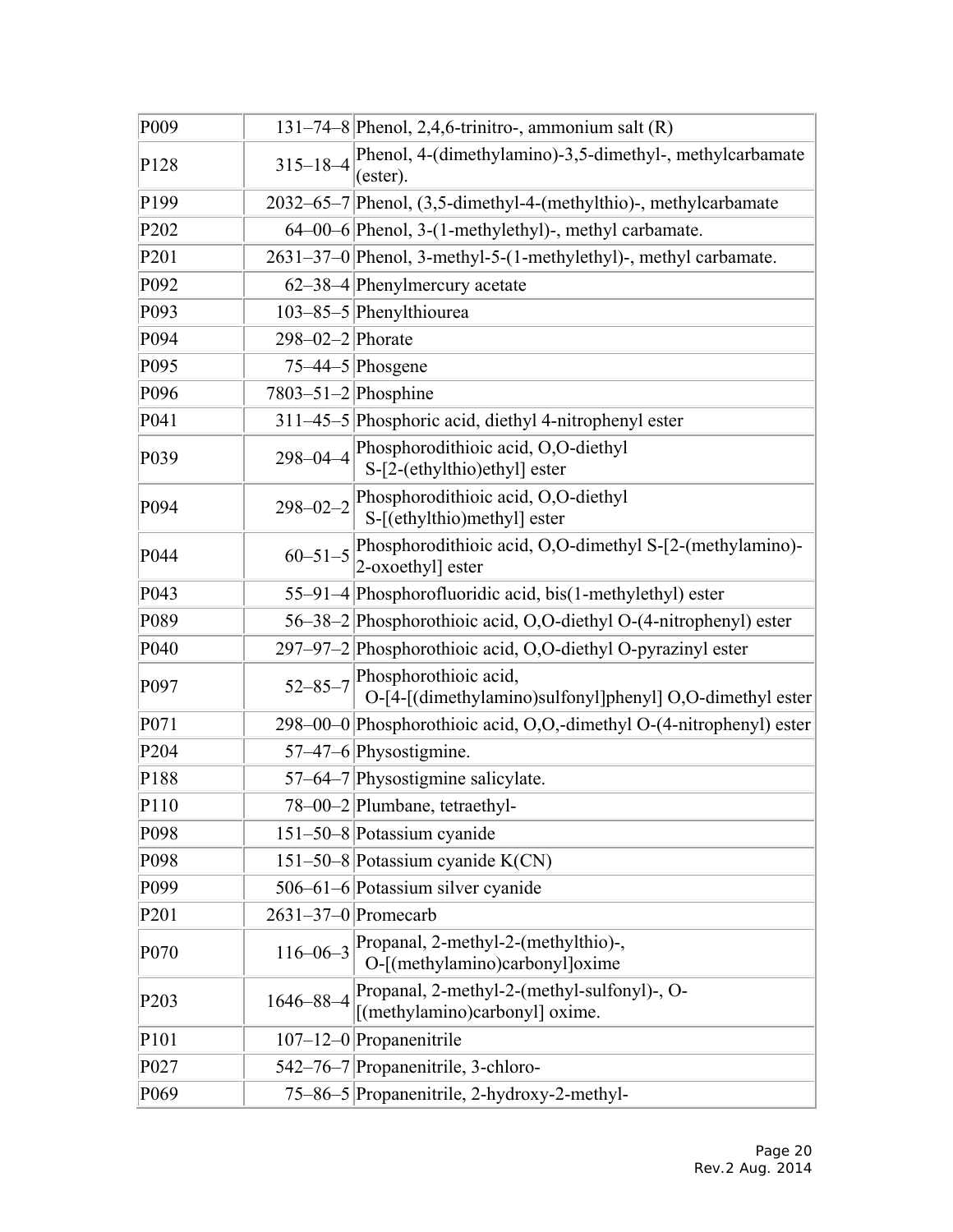| P081             |                      | 55–63–0 $\vert 1,2,3$ -Propanetriol, trinitrate (R)                                                                        |
|------------------|----------------------|----------------------------------------------------------------------------------------------------------------------------|
| P017             |                      | 598-31-2 2-Propanone, 1-bromo-                                                                                             |
| P <sub>102</sub> |                      | $107-19-7$ Propargyl alcohol                                                                                               |
| P <sub>003</sub> |                      | $107 - 02 - 8$  2-Propenal                                                                                                 |
| P <sub>005</sub> |                      | $107 - 18 - 6$ 2-Propen-1-ol                                                                                               |
| P <sub>067</sub> |                      | $75-55-8$  1,2-Propylenimine                                                                                               |
| P102             |                      | $107-19-7$ 2-Propyn-1-ol                                                                                                   |
| P008             |                      | $504 - 24 - 5$ 4-Pyridinamine                                                                                              |
| P075             |                      | <sup>1</sup> 54–11–5 Pyridine, 3-(1-methyl-2-pyrrolidinyl)-, (S)-, & salts                                                 |
| P <sub>204</sub> |                      | Pyrrolo[2,3-b]indol-5-ol, 1,2,3,3a,8,8a-hexahydro-1,3a,8-<br>$57-47-6$ trimethyl-,<br>methylcarbamate (ester), (3aS-cis)-. |
| P114             |                      | 12039-52-0 Selenious acid, dithallium $(1+)$ salt                                                                          |
| P <sub>103</sub> |                      | $630-10-4$ Selenourea                                                                                                      |
| P104             |                      | 506–64–9 Silver cyanide                                                                                                    |
| P104             |                      | 506–64–9 Silver cyanide Ag(CN)                                                                                             |
| P105             |                      | $26628 - 22 - 8$ Sodium azide                                                                                              |
| P106             |                      | $143 - 33 - 9$ Sodium cyanide                                                                                              |
| P <sub>106</sub> |                      | 143–33–9 Sodium cyanide Na(CN)                                                                                             |
| P108             |                      | $157-24-9$ Strychnidin-10-one, & salts                                                                                     |
| P018             |                      | 357-57-3 Strychnidin-10-one, 2,3-dimethoxy-                                                                                |
| P <sub>108</sub> |                      | $157-24-9$ Strychnine, & salts                                                                                             |
| P115             |                      | 7446–18–6 Sulfuric acid, dithallium $(1+)$ salt                                                                            |
| P <sub>109</sub> |                      | 3689-24-5 Tetraethyldithiopyrophosphate                                                                                    |
| P110             |                      | 78-00-2 Tetraethyl lead                                                                                                    |
| P111             |                      | 107–49–3 Tetraethyl pyrophosphate                                                                                          |
| P112             |                      | 509–14–8 Tetranitromethane $(R)$                                                                                           |
| P <sub>062</sub> |                      | 757–58–4 Tetraphosphoric acid, hexaethyl ester                                                                             |
| P113             |                      | 1314-32-5 Thallic oxide                                                                                                    |
| P113             |                      | 1314–32–5 Thallium oxide $Tl_2O_3$                                                                                         |
| P114             |                      | 12039-52-0 Thallium(I) selenite                                                                                            |
| P115             |                      | 7446–18–6 Thallium(I) sulfate                                                                                              |
| P <sub>109</sub> |                      | 3689-24-5 Thiodiphosphoric acid, tetraethyl ester                                                                          |
| P045             | 39196-18-4 Thiofanox |                                                                                                                            |
| P049             |                      | 541–53–7 Thioimidodicarbonic diamide $[(H_2N)C(S)]_2NH$                                                                    |
| P014             |                      | 108-98-5 Thiophenol                                                                                                        |
| P116             |                      | 79-19-6 Thiosemicarbazide                                                                                                  |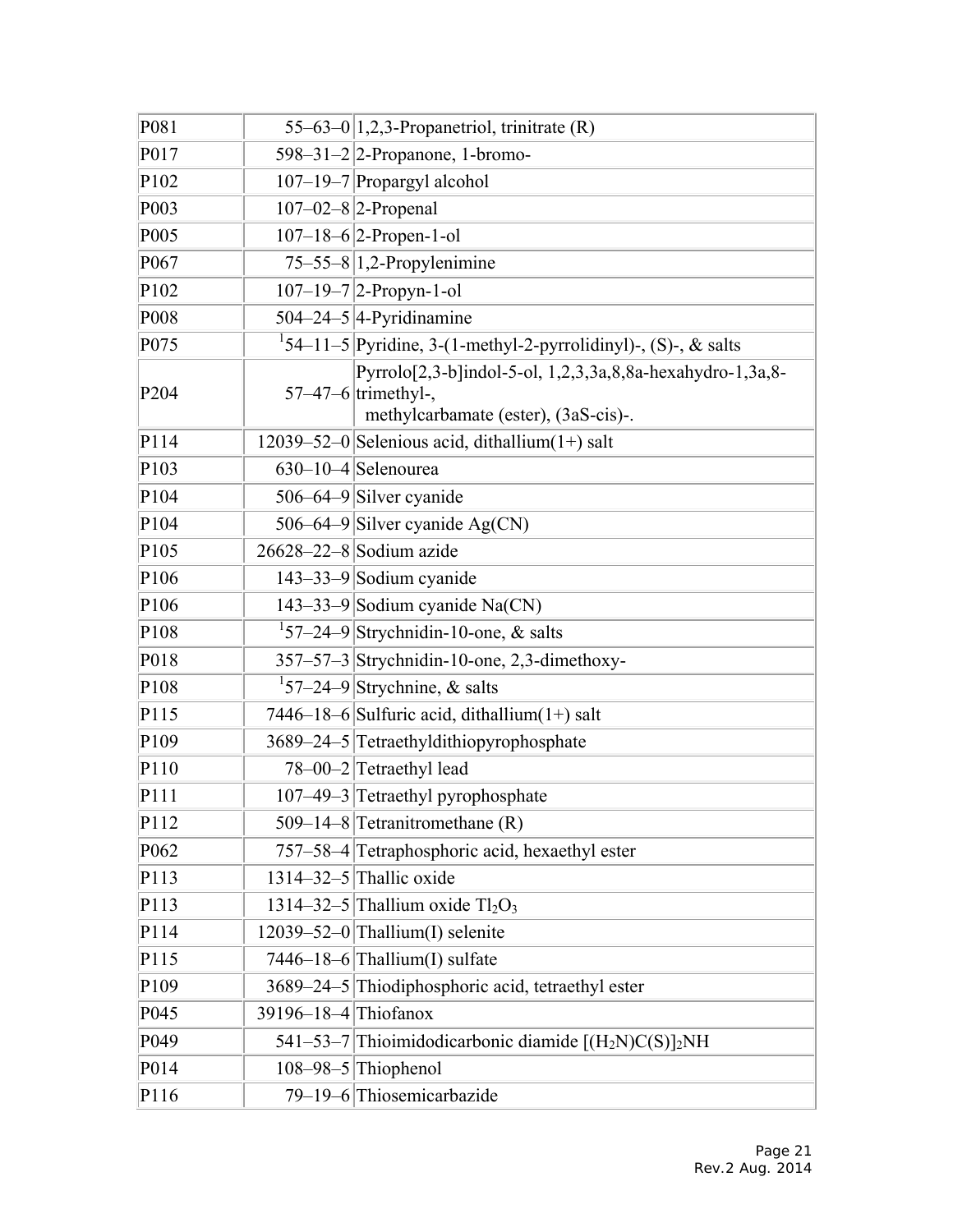| P <sub>026</sub> |                           | 5344–82–1 Thiourea, (2-chlorophenyl)-     |
|------------------|---------------------------|-------------------------------------------|
| $P_{072}$        |                           | 86–88–4 Thiourea, 1-naphthalenyl-         |
| P <sub>093</sub> |                           | $103 - 85 - 5$ Thiourea, phenyl-          |
| P <sub>185</sub> | 26419-73-8 Tirpate.       |                                           |
| P123             | $8001 - 35 - 2$ Toxaphene |                                           |
| P118             |                           | 75-70-7 Trichloromethanethiol             |
| PI19             |                           | 7803-55-6 Vanadic acid, ammonium salt     |
| P120             |                           | 1314–62–1 Vanadium oxide $V_2O_5$         |
| P120             |                           | $1314 - 62 - 1$ Vanadium pentoxide        |
| P084             |                           | 4549–40–0 Vinylamine, N-methyl-N-nitroso- |

# **U-Listed Wastes**

| <b>Hazardous</b><br>waste No. | <b>Chemical</b><br>abstracts No. | <b>Substance</b>                                                         |
|-------------------------------|----------------------------------|--------------------------------------------------------------------------|
| U394                          | $30558 - 43 - 1$ $\vert$ A2213.  |                                                                          |
| U001                          |                                  | $75-07-0$ Acetaldehyde (I)                                               |
| U034                          |                                  | 75-87-6 Acetaldehyde, trichloro-                                         |
| U187                          |                                  | 62–44–2 Acetamide, N-(4-ethoxyphenyl)-                                   |
| U005                          |                                  | 53–96–3 Acetamide, N-9H-fluoren-2-yl-                                    |
| U240                          |                                  | <sup>1</sup> 94–75–7 Acetic acid, (2,4-dichlorophenoxy)-, salts & esters |
| U112                          |                                  | 141-78-6 Acetic acid ethyl ester (I)                                     |
| U144                          |                                  | 301–04–2 Acetic acid, lead $(2+)$ salt                                   |
| U214                          |                                  | 563–68–8 Acetic acid, thallium $(1+)$ salt                               |
| see F027                      |                                  | 93–76–5 Acetic acid, (2,4,5-trichlorophenoxy)-                           |
| U002                          |                                  | 67–64–1 Acetone (I)                                                      |
| U003                          |                                  | 75–05–8 Acetonitrile $(I,T)$                                             |
| U004                          |                                  | 98-86-2 Acetophenone                                                     |
| U005                          |                                  | 53–96–3 2-Acetylaminofluorene                                            |
| U006                          |                                  | 75–36–5 Acetyl chloride $(C, R, T)$                                      |
| U007                          |                                  | 79–06–1 $ Acrylamide$                                                    |
| U008                          |                                  | 79–10–7   Acrylic acid (I)                                               |
| U009                          |                                  | $107-13-1$ Acrylonitrile                                                 |
| U011                          |                                  | 61-82-5 Amitrole                                                         |
| U012                          |                                  | 62–53–3 Aniline $(I, T)$                                                 |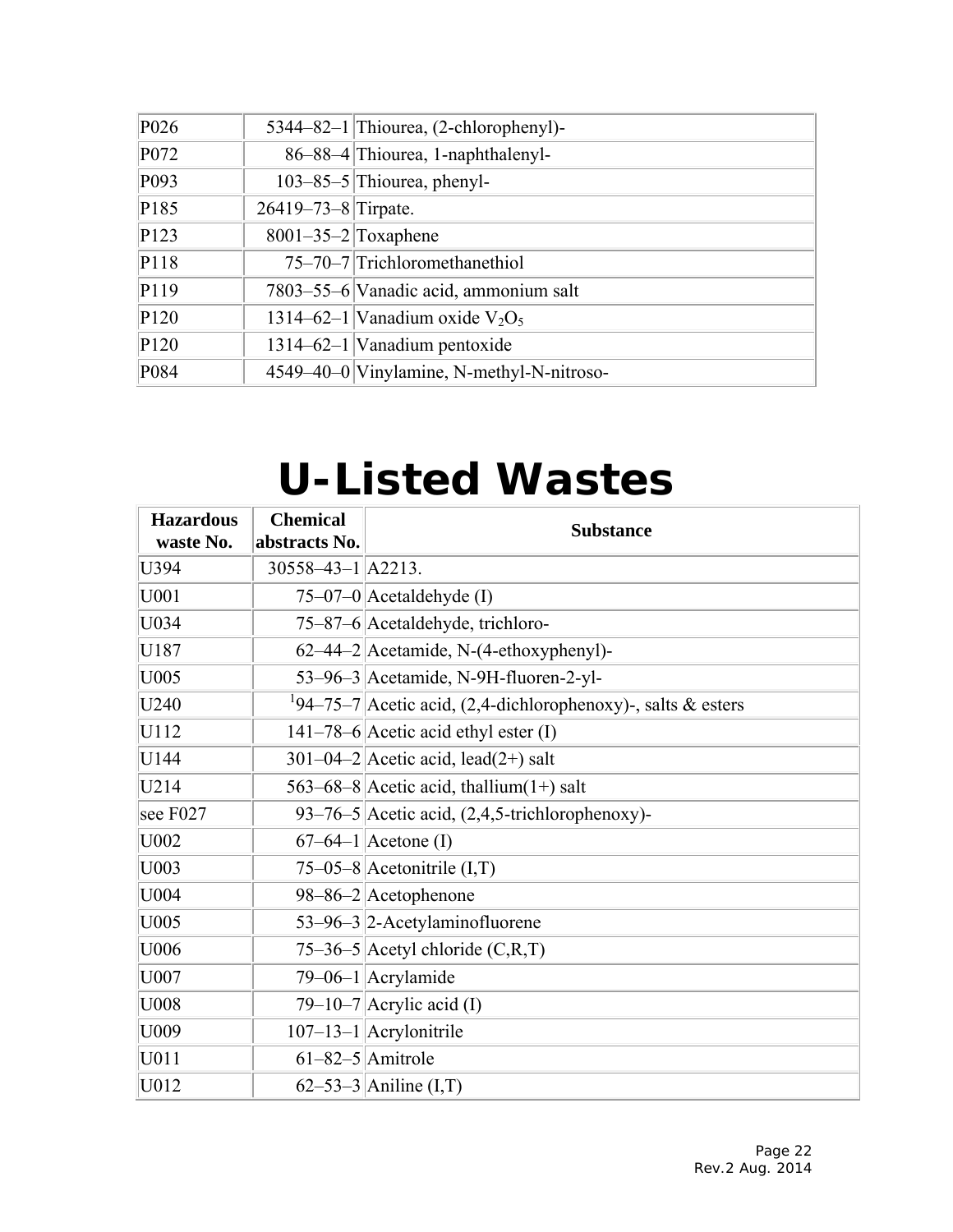| U136 |                              | 75–60–5 Arsinic acid, dimethyl-                                                                                                                                                                   |
|------|------------------------------|---------------------------------------------------------------------------------------------------------------------------------------------------------------------------------------------------|
| U014 |                              | $492 - 80 - 8$ Auramine                                                                                                                                                                           |
| U015 |                              | $115-02-6$ Azaserine                                                                                                                                                                              |
| U010 |                              | Azirino[2',3':3,4]pyrrolo[1,2-a]indole-4,7-dione, 6-amino-8-<br>50-07-7 [[(aminocarbonyl)oxy]methyl]-1,1a,2,8,8a,8b-hexahydro-8a-<br>methoxy-5-methyl-, [1aS-(1aalpha, 8beta, 8aalpha, 8balpha)]- |
| U280 | $101 - 27 - 9$ Barban.       |                                                                                                                                                                                                   |
| U278 | $22781 - 23 - 3$ Bendiocarb. |                                                                                                                                                                                                   |
| U364 |                              | 22961-82-6 Bendiocarb phenol.                                                                                                                                                                     |
| U271 | $17804 - 35 - 2$ Benomyl.    |                                                                                                                                                                                                   |
| U157 |                              | 56–49–5 Benz [j] aceanthrylene, 1,2-dihydro-3-methyl-                                                                                                                                             |
| U016 |                              | $225 - 51 - 4$ Benz[c] acridine                                                                                                                                                                   |
| U017 |                              | 98-87-3 Benzal chloride                                                                                                                                                                           |
| U192 |                              | 23950-58-5 Benzamide, 3,5-dichloro-N-(1,1-dimethyl-2-propynyl)-                                                                                                                                   |
| U018 |                              | 56–55–3 Benz[a]anthracene                                                                                                                                                                         |
| U094 |                              | 57-97-6 Benz[a]anthracene, 7,12-dimethyl-                                                                                                                                                         |
| U012 |                              | 62–53–3 Benzenamine $(I,T)$                                                                                                                                                                       |
| U014 |                              | 492–80–8 Benzenamine, 4,4'-carbonimidoylbis [N, N-dimethyl-                                                                                                                                       |
| U049 |                              | 3165–93–3 Benzenamine, 4-chloro-2-methyl-, hydrochloride                                                                                                                                          |
| U093 |                              | 60–11–7 Benzenamine, N,N-dimethyl-4-(phenylazo)-                                                                                                                                                  |
| U328 |                              | 95-53-4 Benzenamine, 2-methyl-                                                                                                                                                                    |
| U353 |                              | 106-49-0 Benzenamine, 4-methyl-                                                                                                                                                                   |
| U158 |                              | 101-14-4 Benzenamine, 4,4'-methylenebis[2-chloro-                                                                                                                                                 |
| U222 |                              | 636–21–5 Benzenamine, 2-methyl-, hydrochloride                                                                                                                                                    |
| U181 |                              | 99–55–8 Benzenamine, 2-methyl-5-nitro-                                                                                                                                                            |
| U019 |                              | 71–43–2 Benzene $(I,T)$                                                                                                                                                                           |
| U038 | $510 - 15 - 6$               | Benzeneacetic acid, 4-chloro-alpha-(4-chlorophenyl)-alpha-<br>hydroxy-, ethyl ester                                                                                                               |
| U030 |                              | 101-55-3 Benzene, 1-bromo-4-phenoxy-                                                                                                                                                              |
| U035 |                              | 305-03-3 Benzenebutanoic acid, 4-[bis(2-chloroethyl)amino]-                                                                                                                                       |
| U037 |                              | 108-90-7 Benzene, chloro-                                                                                                                                                                         |
| U221 |                              | 25376-45-8 Benzenediamine, ar-methyl-                                                                                                                                                             |
| U028 |                              | $117-81-7$ ].2-Benzenedicarboxylic acid, bis(2-ethylhexyl) ester                                                                                                                                  |
| U069 |                              | 84–74–2 1,2-Benzenedicarboxylic acid, dibutyl ester                                                                                                                                               |
| U088 |                              | 84–66–2 1,2-Benzenedicarboxylic acid, diethyl ester                                                                                                                                               |
| U102 |                              | 131-11-3 1,2-Benzenedicarboxylic acid, dimethyl ester                                                                                                                                             |
| U107 |                              | 117-84-0 1,2-Benzenedicarboxylic acid, dioctyl ester                                                                                                                                              |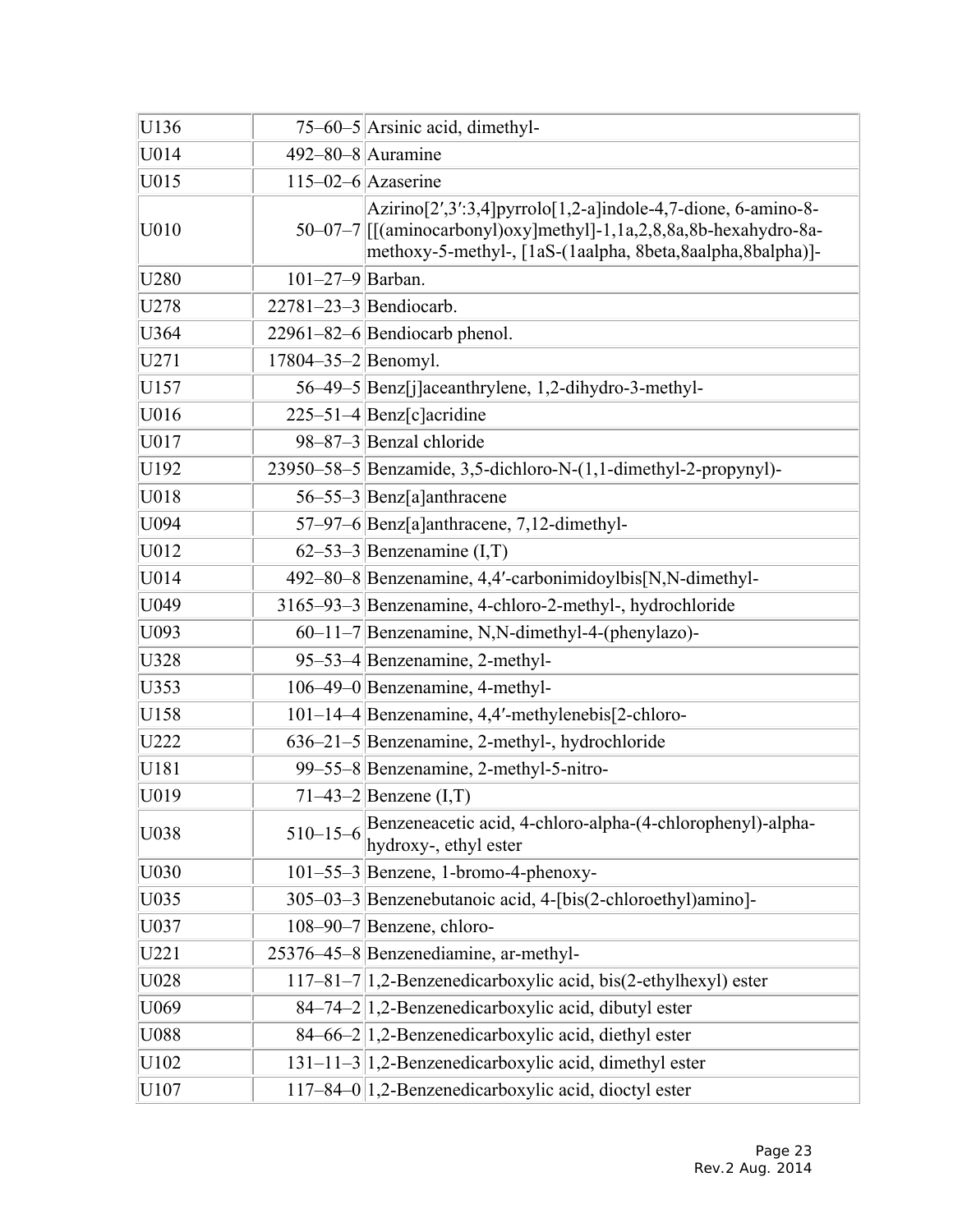| U070 |                | 95-50-1 Benzene, 1,2-dichloro-                                                                                         |
|------|----------------|------------------------------------------------------------------------------------------------------------------------|
| U071 |                | 541-73-1 Benzene, 1,3-dichloro-                                                                                        |
| U072 |                | $106-46-7$ Benzene, 1,4-dichloro-                                                                                      |
| U060 |                | 72–54–8 Benzene, 1,1'-(2,2-dichloroethylidene)bis[4-chloro-                                                            |
| U017 |                | 98–87–3 Benzene, (dichloromethyl)-                                                                                     |
| U223 |                | 26471–62–5 Benzene, 1,3-diisocyanatomethyl- $(R, T)$                                                                   |
| U239 |                | 1330–20–7 Benzene, dimethyl- $(I,T)$                                                                                   |
| U201 |                | $108 - 46 - 3 \vert 1, 3$ -Benzenediol                                                                                 |
| U127 |                | 118-74-1 Benzene, hexachloro-                                                                                          |
| U056 |                | 110–82–7 Benzene, hexahydro- $(I)$                                                                                     |
| U220 |                | $108 - 88 - 3$ Benzene, methyl-                                                                                        |
| U105 |                | 121-14-2 Benzene, 1-methyl-2,4-dinitro-                                                                                |
| U106 |                | $606-20-2$ Benzene, 2-methyl-1,3-dinitro-                                                                              |
| U055 |                | 98-82-8 Benzene, (1-methylethyl)- (I)                                                                                  |
| U169 |                | 98-95-3 Benzene, nitro-                                                                                                |
| U183 |                | 608–93–5 Benzene, pentachloro-                                                                                         |
| U185 |                | 82–68–8 Benzene, pentachloronitro-                                                                                     |
| U020 |                | 98–09–9 Benzenesulfonic acid chloride $(C,R)$                                                                          |
| U020 |                | 98–09–9 Benzenesulfonyl chloride $(C,R)$                                                                               |
| U207 |                | 95–94–3 Benzene, $1,2,4,5$ -tetrachloro-                                                                               |
| U061 |                | 50–29–3 Benzene, 1,1'-(2,2,2-trichloroethylidene)bis[4-chloro-                                                         |
| U247 |                | 72–43–5 Benzene, 1,1'-(2,2,2-trichloroethylidene)bis[4- methoxy-                                                       |
| U023 |                | 98-07-7 Benzene, (trichloromethyl)-                                                                                    |
| U234 |                | 99-35-4 Benzene, 1,3,5-trinitro-                                                                                       |
| U021 |                | 92-87-5 Benzidine                                                                                                      |
| U202 |                | $181-07-2$ 1,2-Benzisothiazol-3(2H)-one, 1,1-dioxide, & salts                                                          |
| U278 |                | 22781-23-3 1,3-Benzodioxol-4-ol, 2,2-dimethyl-, methyl carbamate.                                                      |
| U364 |                | 22961-82-6 1,3-Benzodioxol-4-ol, 2,2-dimethyl-,                                                                        |
| U203 |                | $94-59-7$ ], 3-Benzodioxole, 5-(2-propenyl)-                                                                           |
| U141 |                | $120-58-1$ 1,3-Benzodioxole, 5-(1-propenyl)-                                                                           |
| U367 |                | 1563-38-8 7-Benzofuranol, 2,3-dihydro-2,2-dimethyl-                                                                    |
| U090 |                | 94-58-6 1,3-Benzodioxole, 5-propyl-                                                                                    |
| U064 |                | 189–55–9 Benzo [rst] pentaphene                                                                                        |
| U248 | $181 - 81 - 2$ | 2H-1-Benzopyran-2-one, 4-hydroxy-3-(3-oxo-1-phenyl-butyl)-,<br>& salts, when present at concentrations of 0.3% or less |
| U022 |                | $50 - 32 - 8$ Benzo [a] pyrene                                                                                         |
| U197 |                | $106 - 51 - 4$ p-Benzoquinone                                                                                          |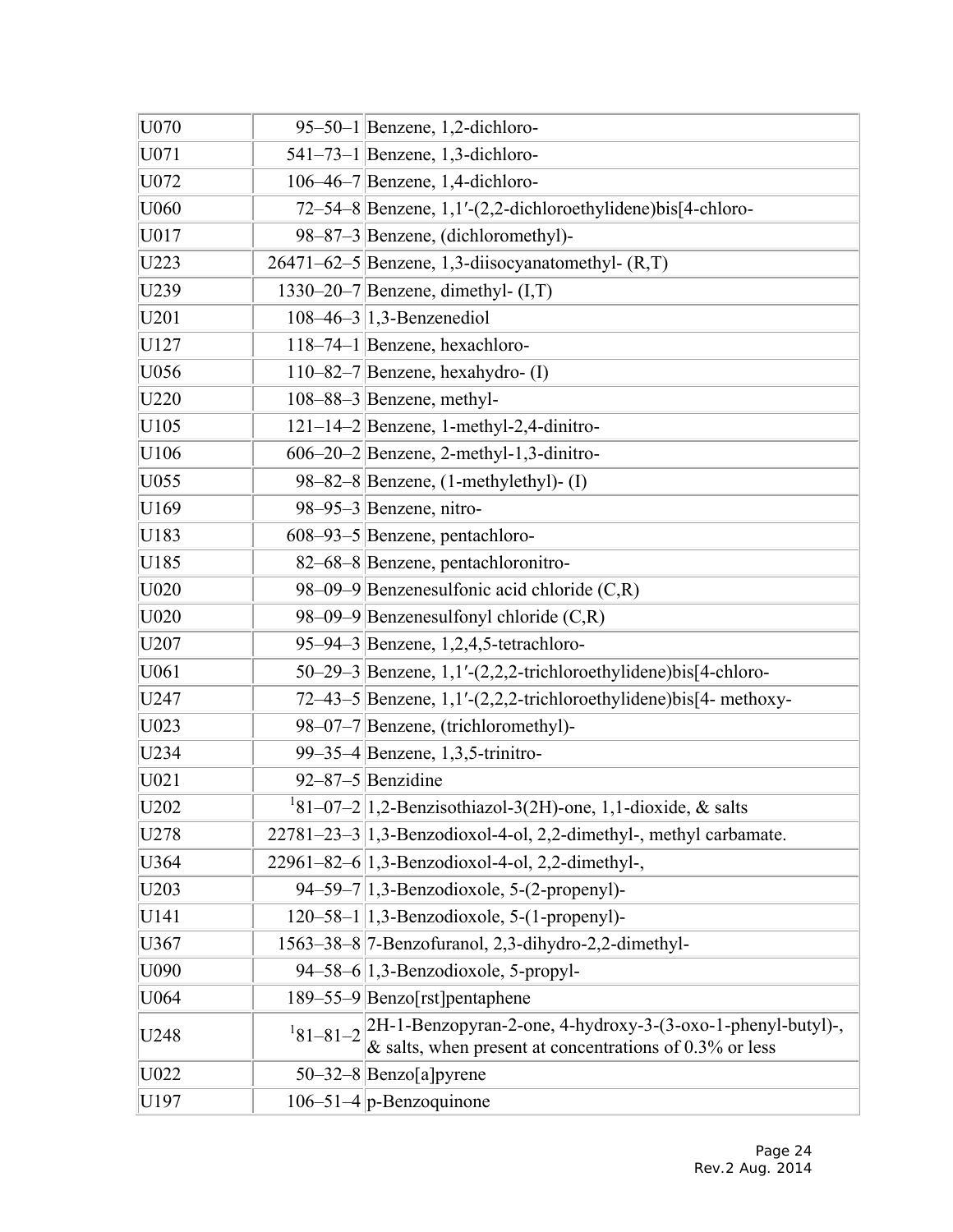| U023 |                           | 98–07–7 Benzotrichloride $(C, R, T)$                                                                                                                        |
|------|---------------------------|-------------------------------------------------------------------------------------------------------------------------------------------------------------|
| U085 |                           | $1464 - 53 - 5 \vert 2,2$ '-Bioxirane                                                                                                                       |
| U021 |                           | 92-87-5 [1,1'-Biphenyl]-4,4'-diamine                                                                                                                        |
| U073 |                           | 91-94-1 [1,1'-Biphenyl]-4,4'-diamine, 3,3'-dichloro-                                                                                                        |
| U091 |                           | 119–90–4 $[1,1'-Bipheny1]-4,4'-diamine, 3,3'-dimethoxy-$                                                                                                    |
| U095 |                           | 119-93-7 [1,1'-Biphenyl]-4,4'-diamine, 3,3'-dimethyl-                                                                                                       |
| U225 |                           | $75 - 25 - 2$ Bromoform                                                                                                                                     |
| U030 |                           | $101-55-3$ 4-Bromophenyl phenyl ether                                                                                                                       |
| U128 |                           | 87-68-3 1,3-Butadiene, 1,1,2,3,4,4-hexachloro-                                                                                                              |
| U172 |                           | 924-16-3 1-Butanamine, N-butyl-N-nitroso-                                                                                                                   |
| U031 |                           | 71-36-3 1-Butanol (I)                                                                                                                                       |
| U159 |                           | 78–93–3 2-Butanone $(I, T)$                                                                                                                                 |
| U160 |                           | 1338–23–4 $ 2$ -Butanone, peroxide $(R, T)$                                                                                                                 |
| U053 | $4170 - 30 - 3$ 2-Butenal |                                                                                                                                                             |
| U074 |                           | 764–41–0 $ 2$ -Butene, 1,4-dichloro- $(I, T)$                                                                                                               |
| U143 |                           | 2-Butenoic acid, 2-methyl-, 7-[[2,3-dihydroxy-<br>2,3,5,7a-tetrahydro-1H-pyrrolizin-1-yl ester,<br>$[1S-[1alpha(Z),7(2S*,3R*),7aalpha]]$ -                  |
| U031 |                           | 71–36–3  n-Butyl alcohol (I)                                                                                                                                |
| U136 |                           | $75-60-5$ Cacodylic acid                                                                                                                                    |
| U032 |                           | $13765 - 19 - 0$ Calcium chromate                                                                                                                           |
| U372 |                           | 10605-21-7 Carbamic acid, 1H-benzimidazol-2-yl, methyl ester.                                                                                               |
| U271 |                           | 17804–35–2 $\Big \text{Carbamic acid}, \Big \overline{1-[ (butylamino) \text{carbonyl}]} - 1 \text{H-benzimidazol-2-} \Big \text{y1} \Big $ , methyl ester. |
| U280 |                           | 101-27-9 Carbamic acid, (3-chlorophenyl)-, 4-chloro-2-butynyl ester.                                                                                        |
| U238 |                           | 51-79-6 Carbamic acid, ethyl ester                                                                                                                          |
| U178 |                           | 615–53–2 Carbamic acid, methylnitroso-, ethyl ester                                                                                                         |
| U373 |                           | 122–42–9 Carbamic acid, phenyl-, 1-methylethyl ester.                                                                                                       |
| U409 | $23564 - 05 - 8$          | Carbamic acid, [1,2-phenylenebis (iminocarbonothioyl)]bis-,<br>dimethyl ester.                                                                              |
| U097 |                           | 79-44-7 Carbamic chloride, dimethyl-                                                                                                                        |
| U389 | $2303 - 17 - 5$           | Carbamothioic acid, bis(1-methylethyl)-, S-(2,3,3-trichloro-2-<br>propenyl) ester.                                                                          |
| U387 |                           | 52888–80–9 Carbamothioic acid, dipropyl-, S-(phenylmethyl) ester.                                                                                           |
| U114 | $111-54-6$                | Carbamodithioic acid, 1,2-ethanediylbis-,<br>salts & esters                                                                                                 |
| U062 |                           | 2303-16-4 Carbamothioic acid, bis(1-methylethyl)-, S-(2,3-dichloro-2-                                                                                       |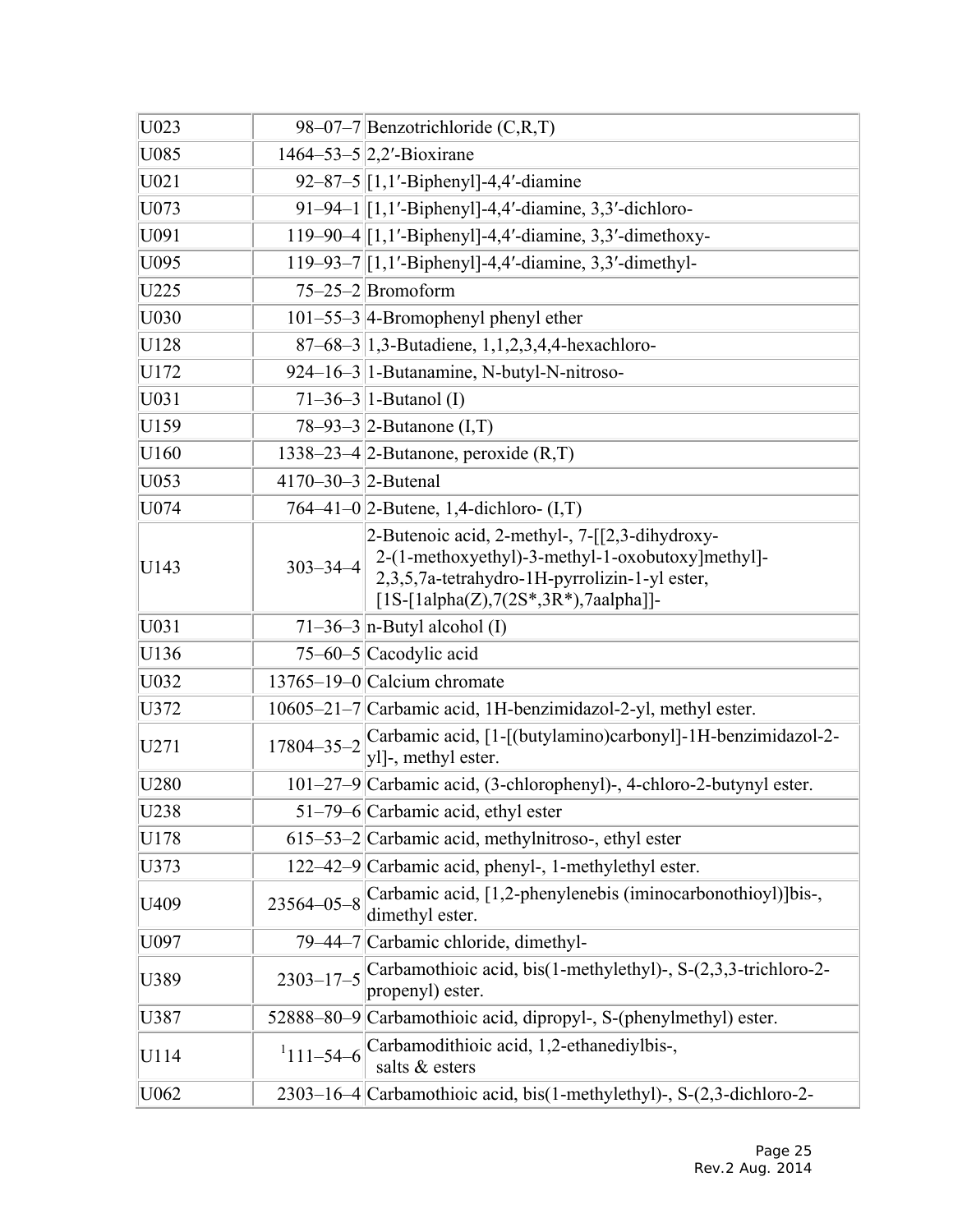|         |                     | propenyl) ester                                                                             |
|---------|---------------------|---------------------------------------------------------------------------------------------|
| U279    |                     | $63-25-2$ Carbaryl.                                                                         |
| U372    |                     | $10605 - 21 - 7$ Carbendazim.                                                               |
| U367    |                     | 1563-38-8 Carbofuran phenol.                                                                |
| U215    |                     | 6533–73–9 Carbonic acid, dithallium(1+) salt                                                |
| U033    |                     | 353–50–4 Carbonic difluoride                                                                |
| U156    |                     | 79–22–1 Carbonochloridic acid, methyl ester $(I, T)$                                        |
| U033    |                     | 353–50–4 Carbon oxyfluoride $(R, T)$                                                        |
| U211    |                     | 56–23–5 Carbon tetrachloride                                                                |
| U034    | $75-87-6$ Chloral   |                                                                                             |
| U035    |                     | $305-03-3$ Chlorambucil                                                                     |
| U036    |                     | 57-74-9 Chlordane, alpha & gamma isomers                                                    |
| U026    |                     | $494 - 03 - 1$ Chlornaphazin                                                                |
| U037    |                     | 108-90-7 Chlorobenzene                                                                      |
| U038    |                     | 510-15-6 Chlorobenzilate                                                                    |
| U039    |                     | $59-50-7$ p-Chloro-m-cresol                                                                 |
| U042    |                     | 110–75–8 2-Chloroethyl vinyl ether                                                          |
| U044    |                     | $67 - 66 - 3$ Chloroform                                                                    |
| U046    |                     | 107-30-2 Chloromethyl methyl ether                                                          |
| U047    |                     | 91-58-7 beta-Chloronaphthalene                                                              |
| U048    |                     | 95-57-8 o-Chlorophenol                                                                      |
| U049    |                     | 3165-93-3 4-Chloro-o-toluidine, hydrochloride                                               |
| U032    |                     | 13765-19-0 Chromic acid H <sub>2</sub> CrO <sub>4</sub> , calcium salt                      |
| U050    | $218-01-9$ Chrysene |                                                                                             |
| U051    |                     | Creosote                                                                                    |
| U052    |                     | $1319-77-3$ Cresol (Cresylic acid)                                                          |
| U053    |                     | 4170-30-3 Crotonaldehyde                                                                    |
| U055    |                     | 98-82-8 Cumene (I)                                                                          |
| U246    |                     | 506–68–3 Cyanogen bromide (CN)Br                                                            |
| U197    |                     | $106-51-4$ 2,5-Cyclohexadiene-1,4-dione                                                     |
| U056    |                     | 110–82–7 Cyclohexane (I)                                                                    |
| U129    |                     | 58–89–9 Cyclohexane, 1,2,3,4,5,6-hexachloro-,<br>(1alpha,2alpha,3beta,4alpha,5alpha,6beta)- |
| $U$ 057 |                     | 108–94–1 $ $ Cyclohexanone (I)                                                              |
| U130    |                     | 77–47–4 1,3-Cyclopentadiene, 1,2,3,4,5,5-hexachloro-                                        |
| U058    |                     | $50-18-0$ Cyclophosphamide                                                                  |
| U240    |                     | $194 - 75 - 7$ 2,4-D, salts & esters                                                        |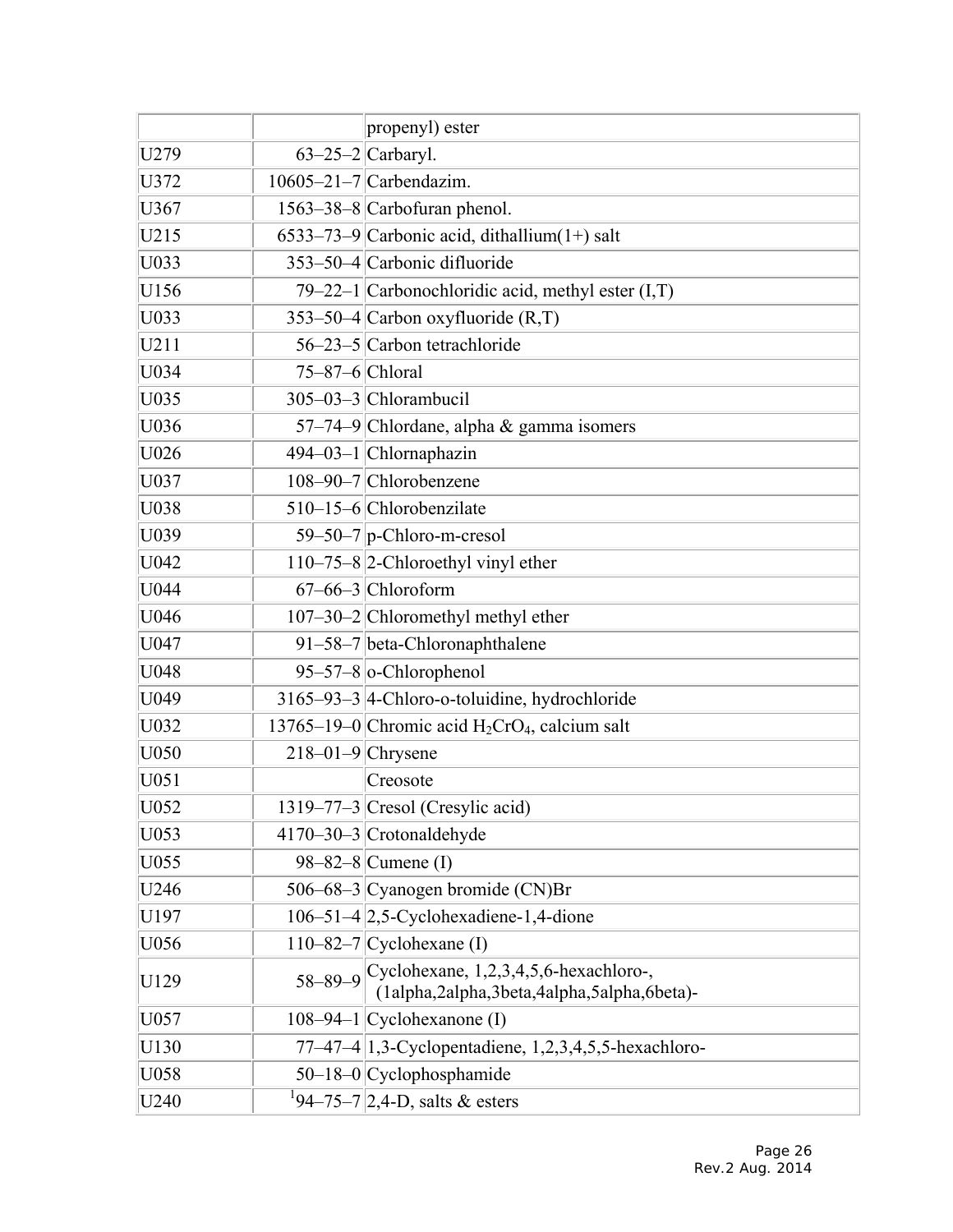| U059 |                      | $20830 - 81 - 3$ Daunomycin                         |
|------|----------------------|-----------------------------------------------------|
| U060 | $72 - 54 - 8$ DDD    |                                                     |
| U061 | $50 - 29 - 3$ DDT    |                                                     |
| U062 | $2303-16-4$ Diallate |                                                     |
| U063 |                      | 53-70-3 Dibenz[a,h]anthracene                       |
| U064 |                      | 189-55-9 Dibenzo[a,i]pyrene                         |
| U066 |                      | 96-12-8 1,2-Dibromo-3-chloropropane                 |
| U069 |                      | 84-74-2 Dibutyl phthalate                           |
| U070 |                      | $95-50-1$ o-Dichlorobenzene                         |
| U071 |                      | $541-73-1$ m-Dichlorobenzene                        |
| U072 |                      | 106-46-7 p-Dichlorobenzene                          |
| U073 |                      | 91-94-1 $\left 3,3\right\rangle$ -Dichlorobenzidine |
| U074 |                      | 764–41–0 1,4-Dichloro-2-butene $(I, T)$             |
| U075 |                      | 75-71-8 Dichlorodifluoromethane                     |
| U078 |                      | $75-35-4$  1,1-Dichloroethylene                     |
| U079 |                      | $156 - 60 - 5$  1,2-Dichloroethylene                |
| U025 |                      | 111-44-4 Dichloroethyl ether                        |
| U027 |                      | 108-60-1 Dichloroisopropyl ether                    |
| U024 |                      | 111-91-1 Dichloromethoxy ethane                     |
| U081 |                      | $120 - 83 - 2$ 2,4-Dichlorophenol                   |
| U082 |                      | $87-65-0$ 2,6-Dichlorophenol                        |
| U084 |                      | 542-75-6 1,3-Dichloropropene                        |
| U085 |                      | 1464–53–5 1,2:3,4-Diepoxybutane (I,T)               |
| U108 |                      | $123-91-1$ 1,4-Diethyleneoxide                      |
| U028 |                      | $117-81-7$ Diethylhexyl phthalate                   |
| U395 |                      | 5952-26-1 Diethylene glycol, dicarbamate.           |
| U086 |                      | 1615-80-1 N,N'-Diethylhydrazine                     |
| U087 |                      | 3288-58-2 O,O-Diethyl S-methyl dithiophosphate      |
| U088 |                      | 84–66–2 Diethyl phthalate                           |
| U089 |                      | 56–53–1 Diethylstilbesterol                         |
| U090 |                      | 94-58-6 Dihydrosafrole                              |
| U091 |                      | $119-90-4$ 3,3'-Dimethoxybenzidine                  |
| U092 |                      | 124–40–3 Dimethylamine (I)                          |
| U093 |                      | $60-11-7$ p-Dimethylaminoazobenzene                 |
| U094 |                      | 57-97-6 7,12-Dimethylbenz[a]anthracene              |
| U095 |                      | $119-93-7$ 3,3'-Dimethylbenzidine                   |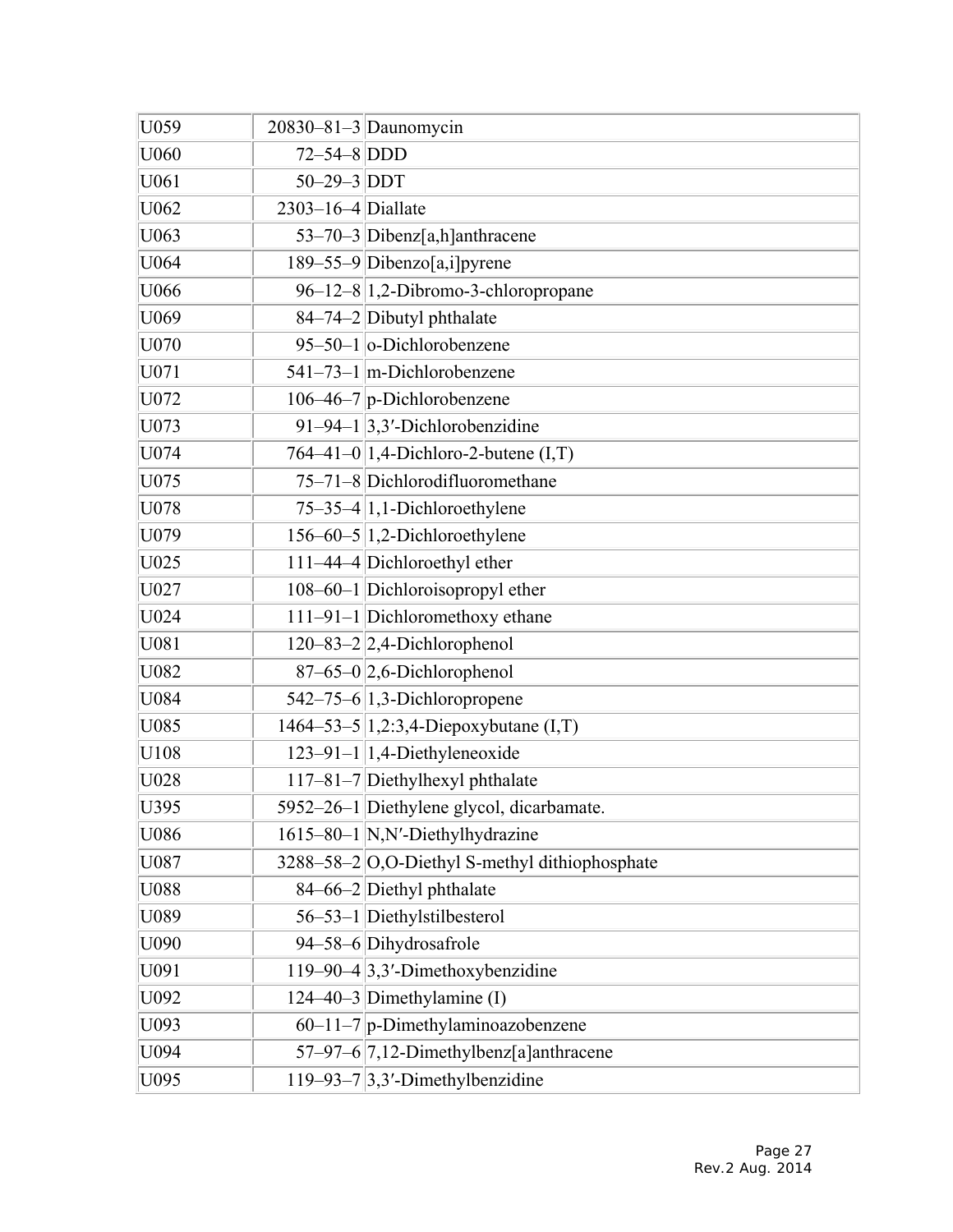| U096 |                  | 80-15-9 alpha, alpha-Dimethylbenzylhydroperoxide (R)                                    |
|------|------------------|-----------------------------------------------------------------------------------------|
| U097 |                  | 79-44-7 Dimethylcarbamoyl chloride                                                      |
| U098 |                  | $57-14-7$  1,1-Dimethylhydrazine                                                        |
| U099 |                  | 540-73-8 1,2-Dimethylhydrazine                                                          |
| U101 |                  | $105-67-9$ 2,4-Dimethylphenol                                                           |
| U102 |                  | $131-11-3$ Dimethyl phthalate                                                           |
| U103 |                  | 77–78–1 Dimethyl sulfate                                                                |
| U105 |                  | $121-14-2$ 2,4-Dinitrotoluene                                                           |
| U106 |                  | $606 - 20 - 2$ 2,6-Dinitrotoluene                                                       |
| U107 |                  | 117-84-0 Di-n-octyl phthalate                                                           |
| U108 |                  | $123 - 91 - 1$   1,4-Dioxane                                                            |
| U109 |                  | $122 - 66 - 7$ 1,2-Diphenylhydrazine                                                    |
| U110 |                  | 142–84–7 Dipropylamine (I)                                                              |
| U111 |                  | 621-64-7 Di-n-propylnitrosamine                                                         |
| U041 |                  | 106-89-8 Epichlorohydrin                                                                |
| U001 |                  | 75-07-0 $\vert$ Ethanal (I)                                                             |
| U404 |                  | 121-44-8 Ethanamine, N,N-diethyl-                                                       |
| U174 |                  | 55-18-5 Ethanamine, N-ethyl-N-nitroso-                                                  |
| U155 |                  | 91-80-5 1,2-Ethanediamine, N,N-dimethyl-N'-2-pyridinyl-N'- $(2-$<br>thienylmethyl)-     |
| U067 |                  | 106-93-4 Ethane, 1,2-dibromo-                                                           |
| U076 |                  | 75-34-3 Ethane, 1,1-dichloro-                                                           |
| U077 |                  | $107-06-2$ Ethane, 1,2-dichloro-                                                        |
| U131 |                  | $67-72-1$ Ethane, hexachloro-                                                           |
| U024 |                  | 111-91-1 Ethane, 1,1'-[methylenebis(oxy)]bis[2-chloro-                                  |
| U117 |                  | 60–29–7 Ethane, $1,1'$ -oxybis-(I)                                                      |
| U025 |                  | $111-44-4$ Ethane, 1,1'-oxybis <sup>[2-chloro-111</sup> ]                               |
| U184 |                  | 76–01–7 Ethane, pentachloro-                                                            |
| U208 |                  | 630–20–6 Ethane, 1,1,1,2-tetrachloro-                                                   |
| U209 |                  | 79–34–5 Ethane, 1,1,2,2-tetrachloro-                                                    |
| U218 |                  | 62–55–5 Ethanethioamide                                                                 |
| U226 |                  | $71-55-6$ Ethane, 1,1,1-trichloro-                                                      |
| U227 |                  | 79–00–5 Ethane, $1,1,2$ -trichloro-                                                     |
| U410 | $59669 - 26 - 0$ | Ethanimidothioic acid, N,N'-<br>[thiobis[(methylimino)carbonyloxy]]bis-, dimethyl ester |
| U394 | $30558 - 43 - 1$ | Ethanimidothioic acid, 2-(dimethylamino)-N-hydroxy-2-oxo-,<br>methyl ester.             |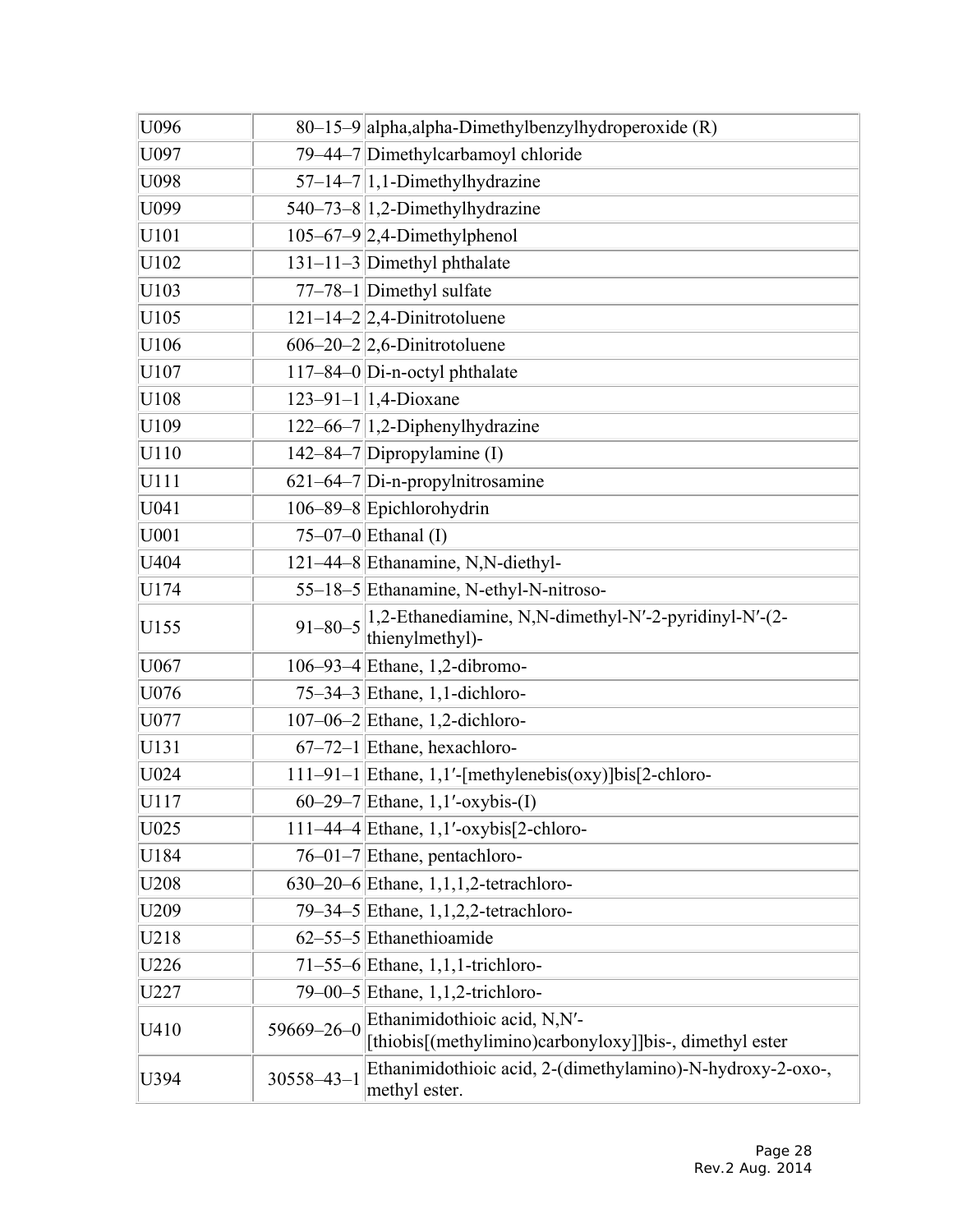| U359 |                    | $110-80-5$ Ethanol, 2-ethoxy-                                       |
|------|--------------------|---------------------------------------------------------------------|
| U173 |                    | 1116-54-7 Ethanol, 2,2'-(nitrosoimino)bis-                          |
| U395 |                    | 5952-26-1 Ethanol, 2,2'-oxybis-, dicarbamate.                       |
| U004 |                    | 98-86-2 Ethanone, 1-phenyl-                                         |
| U043 |                    | $75-01-4$ Ethene, chloro-                                           |
| U042 |                    | $110-75-8$ Ethene, (2-chloroethoxy)-                                |
| U078 |                    | $75-35-4$ Ethene, 1,1-dichloro-                                     |
| U079 |                    | 156–60–5 Ethene, 1,2-dichloro-, $(E)$ -                             |
| U210 |                    | $127-18-4$ Ethene, tetrachloro-                                     |
| U228 |                    | 79–01–6 Ethene, trichloro-                                          |
| U112 |                    | 141-78-6 Ethyl acetate $(I)$                                        |
| U113 |                    | 140–88–5 Ethyl acrylate $(I)$                                       |
| U238 |                    | 51-79-6 Ethyl carbamate (urethane)                                  |
| U117 |                    | $60-29-7$ Ethyl ether (I)                                           |
| U114 |                    | $111-54-6$ Ethylenebisdithiocarbamic acid, salts & esters           |
| U067 |                    | 106–93–4 Ethylene dibromide                                         |
| U077 |                    | 107-06-2 Ethylene dichloride                                        |
| U359 |                    | 110–80–5 Ethylene glycol monoethyl ether                            |
| U115 |                    | 75–21–8 Ethylene oxide $(I, T)$                                     |
| U116 |                    | 96-45-7 Ethylenethiourea                                            |
| U076 |                    | $75-34-3$ Ethylidene dichloride                                     |
| U118 |                    | $97-63-2$ Ethyl methacrylate                                        |
| U119 |                    | $62 - 50 - 0$ Ethyl methanesulfonate                                |
| U120 |                    | 206-44-0 Fluoranthene                                               |
| U122 |                    | 50-00-0 Formaldehyde                                                |
| U123 |                    | 64–18–6 Formic acid $(C,T)$                                         |
| U124 | 110-00-9 Furan (I) |                                                                     |
| U125 |                    | 98-01-1 2-Furancarboxaldehyde (I)                                   |
| U147 |                    | $108 - 31 - 6$ 2,5-Furandione                                       |
| U213 |                    | 109–99–9 Furan, tetrahydro- $(I)$                                   |
| U125 |                    | 98-01-1 Furfural $(I)$                                              |
| U124 |                    | 110–00–9 Furfuran (I)                                               |
| U206 |                    | 18883–66–4 Glucopyranose, 2-deoxy-2-(3-methyl-3-nitrosoureido)-, D- |
| U206 | 18883-66-4         | D-Glucose, 2-deoxy-2-[[(methylnitrosoamino)-<br>carbonyl]amino]-    |
| U126 |                    | 765–34–4 Glycidylaldehyde                                           |
| U163 |                    | 70-25-7 Guanidine, N-methyl-N'-nitro-N-nitroso-                     |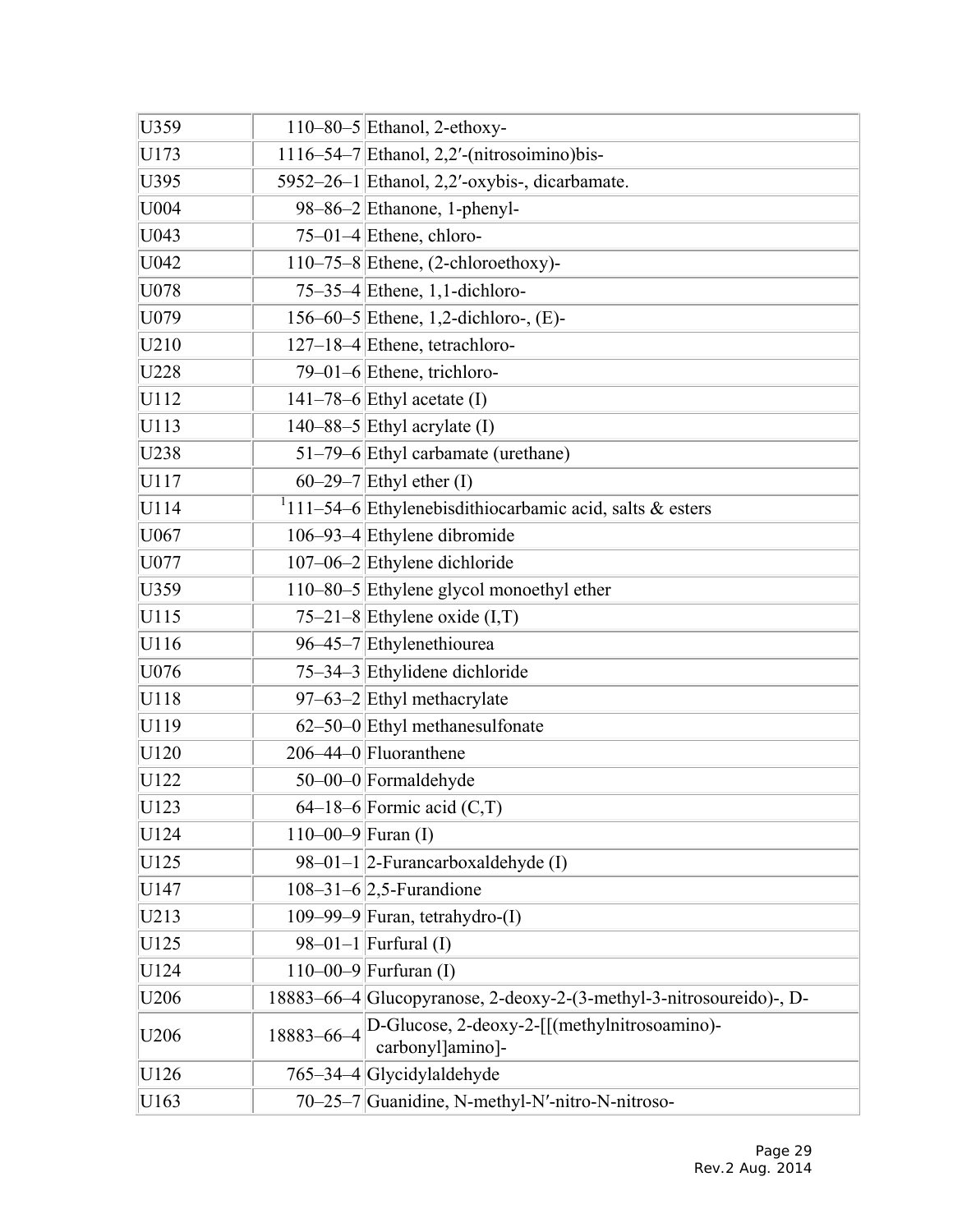| U127 |                       | 118-74-1 Hexachlorobenzene                         |
|------|-----------------------|----------------------------------------------------|
| U128 |                       | 87–68–3 Hexachlorobutadiene                        |
| U130 |                       | 77-47-4 Hexachlorocyclopentadiene                  |
| U131 |                       | 67-72-1 Hexachloroethane                           |
| U132 |                       | 70–30–4 Hexachlorophene                            |
| U243 |                       | 1888-71-7 Hexachloropropene                        |
| U133 |                       | 302-01-2 Hydrazine $(R, T)$                        |
| U086 |                       | 1615-80-1 Hydrazine, 1,2-diethyl-                  |
| U098 |                       | 57-14-7 Hydrazine, 1,1-dimethyl-                   |
| U099 |                       | 540-73-8 Hydrazine, 1,2-dimethyl-                  |
| U109 |                       | 122-66-7 Hydrazine, 1,2-diphenyl-                  |
| U134 |                       | 7664–39–3 Hydrofluoric acid $(C,T)$                |
| U134 |                       | 7664–39–3 Hydrogen fluoride $(C,T)$                |
| U135 |                       | 7783-06-4 Hydrogen sulfide                         |
| U135 |                       | 7783–06–4 Hydrogen sulfide $H_2S$                  |
| U096 |                       | 80–15–9 Hydroperoxide, 1-methyl-1-phenylethyl- (R) |
| U116 |                       | 96-45-7 2-Imidazolidinethione                      |
| U137 |                       | 193-39-5   Indeno[1,2,3-cd] pyrene                 |
| U190 |                       | $85-44-9$ 1,3-Isobenzofurandione                   |
| U140 |                       | 78-83-1 Isobutyl alcohol $(I, T)$                  |
| U141 | 120–58–1 Isosafrole   |                                                    |
| U142 | $143 - 50 - 0$ Kepone |                                                    |
| U143 |                       | 303-34-4 Lasiocarpine                              |
| U144 |                       | $301-04-2$ Lead acetate                            |
| U146 |                       | 1335-32-6 Lead, bis(acetato-O)tetrahydroxytri-     |
| U145 |                       | 7446-27-7 Lead phosphate                           |
| U146 |                       | 1335–32–6 Lead subacetate                          |
| U129 | 58-89-9 Lindane       |                                                    |
| U163 | 70-25-7 MNNG          |                                                    |
| U147 |                       | 108-31-6 Maleic anhydride                          |
| U148 |                       | 123-33-1 Maleic hydrazide                          |
| U149 |                       | 109-77-3 Malononitrile                             |
| U150 |                       | $148 - 82 - 3$ Melphalan                           |
| U151 | 7439-97-6 Mercury     |                                                    |
| U152 |                       | $\overline{126-98-7}$ Methacrylonitrile (I, T)     |
| U092 |                       | 124–40–3 Methanamine, N-methyl- $(I)$              |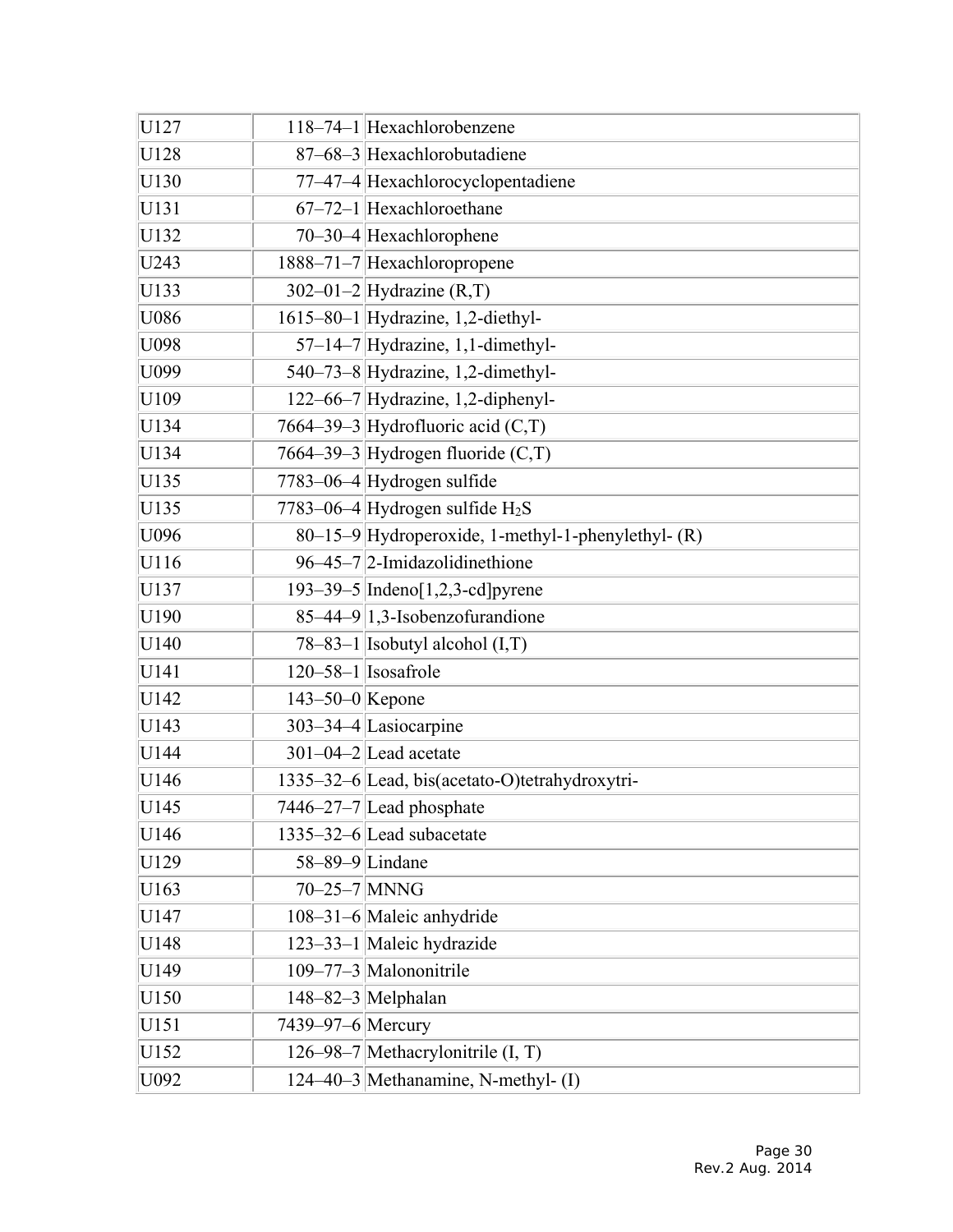| U029 | 74–83–9 Methane, bromo-                                                                                                                     |
|------|---------------------------------------------------------------------------------------------------------------------------------------------|
| U045 | 74–87–3 Methane, chloro- $(I, T)$                                                                                                           |
| U046 | 107-30-2 Methane, chloromethoxy-                                                                                                            |
| U068 | 74-95-3 Methane, dibromo-                                                                                                                   |
| U080 | 75-09-2 Methane, dichloro-                                                                                                                  |
| U075 | 75-71-8 Methane, dichlorodifluoro-                                                                                                          |
| U138 | 74–88–4 Methane, iodo-                                                                                                                      |
| U119 | 62–50–0 Methanesulfonic acid, ethyl ester                                                                                                   |
| U211 | 56–23–5 Methane, tetrachloro-                                                                                                               |
| U153 | 74–93–1   Methanethiol $(I, T)$                                                                                                             |
| U225 | 75–25–2 Methane, tribromo-                                                                                                                  |
| U044 | $67-66-3$ Methane, trichloro-                                                                                                               |
| U121 | 75-69-4 Methane, trichlorofluoro-                                                                                                           |
| U036 | 57-74-9 $\begin{array}{l} 4,7\text{-Methano-1H-indene, } 1,2,4,5,6,7,8,8\text{-octachloro-} \\ 2,3,3a,4,7,7a\text{-hexahydro-} \end{array}$ |
| U154 | $67-56-1$ Methanol (I)                                                                                                                      |
| U155 | 91-80-5 Methapyrilene                                                                                                                       |
| U142 | $143-50-0$ 1,3,4-Metheno-2H-cyclobuta[cd]pentalen-2-one,<br>1,1a,3,3a,4,5,5,5a,5b,6-decachlorooctahydro-                                    |
| U247 | 72-43-5 Methoxychlor                                                                                                                        |
| U154 | 67-56-1 Methyl alcohol (I)                                                                                                                  |
| U029 | 74–83–9 Methyl bromide                                                                                                                      |
| U186 | 504–60–9 1-Methylbutadiene $(I)$                                                                                                            |
| U045 | 74–87–3 Methyl chloride $(I, T)$                                                                                                            |
| U156 | 79–22–1 Methyl chlorocarbonate $(I, T)$                                                                                                     |
| U226 | 71–55–6 Methyl chloroform                                                                                                                   |
| U157 | 56–49–5 <sup>3</sup> -Methylcholanthrene                                                                                                    |
| U158 | 101-14-4 4,4'-Methylenebis(2-chloroaniline)                                                                                                 |
| U068 | 74–95–3 Methylene bromide                                                                                                                   |
| U080 | 75-09-2 Methylene chloride                                                                                                                  |
| U159 | 78–93–3 Methyl ethyl ketone (MEK) $(I,T)$                                                                                                   |
| U160 | 1338–23–4 Methyl ethyl ketone peroxide $(R, T)$                                                                                             |
| U138 | 74–88–4 Methyl iodide                                                                                                                       |
| U161 | 108-10-1 Methyl isobutyl ketone (I)                                                                                                         |
| U162 | 80–62–6 Methyl methacrylate $(I, T)$                                                                                                        |
| U161 | $108-10-1$ 4-Methyl-2-pentanone (I)                                                                                                         |
| U164 | 56-04-2 Methylthiouracil                                                                                                                    |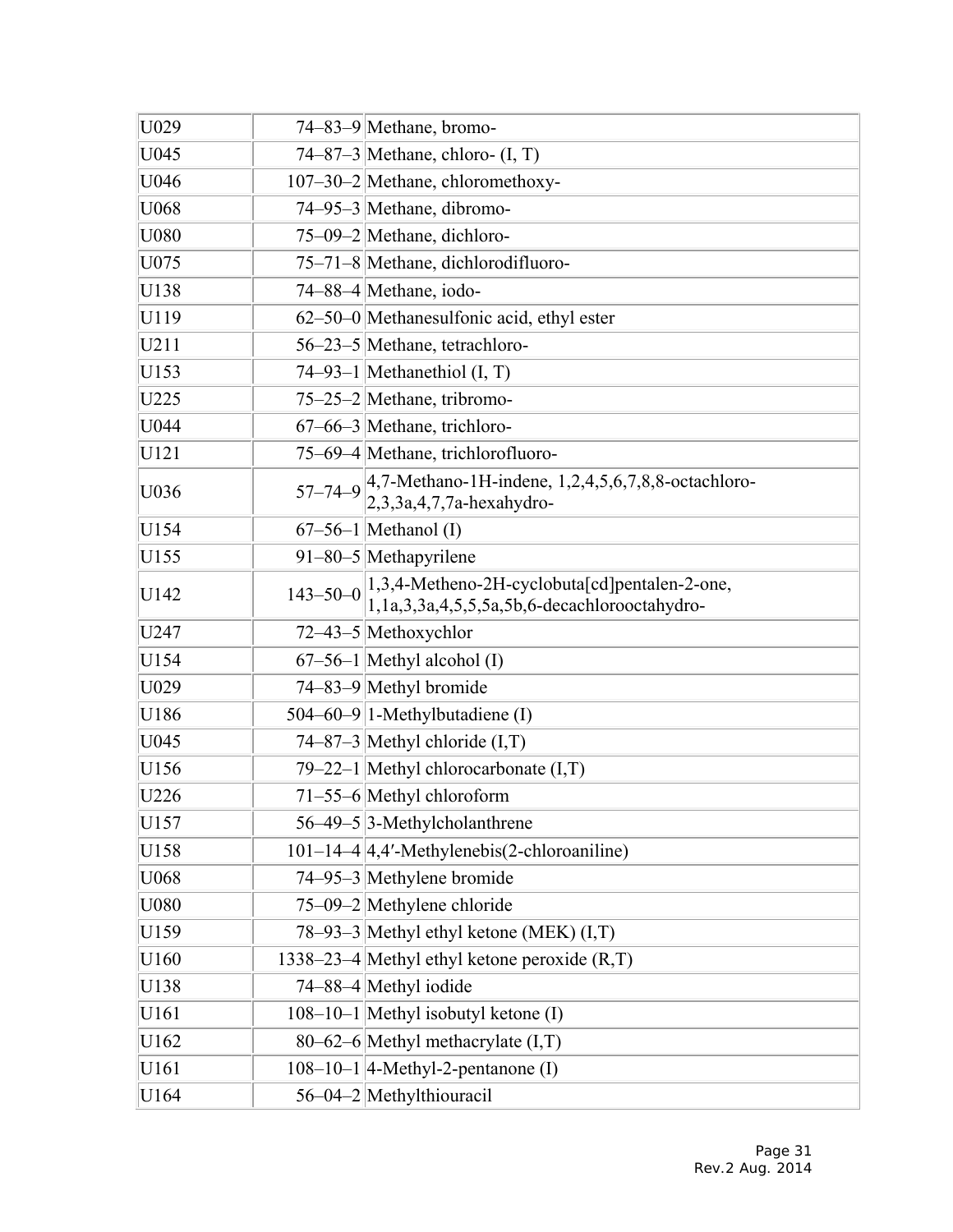| U010 | 50–07–7 Mitomycin C                                                                                                                                                         |
|------|-----------------------------------------------------------------------------------------------------------------------------------------------------------------------------|
| U059 | 5,12-Naphthacenedione, 8-acetyl-10-[(3-amino-2,3,6-trideoxy)-<br>20830-81-3 alpha-L-lyxo-hexopyranosyl)oxy]-7,8,9,10-tetrahydro-6,8,11-<br>trihydroxy-1-methoxy-, (8S-cis)- |
| U167 | 134-32-7  1-Naphthalenamine                                                                                                                                                 |
| U168 | $91-59-8$ 2-Naphthalenamine                                                                                                                                                 |
| U026 | 494-03-1 Naphthalenamine, N,N'-bis(2-chloroethyl)-                                                                                                                          |
| U165 | $91-20-3$ Naphthalene                                                                                                                                                       |
| U047 | 91-58-7 Naphthalene, 2-chloro-                                                                                                                                              |
| U166 | $130-15-4$ 1,4-Naphthalenedione                                                                                                                                             |
| U236 | 2,7-Naphthalenedisulfonic acid, $3,3'$ - $(3,3'$ -<br>72–57–1 dimethyl[1,1'-biphenyl]-4,4'-diyl)bis(azo)bis[5-amino-4-<br>hydroxy]-, tetrasodium salt                       |
| U279 | $63-25-2$  1-Naphthalenol, methylcarbamate.                                                                                                                                 |
| U166 | $130-15-4$ 1,4-Naphthoquinone                                                                                                                                               |
| U167 | $134 - 32 - 7$ alpha-Naphthylamine                                                                                                                                          |
| U168 | 91-59-8 beta-Naphthylamine                                                                                                                                                  |
| U217 | 10102-45-1 Nitric acid, thallium $(1+)$ salt                                                                                                                                |
| U169 | 98–95–3 Nitrobenzene $(I, T)$                                                                                                                                               |
| U170 | $100-02-7$ p-Nitrophenol                                                                                                                                                    |
| U171 | 79–46–9 2-Nitropropane $(I, T)$                                                                                                                                             |
| U172 | 924-16-3 N-Nitrosodi-n-butylamine                                                                                                                                           |
| U173 | 1116-54-7 N-Nitrosodiethanolamine                                                                                                                                           |
| U174 | 55-18-5 N-Nitrosodiethylamine                                                                                                                                               |
| U176 | 759–73–9 N-Nitroso-N-ethylurea                                                                                                                                              |
| U177 | 684-93-5 N-Nitroso-N-methylurea                                                                                                                                             |
| U178 | 615-53-2 N-Nitroso-N-methylurethane                                                                                                                                         |
| U179 | 100-75-4 N-Nitrosopiperidine                                                                                                                                                |
| U180 | 930–55–2 N-Nitrosopyrrolidine                                                                                                                                               |
| U181 | $99 - 55 - 8$ 5-Nitro-o-toluidine                                                                                                                                           |
| U193 | $1120 - 71 - 4$ 1,2-Oxathiolane, 2,2-dioxide                                                                                                                                |
| U058 | 50–18–0 $2H-1,3,2$ -Oxazaphosphorin-2-amine,<br>N,N-bis(2-chloroethyl)tetrahydro-, 2-oxide                                                                                  |
| U115 | 75-21-8 Oxirane $(I, T)$                                                                                                                                                    |
| U126 | 765-34-4 Oxiranecarboxyaldehyde                                                                                                                                             |
| U041 | 106-89-8 Oxirane, (chloromethyl)-                                                                                                                                           |
| U182 | $123-63-7$ Paraldehyde                                                                                                                                                      |
| U183 | 608-93-5 Pentachlorobenzene                                                                                                                                                 |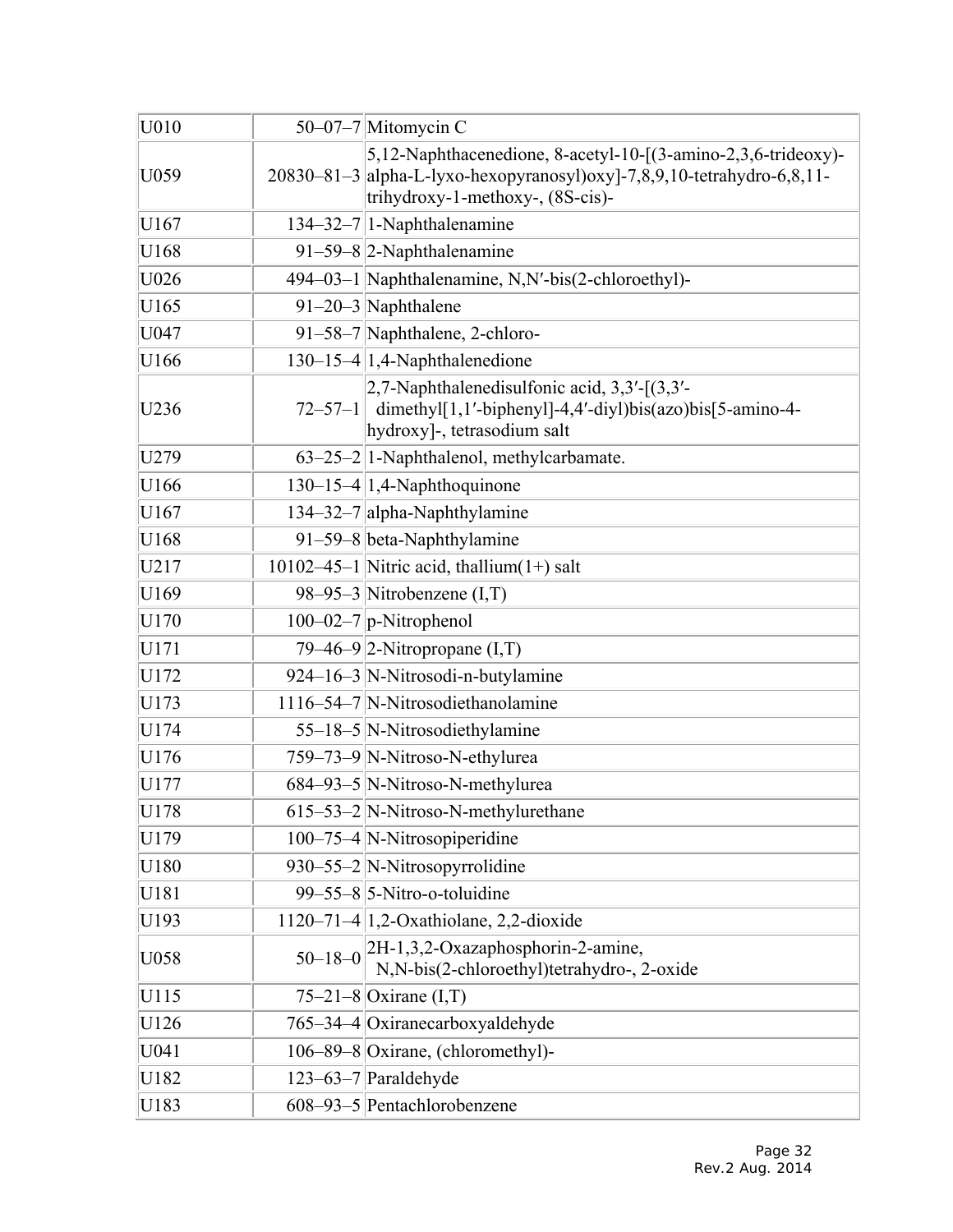| U184     |                      | 76–01–7 Pentachloroethane                                    |
|----------|----------------------|--------------------------------------------------------------|
| U185     |                      | 82–68–8 Pentachloronitrobenzene (PCNB)                       |
| See F027 |                      | 87-86-5 Pentachlorophenol                                    |
| U161     |                      | $108-10-1$ Pentanol, 4-methyl-                               |
| U186     |                      | 504–60–9 1,3-Pentadiene (I)                                  |
| U187     |                      | $62-44-2$ Phenacetin                                         |
| U188     | 108-95-2 Phenol      |                                                              |
| U048     |                      | $95-57-8$ Phenol, 2-chloro-                                  |
| U039     |                      | 59–50–7 Phenol, 4-chloro-3-methyl-                           |
| U081     |                      | 120-83-2 Phenol, 2,4-dichloro-                               |
| U082     |                      | 87-65-0 Phenol, 2,6-dichloro-                                |
| U089     |                      | 56–53–1 Phenol, 4,4'-(1,2-diethyl-1,2-ethenediyl)bis-, (E)-  |
| U101     |                      | $105-67-9$ Phenol, 2,4-dimethyl-                             |
| U052     |                      | $1319 - 77 - 3$ Phenol, methyl-                              |
| U132     |                      | 70-30-4 Phenol, 2,2'-methylenebis[3,4,6-trichloro-           |
| U411     |                      | 114-26-1 Phenol, 2-(1-methylethoxy)-, methylcarbamate.       |
| U170     |                      | $100-02-7$ Phenol, 4-nitro-                                  |
| See F027 |                      | 87–86–5 Phenol, pentachloro-                                 |
| See F027 |                      | 58–90–2 Phenol, $2,3,4,6$ -tetrachloro-                      |
| See F027 |                      | 95–95–4 Phenol, 2,4,5-trichloro-                             |
| See F027 |                      | 88-06-2 Phenol, 2,4,6-trichloro-                             |
| U150     |                      | 148-82-3 L-Phenylalanine, 4-[bis(2-chloroethyl)amino]-       |
| U145     |                      | 7446–27–7 Phosphoric acid, lead(2+) salt (2:3)               |
| U087     |                      | 3288–58–2 Phosphorodithioic acid, O,O-diethyl S-methyl ester |
| U189     |                      | 1314–80–3 Phosphorus sulfide $(R)$                           |
| U190     |                      | 85–44–9 Phthalic anhydride                                   |
| U191     |                      | $109 - 06 - 8$ 2-Picoline                                    |
| U179     |                      | 100–75–4 Piperidine, 1-nitroso-                              |
| U192     | 23950-58-5 Pronamide |                                                              |
| U194     |                      | 107-10-8 1-Propanamine $(I, T)$                              |
| U111     |                      | 621-64-7  1-Propanamine, N-nitroso-N-propyl-                 |
| U110     |                      | $142 - 84 - 7$   1-Propanamine, N-propyl- (I)                |
| U066     |                      | 96-12-8 Propane, 1,2-dibromo-3-chloro-                       |
| U083     |                      | 78-87-5 Propane, $1,2$ -dichloro-                            |
| U149     |                      | 109-77-3 Propanedinitrile                                    |
| U171     |                      | 79–46–9 Propane, 2-nitro- $(I,T)$                            |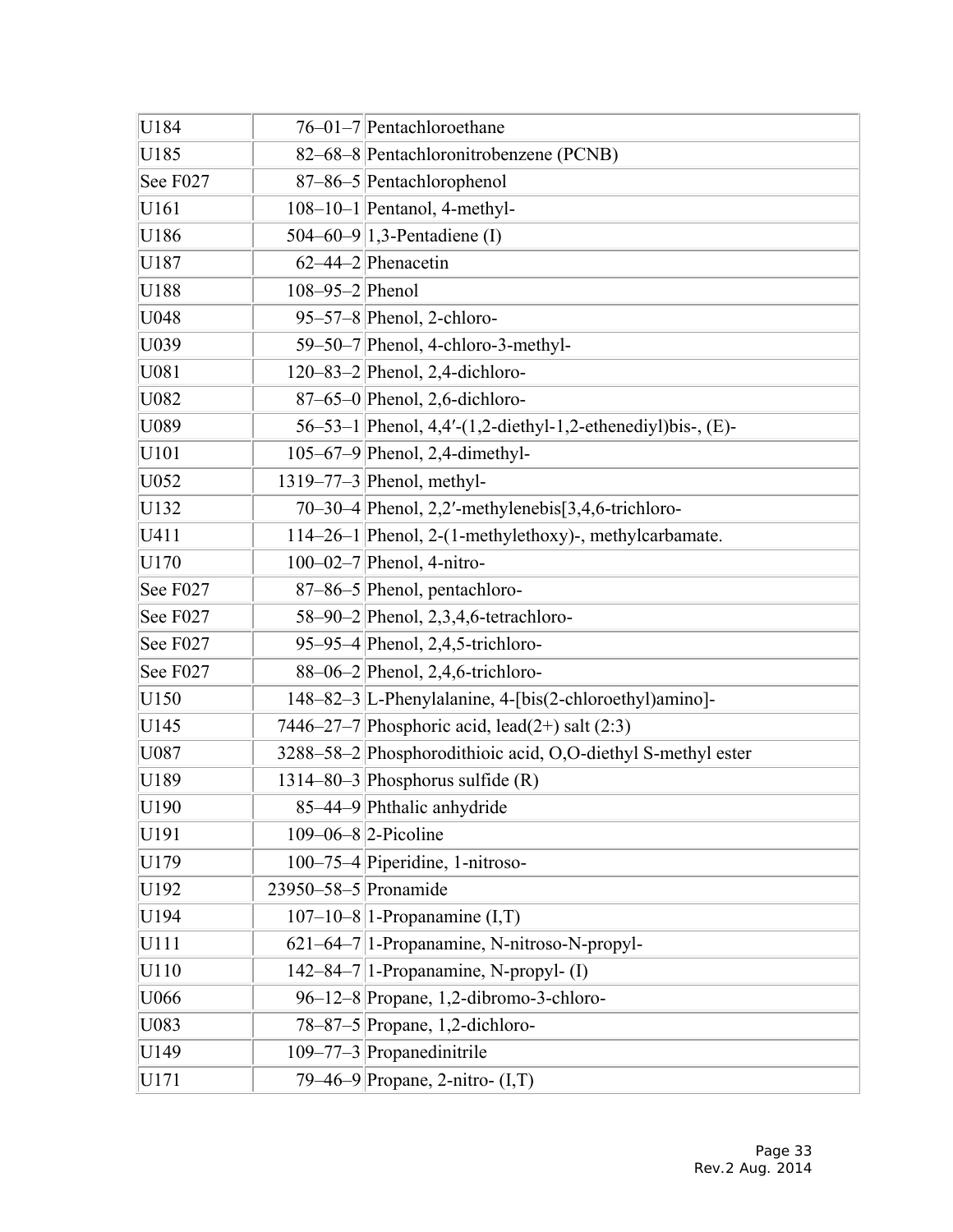| U027               |                       | 108-60-1 Propane, 2,2'-oxybis[2-chloro-                       |
|--------------------|-----------------------|---------------------------------------------------------------|
| U193               |                       | 1120–71–4 $ 1,3$ -Propane sultone                             |
| $\text{See } F027$ |                       | 93-72-1 Propanoic acid, 2-(2,4,5-trichlorophenoxy)-           |
| U235               |                       | $126-72-7$   1-Propanol, 2,3-dibromo-, phosphate (3:1)        |
| U140               |                       | 78–83–1  1-Propanol, 2-methyl- $(I,T)$                        |
| U002               |                       | 67–64–1 2-Propanone (I)                                       |
| U007               |                       | 79-06-1 $\ $ 2-Propenamide                                    |
| U084               |                       | $542 - 75 - 6$   1-Propene, 1,3-dichloro-                     |
| U243               |                       | 1888-71-7 1-Propene, 1,1,2,3,3,3-hexachloro-                  |
| U009               |                       | $107-13-1$  2-Propenenitrile                                  |
| U152               |                       | 126–98–7 $ $ 2-Propenenitrile, 2-methyl- $(I,T)$              |
| U008               |                       | 79–10–7 $ 2$ -Propenoic acid (I)                              |
| U113               |                       | 140–88–5 $ 2$ -Propenoic acid, ethyl ester (I)                |
| U118               |                       | $97-63-2$ 2-Propenoic acid, 2-methyl-, ethyl ester            |
| U162               |                       | 80-62-6 2-Propenoic acid, 2-methyl-, methyl ester (I,T)       |
| U373               | 122-42-9 Propham.     |                                                               |
| U411               | 114-26-1 Propoxur.    |                                                               |
| U387               |                       | $52888 - 80 - 9$ Prosulfocarb.                                |
| U194               |                       | 107–10–8 $ n$ -Propylamine (I,T)                              |
| U083               |                       | 78-87-5 Propylene dichloride                                  |
| U148               |                       | 123-33-1 3,6-Pyridazinedione, 1,2-dihydro-                    |
| U196               | $110-86-1$ Pyridine   |                                                               |
| U191               |                       | 109-06-8 Pyridine, 2-methyl-                                  |
| U237               | $66 - 75 - 1$         | 2,4-(1H,3H)-Pyrimidinedione, 5-[bis(2-<br>chloroethyl)amino]- |
| U164               |                       | 56-04-2 4(1H)-Pyrimidinone, 2,3-dihydro-6-methyl-2-thioxo-    |
| U180               |                       | 930–55–2 Pyrrolidine, 1-nitroso-                              |
| U200               |                       | $50 - 55 - 5$ Reserpine                                       |
| U201               |                       | $108-46-3$ Resorcinol                                         |
| U202               |                       | $\frac{1}{81-07-2}$ Saccharin, & salts                        |
| U203               | $94 - 59 - 7$ Safrole |                                                               |
| U204               |                       | 7783-00-8 Selenious acid                                      |
| U204               |                       | 7783-00-8 Selenium dioxide                                    |
| U205               |                       | 7488–56–4 Selenium sulfide                                    |
| U205               |                       | 7488–56–4 Selenium sulfide $Ses2(R,T)$                        |
| U015               |                       | 115–02–6 L-Serine, diazoacetate (ester)                       |
| See F027           |                       | 93–72–1 Silvex $(2,4,5$ -TP)                                  |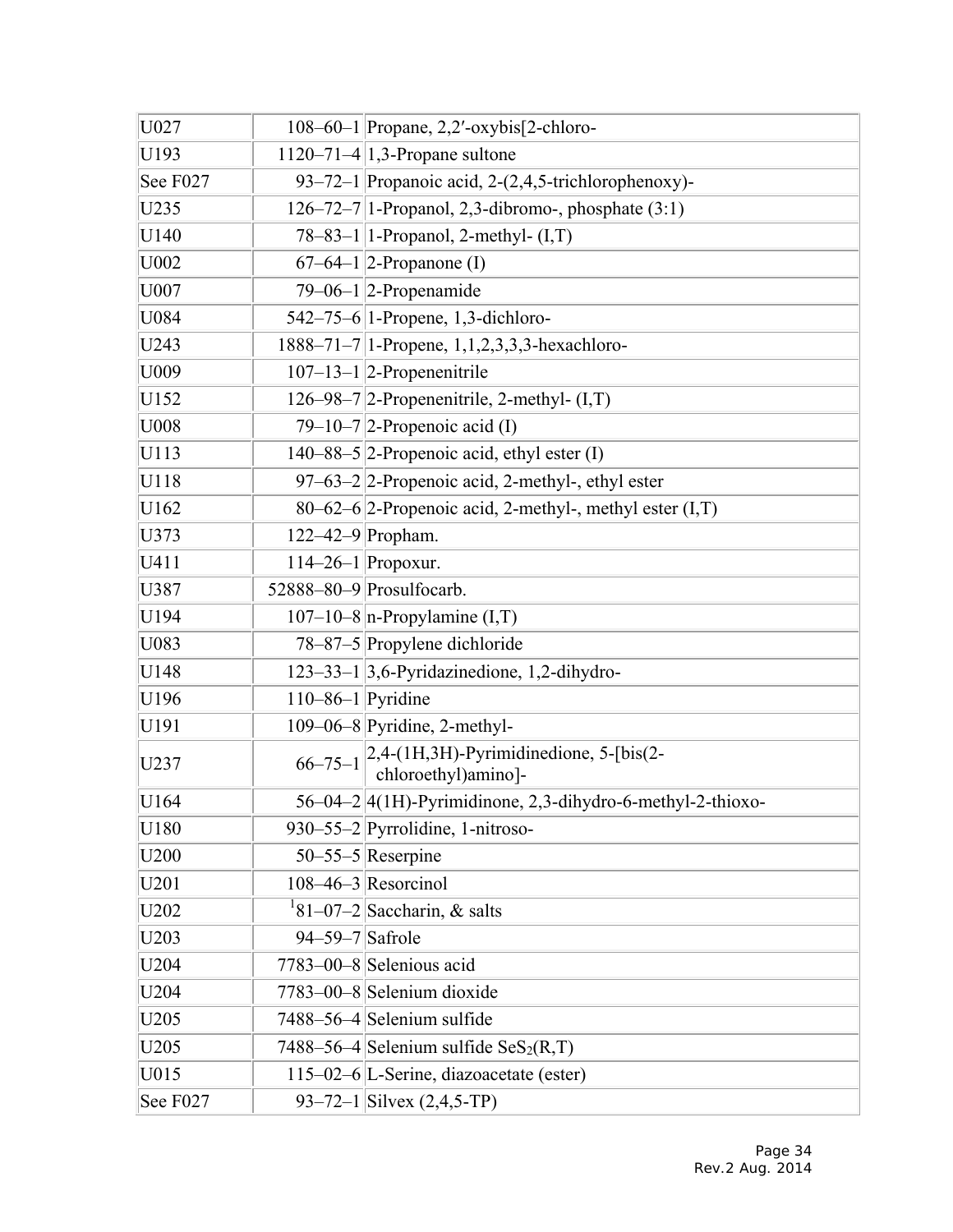| U206     |                                | 18883-66-4 Streptozotocin                                                |
|----------|--------------------------------|--------------------------------------------------------------------------|
| U103     |                                | $77-78-1$ Sulfuric acid, dimethyl ester                                  |
| U189     |                                | 1314–80–3 Sulfur phosphide $(R)$                                         |
| See F027 | $93 - 76 - 5 \mid 2, 4, 5 - T$ |                                                                          |
| U207     |                                | 95-94-3 $ 1,2,4,5$ -Tetrachlorobenzene                                   |
| U208     |                                | 630-20-6 1, 1, 1, 2-Tetrachloroethane                                    |
| U209     |                                | 79–34–5 $\vert$ 1,1,2,2-Tetrachloroethane                                |
| U210     |                                | 127-18-4 Tetrachloroethylene                                             |
| See F027 |                                | 58–90–2 $\left 2,3,4,6\right\rangle$ -Tetrachlorophenol                  |
| U213     |                                | 109–99–9 Tetrahydrofuran (I)                                             |
| U214     |                                | 563–68–8 Thallium(I) acetate                                             |
| U215     |                                | $6533-73-9$ Thallium(I) carbonate                                        |
| U216     |                                | $7791-12-0$ Thallium(I) chloride                                         |
| U216     |                                | $7791-12-0$ thallium chloride TlCl                                       |
| U217     |                                | $10102 - 45 - 1$ Thallium(I) nitrate                                     |
| U218     |                                | $62 - 55 - 5$ Thioacetamide                                              |
| U410     | 59669-26-0 Thiodicarb.         |                                                                          |
| U153     |                                | 74–93–1 Thiomethanol $(I, T)$                                            |
| U244     |                                | 137–26–8 Thioperoxydicarbonic diamide $[(H_2N)C(S)]_2S_2$ , tetramethyl- |
| U409     |                                | 23564-05-8 Thiophanate-methyl.                                           |
| U219     |                                | 62-56-6 Thiourea                                                         |
| U244     | $137 - 26 - 8$ Thiram          |                                                                          |
| U220     | $108 - 88 - 3$ Toluene         |                                                                          |
| U221     |                                | 25376-45-8 Toluenediamine                                                |
| U223     |                                | 26471-62-5 Toluene diisocyanate (R,T)                                    |
| U328     |                                | $95-53-4$ o-Toluidine                                                    |
| U353     |                                | $106-49-0$ p-Toluidine                                                   |
| U222     |                                | $636-21-5$ o-Toluidine hydrochloride                                     |
| U389     | $2303-17-5$ Triallate.         |                                                                          |
| U011     |                                | 61-82-5   1H-1,2,4-Triazol-3-amine                                       |
| U226     |                                | 71-55-6 $ 1,1,1$ -Trichloroethane                                        |
| U227     |                                | 79–00–5 $ 1,1,2$ -Trichloroethane                                        |
| U228     |                                | 79-01-6 Trichloroethylene                                                |
| U121     |                                | 75-69-4 Trichloromonofluoromethane                                       |
| See F027 |                                | $95-95-4$ 2,4,5-Trichlorophenol                                          |
| See F027 |                                | $88-06-2$ 2,4,6-Trichlorophenol                                          |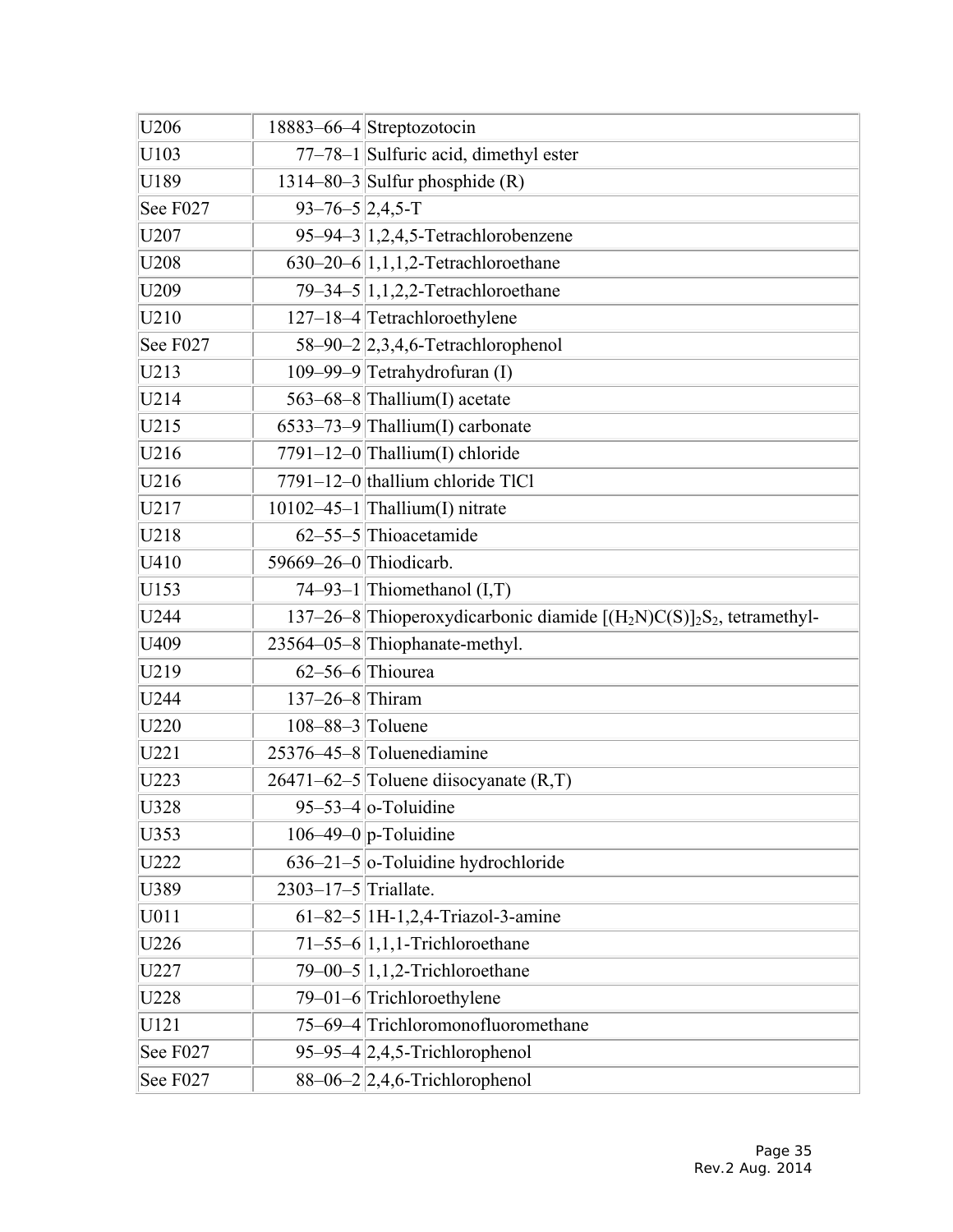| U404             |                        | 121–44–8 Triethylamine.                                                                                                                                    |
|------------------|------------------------|------------------------------------------------------------------------------------------------------------------------------------------------------------|
| U234             |                        | 99–35–4 1,3,5-Trinitrobenzene $(R, T)$                                                                                                                     |
| U182             |                        | $123 - 63 - 7$ 1, 3, 5-Trioxane, 2, 4, 6-trimethyl-                                                                                                        |
| U235             |                        | 126–72–7 Tris(2,3-dibromopropyl) phosphate                                                                                                                 |
| U236             |                        | $72 - 57 - 1$ Trypan blue                                                                                                                                  |
| U237             |                        | 66–75–1 Uracil mustard                                                                                                                                     |
| U176             |                        | 759-73-9 Urea, N-ethyl-N-nitroso-                                                                                                                          |
| U177             |                        | 684–93–5 Urea, N-methyl-N-nitroso-                                                                                                                         |
| U043             |                        | $75-01-4$ Vinyl chloride                                                                                                                                   |
| U248             |                        | $181-81-2$ Warfarin, & salts, when present at concentrations of 0.3% or less                                                                               |
| U239             | 1330–20–7   Xylene (I) |                                                                                                                                                            |
| U <sub>200</sub> |                        | Yohimban-16-carboxylic acid, 11,17-dimethoxy-18-[(3,4,5-<br>50–55–5 trimethoxybenzoyl) oxy ]-, methyl ester,<br>(3beta, 16beta, 17alpha, 18beta, 20alpha)- |
| U249             | $1314 - 84 - 7$        | Zinc phosphide $Zn_3P_2$ , when present at concentrations of 10% or<br>less                                                                                |

# **F-Listed Wastes**

| <b>Industry and</b><br><b>EPA</b><br>hazardous<br>waste No. | <b>Hazardous</b> waste                                                                                                                                                                                                                                                                                                                                                                                                                                                                                                                         | <b>Hazard</b><br>code |
|-------------------------------------------------------------|------------------------------------------------------------------------------------------------------------------------------------------------------------------------------------------------------------------------------------------------------------------------------------------------------------------------------------------------------------------------------------------------------------------------------------------------------------------------------------------------------------------------------------------------|-----------------------|
| Generic:                                                    |                                                                                                                                                                                                                                                                                                                                                                                                                                                                                                                                                |                       |
| F <sub>001</sub>                                            | The following spent halogenated solvents used in degreasing:<br>Tetrachloroethylene, trichloroethylene, methylene chloride,<br>1,1,1-trichloroethane, carbon tetrachloride, and chlorinated<br>fluorocarbons; all spent solvent mixtures/blends used in<br>degreasing containing, before use, a total of ten percent or more<br>(by volume) of one or more of the above halogenated solvents<br>or those solvents listed in F002, F004, and F005; and still<br>bottoms from the recovery of these spent solvents and spent<br>solvent mixtures | (T)                   |
| F <sub>002</sub>                                            | The following spent halogenated solvents: Tetrachloroethylene,<br>methylene chloride, trichloroethylene, 1,1,1-trichloroethane,<br>chlorobenzene, 1,1,2-trichloro-1,2,2-trifluoroethane, ortho-<br>dichlorobenzene, trichlorofluoromethane, and 1,1,2-<br>trichloroethane; all spent solvent mixtures/blends containing,<br>before use, a total of ten percent or more (by volume) of one or<br>more of the above halogenated solvents or those listed in F001,<br>F004, or F005; and still bottoms from the recovery of these                 | (T)                   |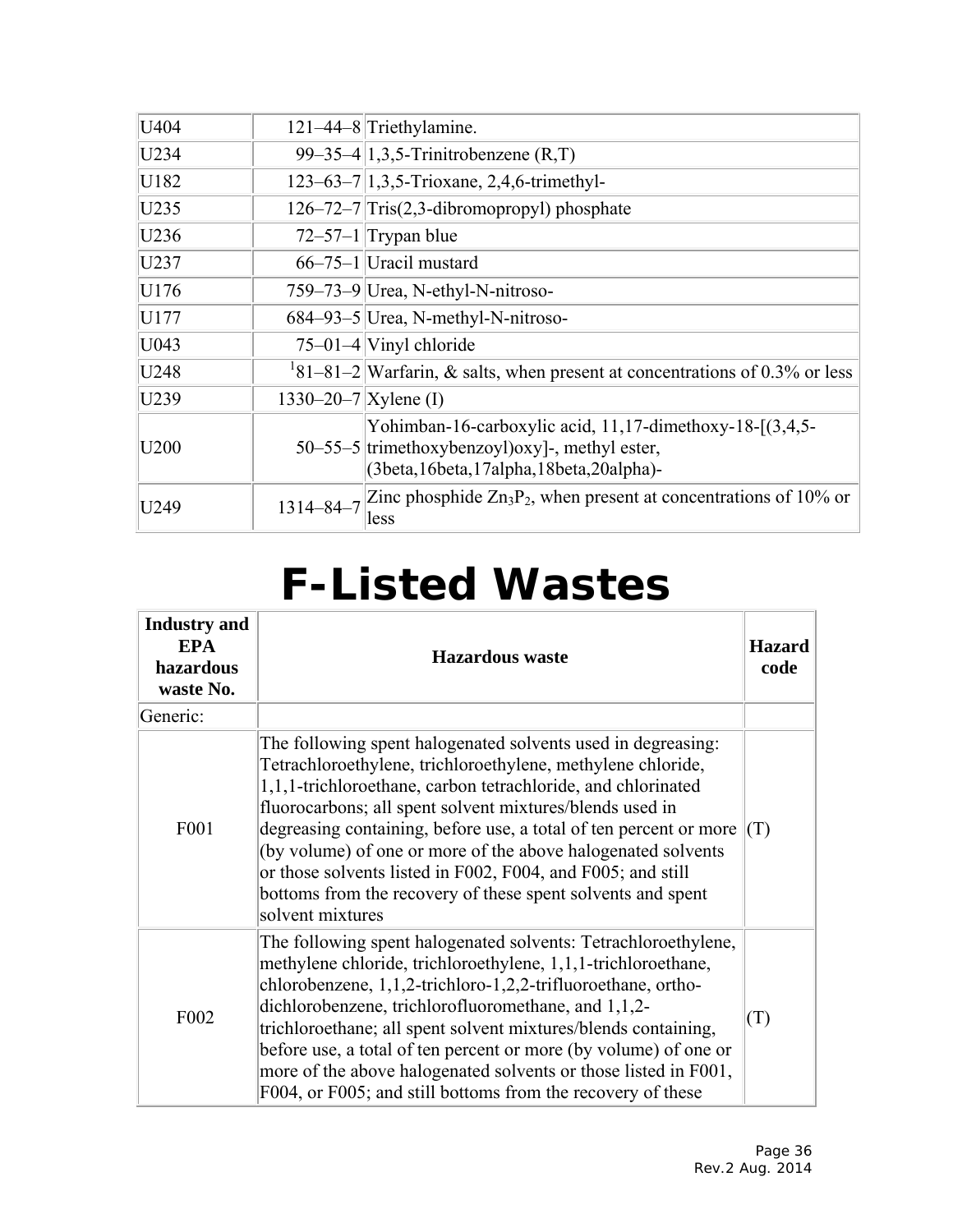|                  | spent solvents and spent solvent mixtures                                                                                                                                                                                                                                                                                                                                                                                                                                                                                                                                                                                                           |         |
|------------------|-----------------------------------------------------------------------------------------------------------------------------------------------------------------------------------------------------------------------------------------------------------------------------------------------------------------------------------------------------------------------------------------------------------------------------------------------------------------------------------------------------------------------------------------------------------------------------------------------------------------------------------------------------|---------|
| F003             | The following spent non-halogenated solvents: Xylene, acetone,<br>ethyl acetate, ethyl benzene, ethyl ether, methyl isobutyl ketone,<br>n-butyl alcohol, cyclohexanone, and methanol; all spent solvent<br>mixtures/blends containing, before use, only the above spent<br>non-halogenated solvents; and all spent solvent mixtures/blends<br>containing, before use, one or more of the above non-<br>halogenated solvents, and, a total of ten percent or more (by<br>volume) of one or more of those solvents listed in F001, F002,<br>F004, and F005; and still bottoms from the recovery of these<br>spent solvents and spent solvent mixtures | $(I)^*$ |
| F004             | The following spent non-halogenated solvents: Cresols and<br>cresylic acid, and nitrobenzene; all spent solvent<br>mixtures/blends containing, before use, a total of ten percent or<br>more (by volume) of one or more of the above non-halogenated<br>solvents or those solvents listed in F001, F002, and F005; and<br>still bottoms from the recovery of these spent solvents and spent<br>solvent mixtures                                                                                                                                                                                                                                     | (T)     |
| F005             | The following spent non-halogenated solvents: Toluene, methyl<br>ethyl ketone, carbon disulfide, isobutanol, pyridine, benzene, 2-<br>ethoxyethanol, and 2-nitropropane; all spent solvent<br>mixtures/blends containing, before use, a total of ten percent or<br>more (by volume) of one or more of the above non-halogenated<br>solvents or those solvents listed in F001, F002, or F004; and<br>still bottoms from the recovery of these spent solvents and spent<br>solvent mixtures                                                                                                                                                           | (I,T)   |
| F006             | Wastewater treatment sludges from electroplating operations<br>except from the following processes: (1) Sulfuric acid<br>anodizing of aluminum; $(2)$ tin plating on carbon steel; $(3)$ zinc<br>plating (segregated basis) on carbon steel; (4) aluminum or<br>zinc-aluminum plating on carbon steel; (5) cleaning/stripping<br>associated with tin, zinc and aluminum plating on carbon steel;<br>and (6) chemical etching and milling of aluminum                                                                                                                                                                                                | (T)     |
| F007             | Spent cyanide plating bath solutions from electroplating<br>operations                                                                                                                                                                                                                                                                                                                                                                                                                                                                                                                                                                              | (R, T)  |
| F <sub>008</sub> | Plating bath residues from the bottom of plating baths from<br>electroplating operations where cyanides are used in the process                                                                                                                                                                                                                                                                                                                                                                                                                                                                                                                     | (R, T)  |
| F <sub>009</sub> | Spent stripping and cleaning bath solutions from electroplating<br>operations where cyanides are used in the process                                                                                                                                                                                                                                                                                                                                                                                                                                                                                                                                | (R, T)  |
| F010             | Quenching bath residues from oil baths from metal heat treating<br>operations where cyanides are used in the process                                                                                                                                                                                                                                                                                                                                                                                                                                                                                                                                | (R, T)  |
| F011             | Spent cyanide solutions from salt bath pot cleaning from metal<br>heat treating operations                                                                                                                                                                                                                                                                                                                                                                                                                                                                                                                                                          | (R, T)  |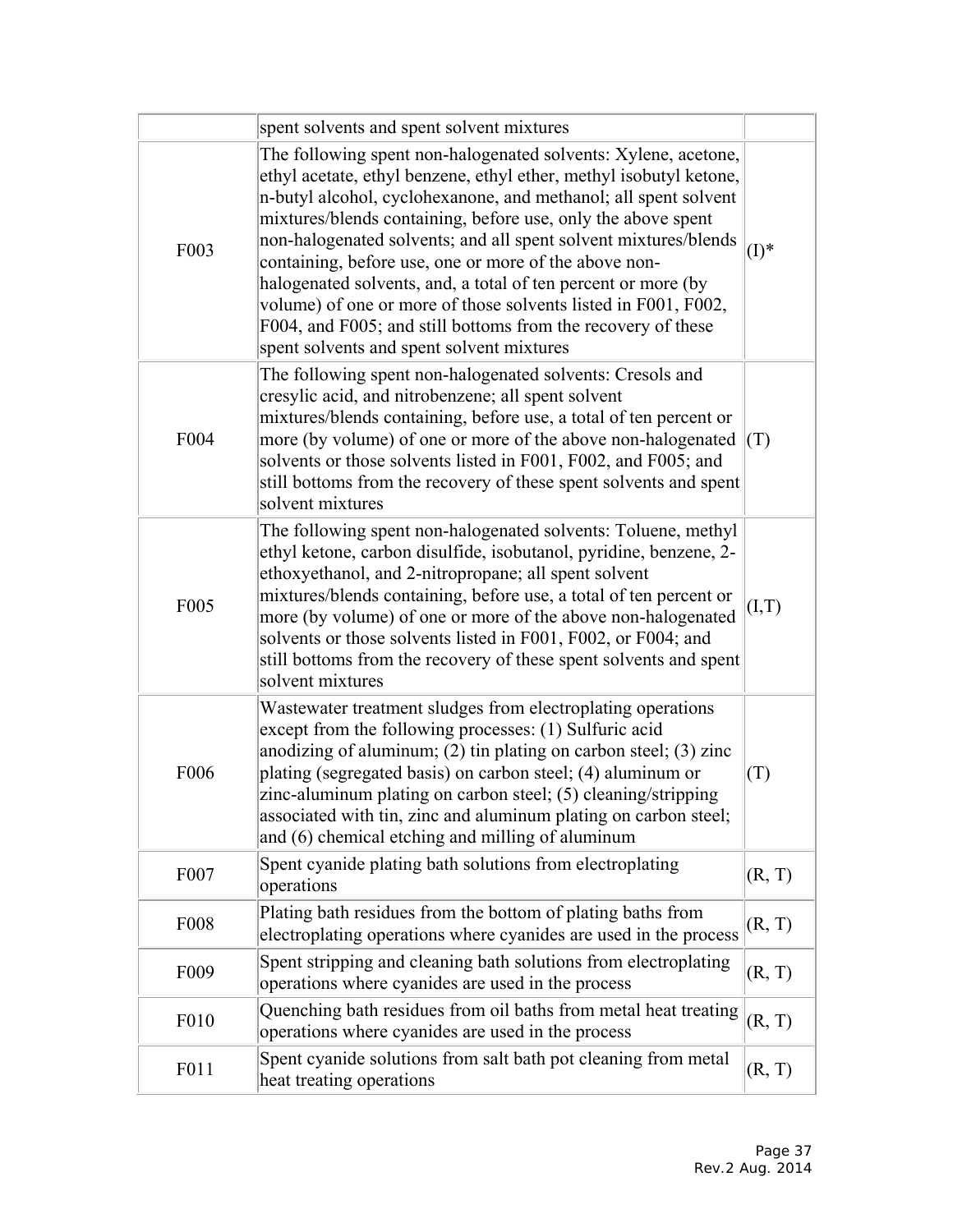| F012             | Quenching waste water treatment sludges from metal heat<br>treating operations where cyanides are used in the process                                                                                                                                                                                                                                                                                                                                                                                                                                                                | (T) |
|------------------|--------------------------------------------------------------------------------------------------------------------------------------------------------------------------------------------------------------------------------------------------------------------------------------------------------------------------------------------------------------------------------------------------------------------------------------------------------------------------------------------------------------------------------------------------------------------------------------|-----|
| F019             | Wastewater treatment sludges from the chemical conversion<br>coating of aluminum except from zirconium phosphating in<br>aluminum can washing when such phosphating is an exclusive<br>conversion coating process                                                                                                                                                                                                                                                                                                                                                                    | (T) |
| F <sub>020</sub> | Wastes (except wastewater and spent carbon from hydrogen<br>chloride purification) from the production or manufacturing use<br>(as a reactant, chemical intermediate, or component in a<br>formulating process) of tri- or tetrachlorophenol, or of<br>intermediates used to produce their pesticide derivatives. (This<br>listing does not include wastes from the production of<br>Hexachlorophene from highly purified 2,4,5-trichlorophenol.)                                                                                                                                    | (H) |
| F <sub>021</sub> | Wastes (except wastewater and spent carbon from hydrogen<br>chloride purification) from the production or manufacturing use<br>(as a reactant, chemical intermediate, or component in a<br>formulating process) of pentachlorophenol, or of intermediates<br>used to produce its derivatives                                                                                                                                                                                                                                                                                         | (H) |
| F022             | Wastes (except wastewater and spent carbon from hydrogen<br>chloride purification) from the manufacturing use (as a reactant,<br>chemical intermediate, or component in a formulating process)<br>of tetra-, penta-, or hexachlorobenzenes under alkaline<br>conditions                                                                                                                                                                                                                                                                                                              | (H) |
| F023             | Wastes (except wastewater and spent carbon from hydrogen<br>chloride purification) from the production of materials on<br>equipment previously used for the production or manufacturing<br>use (as a reactant, chemical intermediate, or component in a<br>formulating process) of tri- and tetrachlorophenols. (This listing<br>does not include wastes from equipment used only for the<br>production or use of Hexachlorophene from highly purified<br>2,4,5-trichlorophenol.)                                                                                                    | (H) |
| F <sub>024</sub> | Process wastes, including but not limited to, distillation<br>residues, heavy ends, tars, and reactor clean-out wastes, from<br>the production of certain chlorinated aliphatic hydrocarbons by<br>free radical catalyzed processes. These chlorinated aliphatic<br>hydrocarbons are those having carbon chain lengths ranging<br>from one to and including five, with varying amounts and<br>positions of chlorine substitution. (This listing does not include<br>wastewaters, wastewater treatment sludges, spent catalysts, and<br>wastes listed in $\S 261.31$ or $\S 261.32$ . | (T) |
| F <sub>025</sub> | Condensed light ends, spent filters and filter aids, and spent<br>desiccant wastes from the production of certain chlorinated<br>aliphatic hydrocarbons, by free radical catalyzed processes.<br>These chlorinated aliphatic hydrocarbons are those having                                                                                                                                                                                                                                                                                                                           | (T) |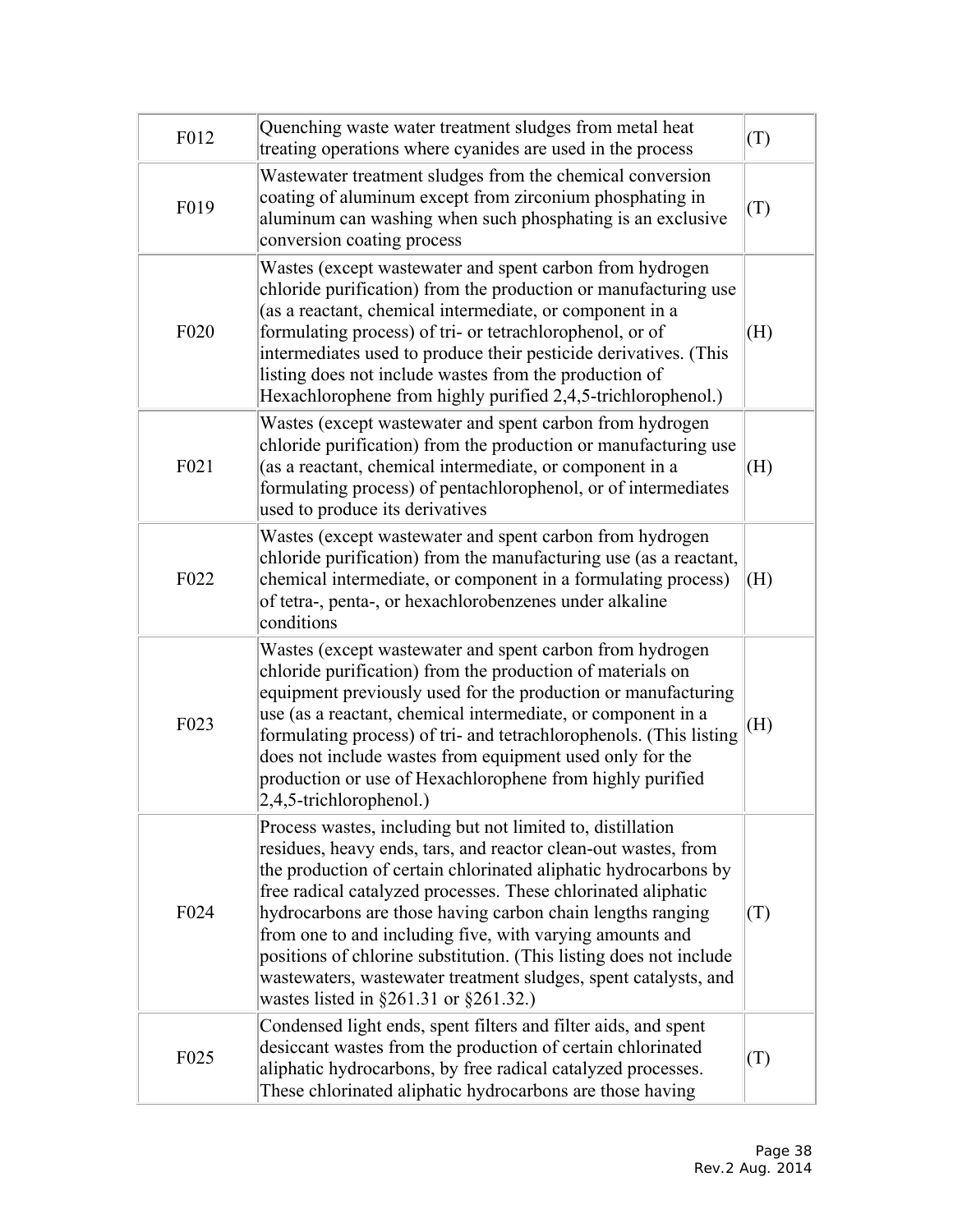|                  | carbon chain lengths ranging from one to and including five,<br>with varying amounts and positions of chlorine substitution                                                                                                                                                                                                                                                                                                                                                                                                                                                                                                                                                                                                                                                                                                                       |     |
|------------------|---------------------------------------------------------------------------------------------------------------------------------------------------------------------------------------------------------------------------------------------------------------------------------------------------------------------------------------------------------------------------------------------------------------------------------------------------------------------------------------------------------------------------------------------------------------------------------------------------------------------------------------------------------------------------------------------------------------------------------------------------------------------------------------------------------------------------------------------------|-----|
| F <sub>026</sub> | Wastes (except wastewater and spent carbon from hydrogen<br>chloride purification) from the production of materials on<br>equipment previously used for the manufacturing use (as a<br>reactant, chemical intermediate, or component in a formulating<br>process) of tetra-, penta-, or hexachlorobenzene under alkaline<br>conditions                                                                                                                                                                                                                                                                                                                                                                                                                                                                                                            | (H) |
| F <sub>027</sub> | Discarded unused formulations containing tri-, tetra-, or<br>pentachlorophenol or discarded unused formulations containing<br>compounds derived from these chlorophenols. (This listing does<br>not include formulations containing Hexachlorophene<br>sythesized from prepurified 2,4,5-trichlorophenol as the sole<br>component.)                                                                                                                                                                                                                                                                                                                                                                                                                                                                                                               | (H) |
| F028             | Residues resulting from the incineration or thermal treatment of<br>soil contaminated with EPA Hazardous Waste Nos. $F020$ , $F021$ , $(T)$<br>F022, F023, F026, and F027                                                                                                                                                                                                                                                                                                                                                                                                                                                                                                                                                                                                                                                                         |     |
| F032             | Wastewaters (except those that have not come into contact with<br>process contaminants), process residuals, preservative drippage,<br>and spent formulations from wood preserving processes<br>generated at plants that currently use or have previously used<br>chlorophenolic formulations (except potentially cross-<br>contaminated wastes that have had the F032 waste code deleted<br>in accordance with §261.35 of this chapter or potentially cross-<br>contaminated wastes that are otherwise currently regulated as<br>hazardous wastes (i.e., F034 or F035), and where the generator<br>does not resume or initiate use of chlorophenolic formulations).<br>This listing does not include K001 bottom sediment sludge<br>from the treatment of wastewater from wood preserving<br>processes that use creosote and/or pentachlorophenol | (T) |
| F034             | Wastewaters (except those that have not come into contact with<br>process contaminants), process residuals, preservative drippage,<br>and spent formulations from wood preserving processes<br>generated at plants that use creosote formulations. This listing<br>does not include K001 bottom sediment sludge from the<br>treatment of wastewater from wood preserving processes that<br>use creosote and/or pentachlorophenol                                                                                                                                                                                                                                                                                                                                                                                                                  | (T) |
| F035             | Wastewaters (except those that have not come into contact with<br>process contaminants), process residuals, preservative drippage,<br>and spent formulations from wood preserving processes<br>generated at plants that use inorganic preservatives containing<br>arsenic or chromium. This listing does not include K001 bottom<br>sediment sludge from the treatment of wastewater from wood<br>preserving processes that use creosote and/or pentachlorophenol                                                                                                                                                                                                                                                                                                                                                                                 | (T) |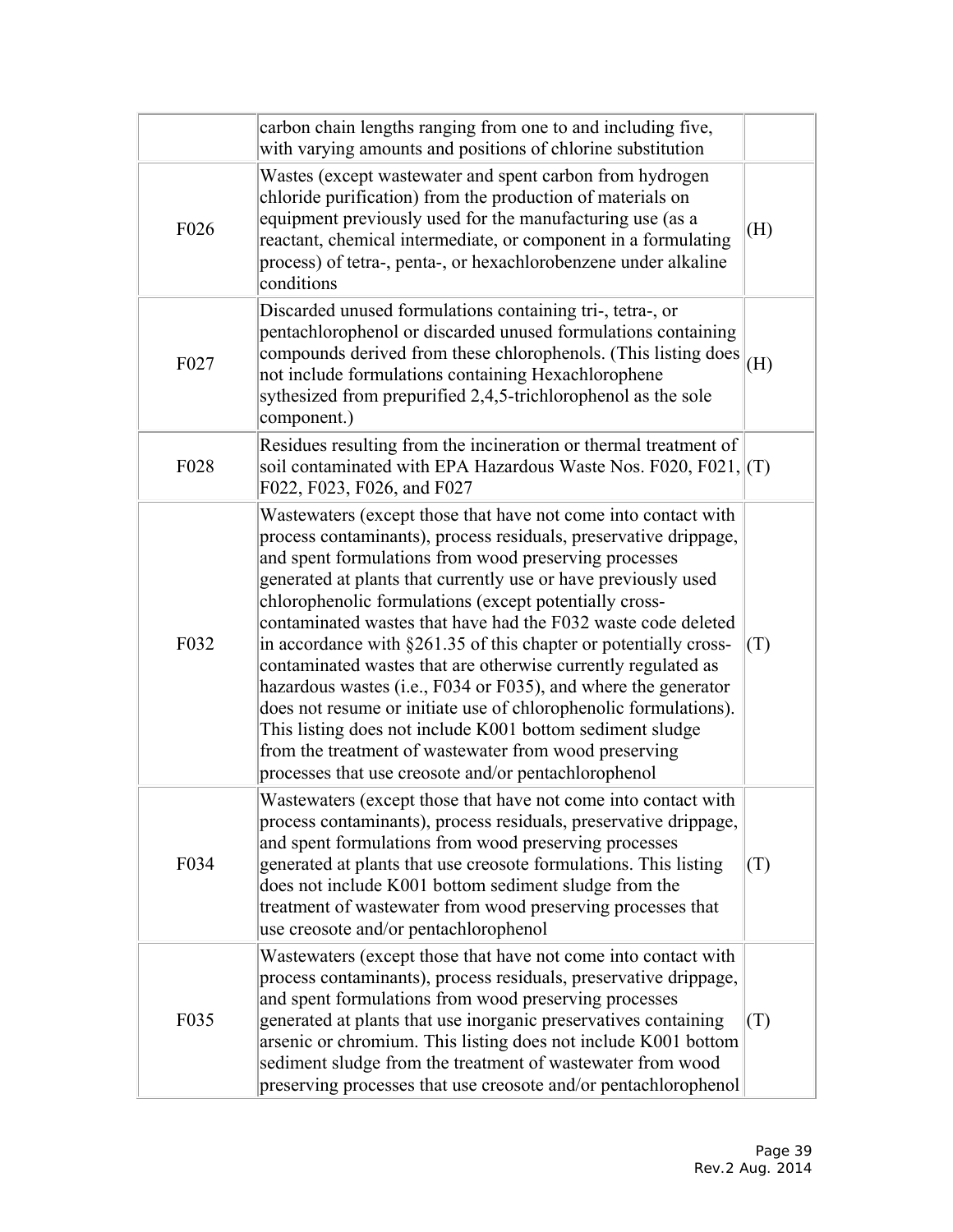| F037              | Petroleum refinery primary oil/water/solids separation sludge-<br>Any sludge generated from the gravitational separation of<br>oil/water/solids during the storage or treatment of process<br>wastewaters and oil cooling wastewaters from petroleum<br>refineries. Such sludges include, but are not limited to, those<br>generated in oil/water/solids separators; tanks and<br>impoundments; ditches and other conveyances; sumps; and<br>stormwater units receiving dry weather flow. Sludge generated<br>in stormwater units that do not receive dry weather flow,<br>sludges generated from non-contact once-through cooling<br>waters segregated for treatment from other process or oily<br>cooling waters, sludges generated in aggressive biological<br>treatment units as defined in $\S261.31(b)(2)$ (including sludges<br>generated in one or more additional units after wastewaters<br>have been treated in aggressive biological treatment units) and<br>K051 wastes are not included in this listing. This listing does<br>include residuals generated from processing or recycling oil-<br>bearing hazardous secondary materials excluded under<br>$\S261.4(a)(12)(i)$ , if those residuals are to be disposed of. | (T) |
|-------------------|--------------------------------------------------------------------------------------------------------------------------------------------------------------------------------------------------------------------------------------------------------------------------------------------------------------------------------------------------------------------------------------------------------------------------------------------------------------------------------------------------------------------------------------------------------------------------------------------------------------------------------------------------------------------------------------------------------------------------------------------------------------------------------------------------------------------------------------------------------------------------------------------------------------------------------------------------------------------------------------------------------------------------------------------------------------------------------------------------------------------------------------------------------------------------------------------------------------------------------------|-----|
| F038              | Petroleum refinery secondary (emulsified) oil/water/solids<br>separation sludge—Any sludge and/or float generated from the<br>physical and/or chemical separation of oil/water/solids in<br>process wastewaters and oily cooling wastewaters from<br>petroleum refineries. Such wastes include, but are not limited<br>to, all sludges and floats generated in: induced air flotation<br>(IAF) units, tanks and impoundments, and all sludges generated<br>in DAF units. Sludges generated in stormwater units that do not<br>receive dry weather flow, sludges generated from non-contact<br>once-through cooling waters segregated for treatment from<br>other process or oily cooling waters, sludges and floats<br>generated in aggressive biological treatment units as defined in<br>$\S261.31(b)(2)$ (including sludges and floats generated in one or<br>more additional units after wastewaters have been treated in<br>aggressive biological treatment units) and F037, K048, and<br>K051 wastes are not included in this listing                                                                                                                                                                                          | (T) |
| F <sub>0</sub> 39 | Leachate (liquids that have percolated through land disposed<br>wastes) resulting from the disposal of more than one restricted<br>waste classified as hazardous under subpart D of this part.<br>(Leachate resulting from the disposal of one or more of the<br>following EPA Hazardous Wastes and no other Hazardous<br>Wastes retains its EPA Hazardous Waste Number(s): F020,<br>F021, F022, F026, F027, and/or F028.)                                                                                                                                                                                                                                                                                                                                                                                                                                                                                                                                                                                                                                                                                                                                                                                                           | (T) |

\*(I,T) should be used to specify mixtures that are ignitable and contain toxic constituents.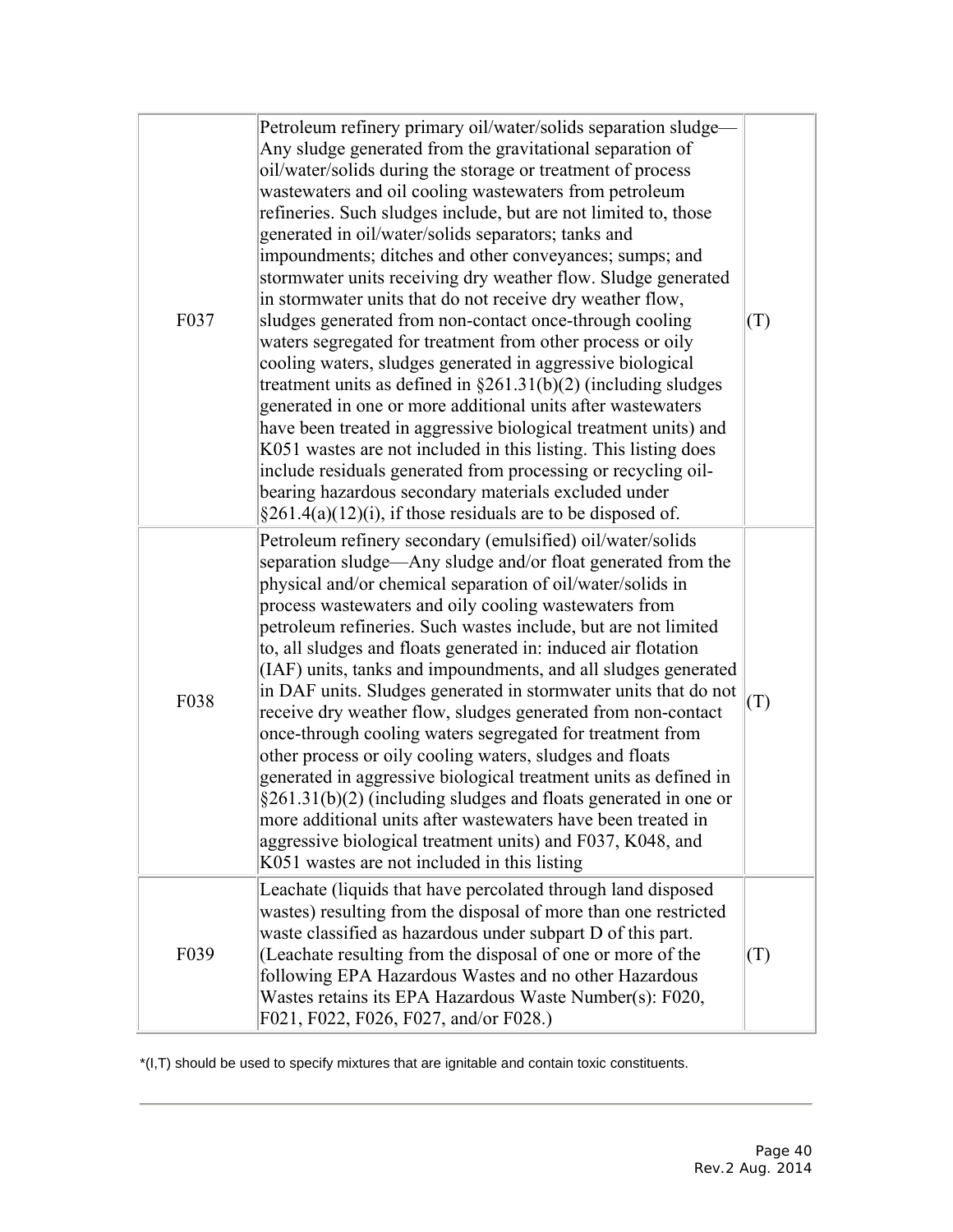**Appendix VIII** 

## **NCF Hazardous Waste ID Label HAZARDOUS WASTE**

# **HAZARDOUS WASTE** NEW COLLEGE OF FLORIDA EPA ID# FLD 982 142 499

| BUILDING/ROOM: WELL AND THE CONTROL OF THE CONTROL OF THE CONTROL OF THE CONTROL OF THE CONTROL OF THE CONTROL OF THE CONTROL OF THE CONTROL OF THE CONTROL OF THE CONTROL OF THE CONTROL OF THE CONTROL OF THE CONTROL OF THE |                                                                      |                                                                                                                                                                                                                               |  |
|--------------------------------------------------------------------------------------------------------------------------------------------------------------------------------------------------------------------------------|----------------------------------------------------------------------|-------------------------------------------------------------------------------------------------------------------------------------------------------------------------------------------------------------------------------|--|
| PHONE: STORAGE DATE:                                                                                                                                                                                                           |                                                                      |                                                                                                                                                                                                                               |  |
| <b>HAZARD CLASS</b><br>Flammable<br>п<br>Oxidizer<br>П<br>Toxic<br>П                                                                                                                                                           | Reactive<br>$\Box$<br>Corrosive<br>$\Box$<br>Non-Hazardous<br>$\Box$ | Other and the contract of the contract of the contract of the contract of the contract of the contract of the contract of the contract of the contract of the contract of the contract of the contract of the contract of the |  |
| <b>Environmental Health and Safety</b>                                                                                                                                                                                         | (941) 487-4585                                                       |                                                                                                                                                                                                                               |  |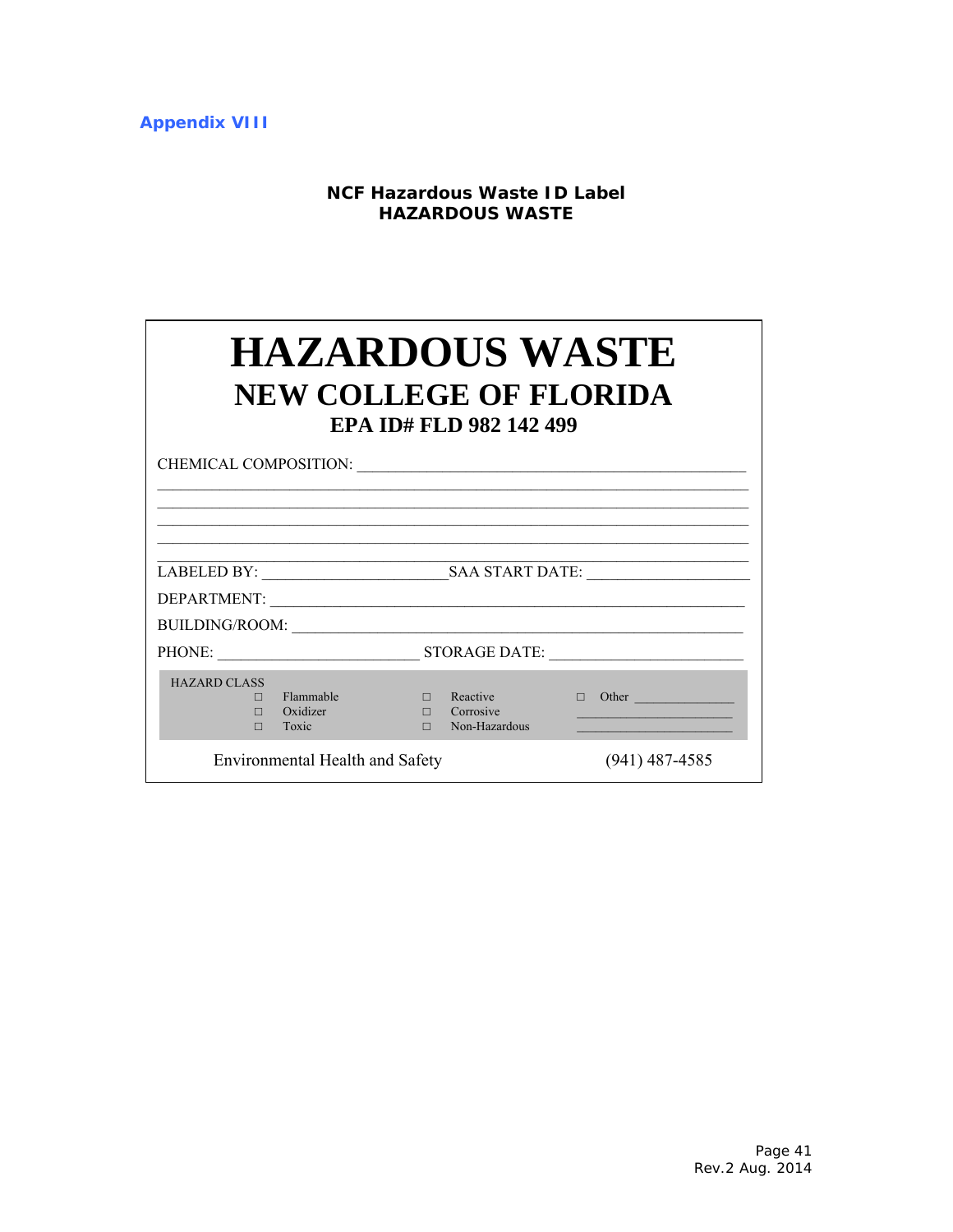**Appendix IX** 

# **Department of Environmental Protection**

A Guide on Hazardous Waste Management

 Page 42 Rev.2 Aug. 2014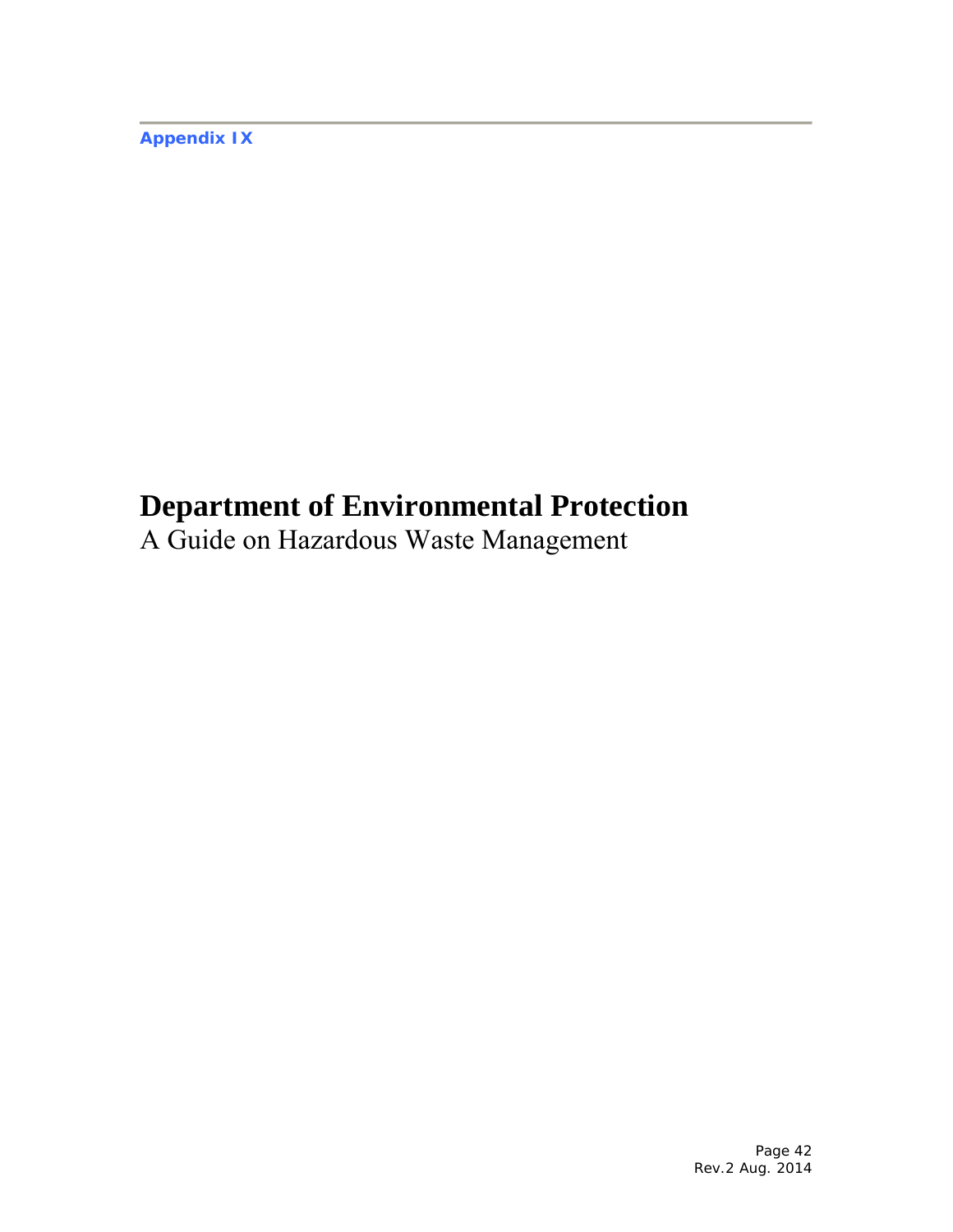

# **Department of Environmental Protection**  A Guide on Hazardous Waste Management

# **SMALL QUANTITY GENERATORS**

## **INTRODUCTION**

Many businesses, both large and small use hazardous materials in their processes. Many of these processes produce wastes. A portion of these wastes may be hazardous. The method a business manager employs to manage hazardous waste will have a direct influence on business profits and future liabilities for the property, the business, and its owners.

The purpose of this paper is to provide basic information to industry and public agencies that may be generators of small quantities of hazardous waste and to inform them of their responsibilities for proper hazardous waste management.

## **RESOURCE CONSERVATION AND RECOVERY ACT**

The Resource Conservation and Recovery Act (RCRA) was enacted by Congress in 1976 to protect public health and the environment from improper management of hazardous waste. RCRA was primarily written to regulate hazardous waste managed by the larger generator. Since the initial enactment, RCRA has been amended to regulate the previously exempted small quantity generator. The State of Florida has adopted by reference the federal regulations governing the small quantity generator.

## **HOW CAN I DETERMINE IF I HAVE HAZARDOUS WASTE?**

*All generators of waste materials* are required by law to identify and evaluate their waste. Evaluating waste streams means determining whether or not the waste is hazardous. Evaluate each waste you produce using Step 1 below to determine whether you are a generator.

### **Step 1: Evaluate Your Waste**

First, inventory and assemble information about your waste. An inventory consists of identifying all wastes that your business discards including sewered and recycled waste, unusable products, and by-products.

Material Safety Data Sheets (MSDSs) for your raw materials can be used to help identify your waste. Your Trade Association may be a good source of information. They can provide assistance for evaluating your wastes as well as assistance in handling, packaging and labeling your waste. If you have no information about your waste, it may be necessary to have the waste analyzed by a laboratory.

To determine whether your waste is hazardous, answer the following questions for each waste on your inventory.

- 1. Is the waste exempt from regulation? (i.e., recycled used oil, lead acid batteries that are reclaimed, domestic sewage, permitted industrial discharges, see **Table 1**)
- 2. Is the waste listed as a hazardous waste? (i.e., spent halogenated and certain non-halogenated solvents, see **Table 2**)
- 3. Is the waste hazardous because it exhibits a hazardous characteristic? (ignitable, corrosive, reactive, toxic, see **Table 3**)

### **Call DEP for a list of EPA Hazardous Waste codes for waste streams commonly generated**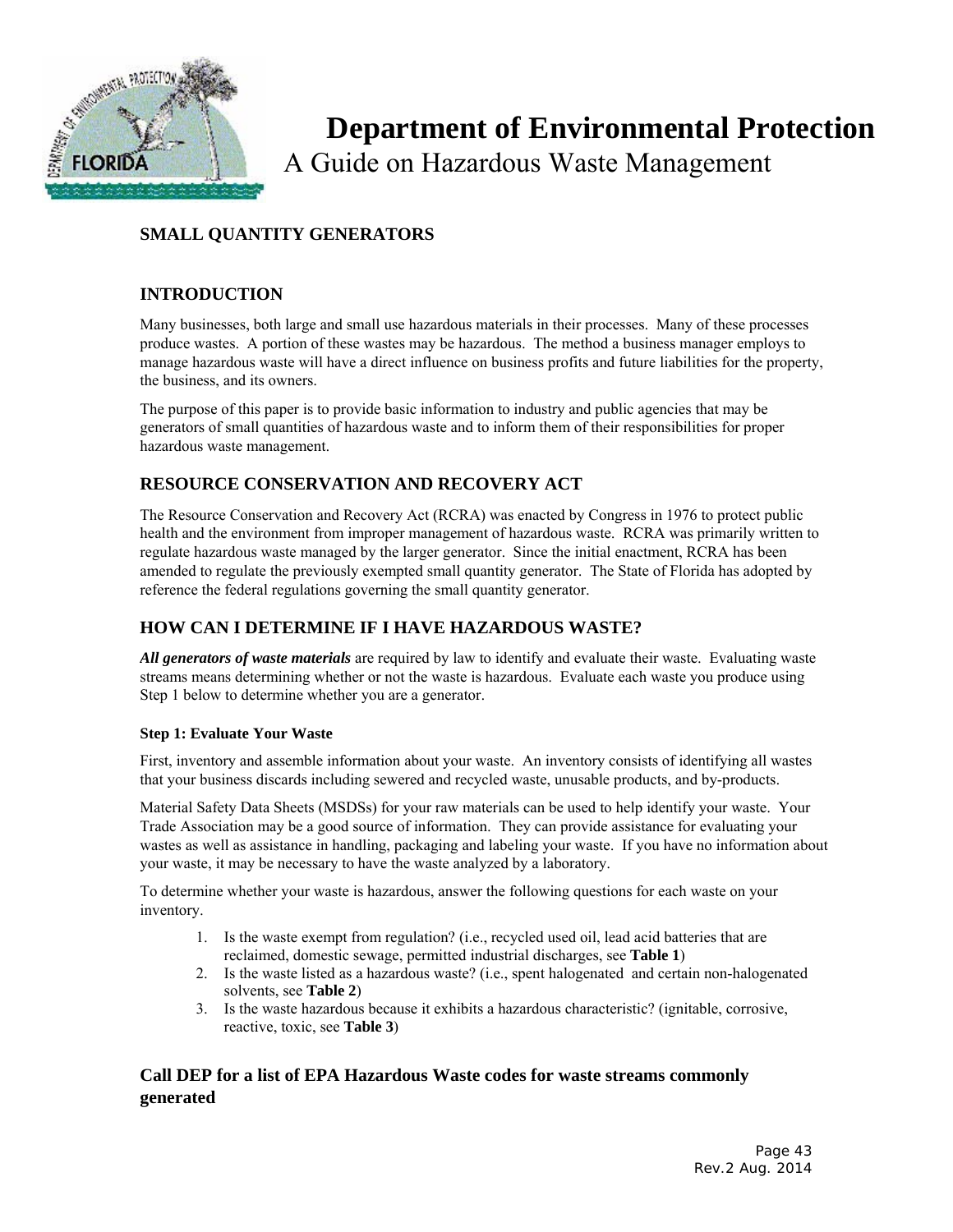If your waste is not exempt and you answered yes to questions 2 or 3 for any waste produced then your business is a generator of hazardous waste.

### **Step 2: Determine Generator Size**

The amount of all hazardous waste generated or accumulated at your business will determine which category you fit in (see Table 4). Each category has its own requirements for waste management. If you generate between 100 kg and 1,000 kg (220-2,200 lbs.) in any one month of hazardous waste and no more than 1kg (2.2 lbs.) of acutely hazardous waste in any one month, you are a regulated small quantity generator and the RCRA hazardous waste regulations require you to:

## **The Following Steps Apply to 100-1,000 Kg/month Small Quantity Generators**

### **Step 3: Obtain an EPA Identification Number**

As a small quantity generator, you are required to obtain an EPA/DEP identification number by completing and submitting EPA Form 8700-12, Notification of Waste Activity. These forms can be obtained from DEP Tallahassee office or from any of the DEP district offices. The EPA/DEP I.D. number is site specific, so if you move to a new location you must get a new EPA/DEP I.D. number.

### **Step 4: Place Waste in a Labeled, Leak Proof Container**

This label must include:

- 1. The words "Hazardous Waste- Federal Law Prohibits Improper Disposal. If found contact the nearest police or public safety authority or the US Environmental Protection Agency;
- 2. Generators name and address;
- 3. Manifest Document number;
- 4. The container should also include
	- Description of the waste
	- The date the waste was first put into the container (accumulation start date).

In addition, you must follow DOT labeling requirements when you ship your container off-site. Your transporter should be familiar with these requirements, otherwise, call the Florida Department of Transportation, Hazardous Materials Compliance Officer at 850-245-7900.

### **Step 5: Store Waste Properly; Accumulate Up To the Limits**

General requirements for handling storage containers:

- 1. They must be in good condition.
- 2. Replace leaking containers.
- 3. Keep containers closed.
- 4. The containers must be compatible with the hazardous waste stored in them, and must meet DOT standards.
- 5. Do not mix wastes.
- 6. Provide adequate aisle space for easy access and visibility.
- 7. Containers must be inspected at least weekly to check for leaks and signs of corrosion.

As a small quantity generator, you are allowed to store on-site up to 6,000 kg (13,200 lb.) of hazardous waste for a period of 180 days.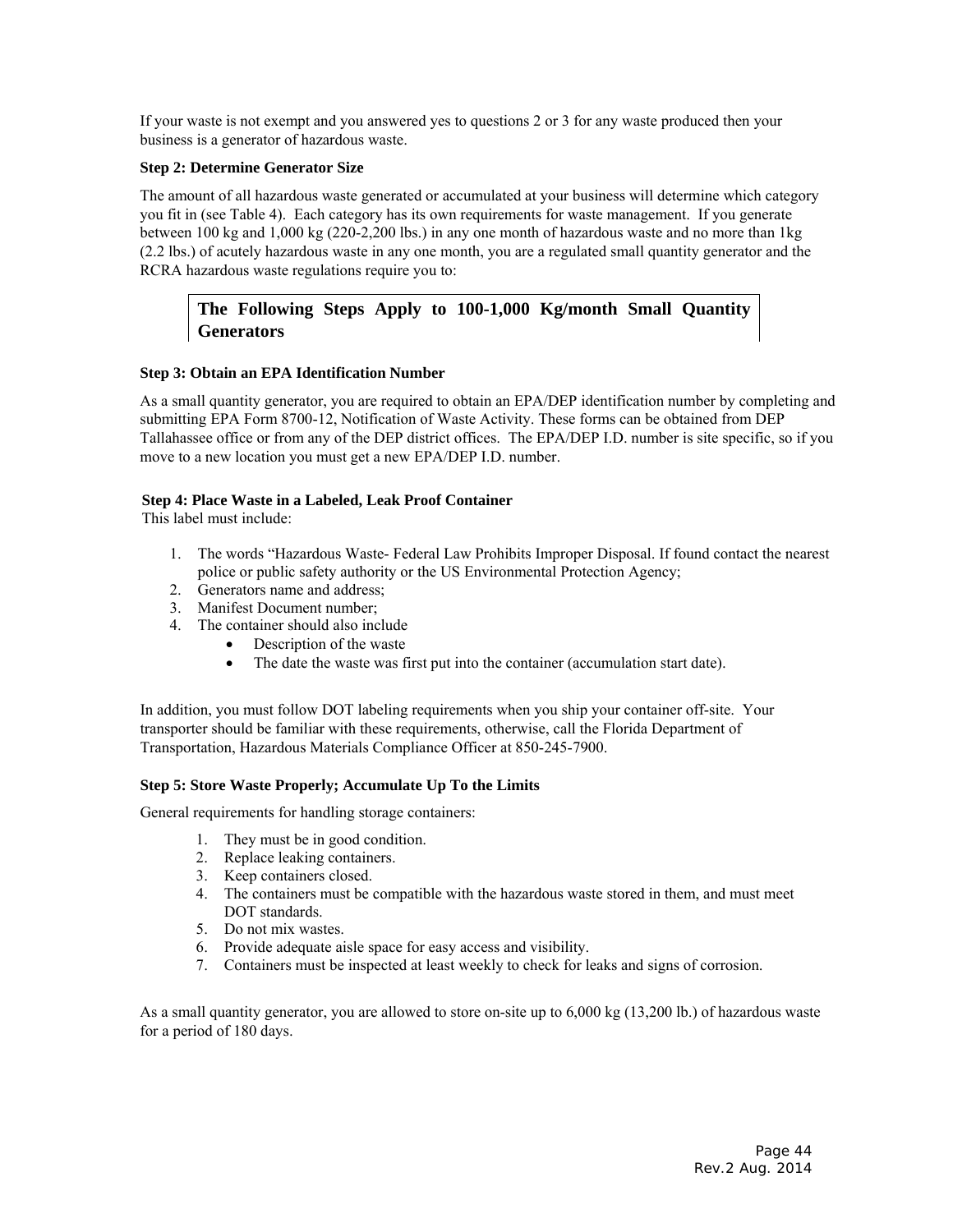### **Step 6: Transport and Dispose of Waste Properly**

A generator is forever responsible for his or her hazardous waste. To reduce your liability and to ensure the waste is transported and properly disposed, choose a transporter that has met the following requirements:

- 1 Obtained an EPA/DEP I.D. number;
- 2 Use manifests;
- 3 Ability to clean up hazardous waste discharges during transportation-related incidents;
- 4 Documentation of financial liability.

Transporters storing more than 24 hours at a transfer facility must notify the DEP and meet many TSD requirements, including containment, contingency plan, training, security and closure.

### **Step 7: Manifests and Transport of Hazardous Waste**

The Uniform Hazardous Waste Manifest is a multi-copy shipping document that must accompany hazardous waste shipments. The State of Florida requires the use of this manifest when disposing of hazardous waste.

### **Step 8: Emergency Procedures Plan**

- 1 Designate an emergency coordinator;
- 2 Post emergency information by the phone; and,
- 3 Provide and document adequate training for personnel handling hazardous waste.

### **Step 9: Preparedness and Prevention Plan**

If you accumulate hazardous waste on-site, you are required to prepare a Preparedness and Prevention Plan.

- 1 Maintain a safe work place;
- 2 Accessible telephones;
- 3 Maintain fire extinguishers and spill control equipment;
- 4 Maintain aisle space in work area;
- 5 Notify police, fire department, and state emergency response teams of the types of wastes handled at your facility.

### **Step 10: Keep Records**

Maintain these records for a minimum of three years:

- 1 Manifests;<br>2 Land Dispo
- Land Disposal Restriction (LDR) Forms;
- 3 Manifest exception reports;
- 4 Analytical and other reports;
- 5 Training documents;
- 6 Inspection logs; and,
- 7 Correspondence.

For additional information on the Small Quantity Generator requirements call or write for:

### **FLORIDA'S HANDBOOK FOR SMALL QUANTITY GENERATORS OF HAZARDOUS WASTE**

### **January 26, 2007**

Florida Department of Environmental Protection Hazardous Waste Management Section, MS4555 2600 Blair Stone Road Tallahassee, Florida 32399-2400 Phone: (850) 245-8707 www.dep.state.fl.us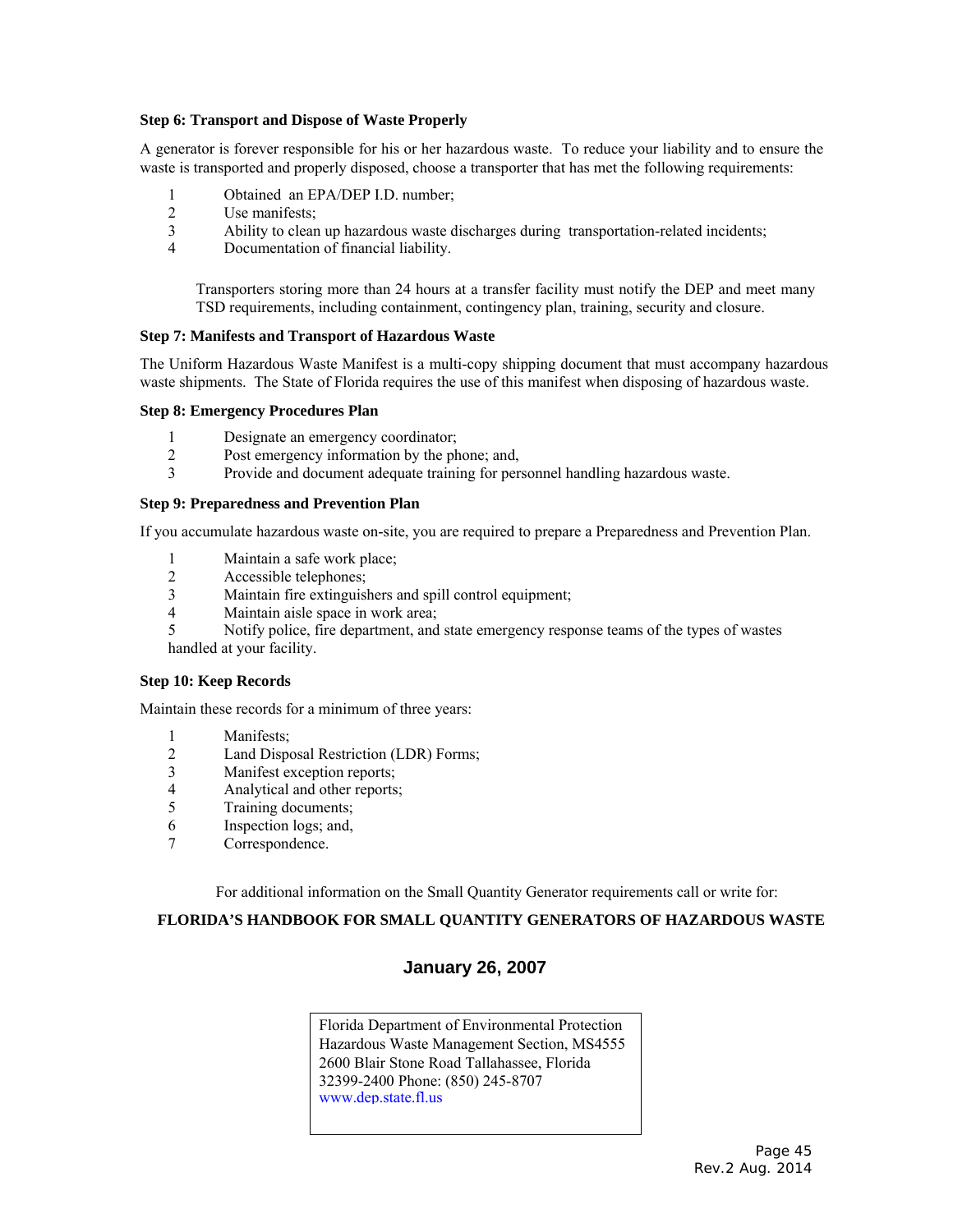# **EPA Hazardous Waste Tables**

### **TABLE 1: EXEMPT WASTE**

- Domestic sewage;
- Irrigation waters or industrial discharges permitted under the Federal Water Pollution Control Act;
- Certain nuclear material as defined by the Atomic Energy Act;
- Household wastes, including hazardous waste;
- Certain mining wastes:
- Agricultural wastes, excluding some pesticides;
- Used oil filters that have been properly drained and recycled;
- Recycled used oil and lead acid batteries that are reclaimed;
- Universal Wastes (hazardous waste batteries, pesticides and mercury thermostats) managed under 40 CFR, Part 273;
- Mercury containing lamps and devices destined for recycling (Chapter 62-737, F.A.C.)

### **TABLE 2: LISTED WASTE EXAMPLES**

Hazardous wastes from non-specific sources:

- **F001:** spent halogenated solvents used in degreasing such as trichloroethylene, methylene chloride, 1,1,1-trichloroethane, and carbon tetrachloride;
- **F002:** spent halogenated solvents such as those above but not used as degreasers; other examples are 1,1,2-trichloro-1,2,2-trifluoroethane and chlorobenzene;
- **F003:** spent nonhalogenated, ignitable-only solvents such as xylene, acetone, methanol, and methyl isobutyl ketone;
- **F004:** spent nonhalogenated solvents such as cresols, cresylic acid, and nitrobenzene;
- **F005:** spent nonhalogenated solvents such as toluene, methyl ethyl ketone, carbon disulfide, and benzene; Spent solvent mixtures/blends containing 10% before use of F001, F002, F004 and/or F005; and, distillation bottoms from recovering solvents;

Hazardous waste from specific sources such as certain plating bath solutions; wastewater treatment sludge; and, wastes from the heat treatment of metals (see K-list);

Discarded commercial chemical products, off-specification products, containers and/or spill residues (see Pand U-lists).

### **TABLE 3: CHARACTERISTIC WASTES**

- Ignitability-D001: a liquid waste having an alcohol content greater than or equal to 24% or has a flash point of less than  $140^\circ$  F. Examples are solvents and paint thinners;
- **Oxidizer-D001:** wastes that add oxygen to a fire. Oxidizing substances often have "per" as the beginning of the name, "oxide" as the ending of the name, or "ate" in its chemical name. Examples are ammonium nitrate, perchlorates, and peroxides;
- **Corrosivity-D002:** a liquid waste material having a pH of less than 2.0 or greater than 12.5. Examples are acids and caustics;
- **Reactivity-D003:** waste materials that react to water, shock, heat, and pressure, and undergoes a rapid or violent chemical reaction. Some examples are explosives and cyanides wastes;
- **Toxicity-D004-D043:** waste which release toxic metals, pesticides or volatile organic chemicals above certain limits under acidic conditions. Includes 8 heavy metals and 31 organic chemicals including 10 pesticides. Wastes in this category need only contain small amounts of mercury, arsenic, lead, or one of the other heavy metals, or organics such as benzene, trichloroethylene, perchloroethylene, methyl ethyl ketone, or one of the ten pesticides.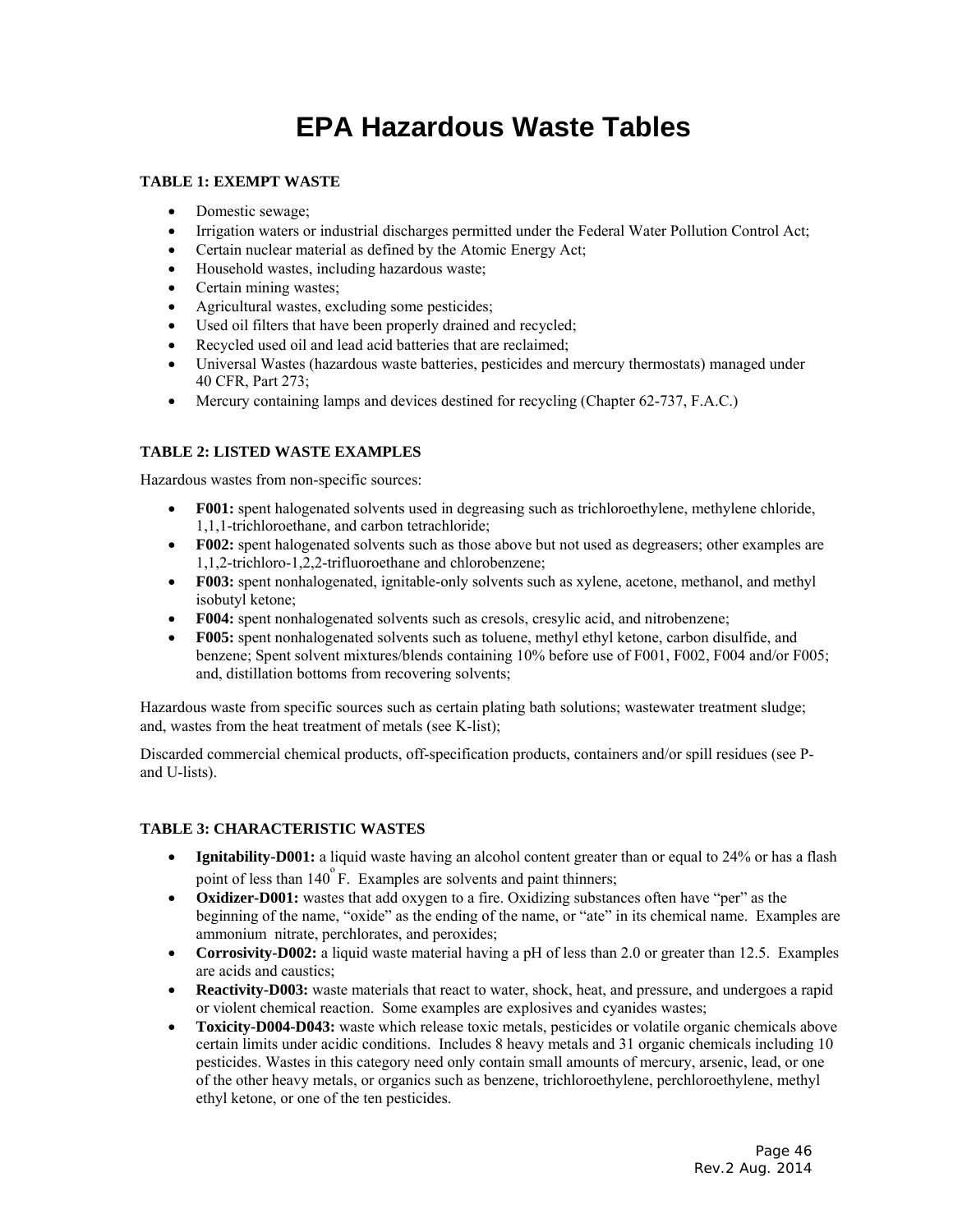### **TABLE 4: GENERATOR SIZE**

### 1. CONDITIONALLY EXEMPT SMALL QUANTITY GENERATOR

- e less than 100 kilograms in any one month (about  $\frac{1}{2}$  a 55-gallon drum<sup>2</sup>) of hazardous waste, or
- you generate less than 1 kilogram of an acute hazardous waste (see P-list), and
- you never accumulate more than 1,000 kilograms (2,200 lb.) of hazardous waste at any time.

### 2. SMALL QUANTITY GENERATOR

- more than 100 kilograms but less than 1,000 kilograms in any one month (about  $\frac{1}{2}$  to 5 -55 gallon drums) of hazardous waste.
- ship stored waste within 180 days after the waste was first put into the container, and
- vou never accumulate more than  $6,000 \text{ kg}$  (13,200 lb.).

### 3. LARGE QUANTITY GENERATOR

 $\mathcal{L}_\text{max}$ 

- more than 1,000 kilograms in any one month (about 5 -55 gallon drums) of hazardous waste, or
- you generate 1 kilogram or more of an acute hazardous waste in any one month, and ship stored waste within 90 days after the waste was first put into the container unless storage facility permit is obtained.

 $\frac{1}{1}$  kilogram = 2.2 pounds  $\frac{1}{1}$  These volumes are based on the weight of water (8 lb./gallon) and are only provided for the purpose of estimating generator status. Heavier wastes like metal sludges (20 lb./gallon) and chlorinated solvents such as perchloroethlene, freon and trichlorothylene (12-13.5 lb./gallon) will need to be evaluated based on their actual weight per gallon.<sup>3</sup> Contact the DEP for hazardous waste lists.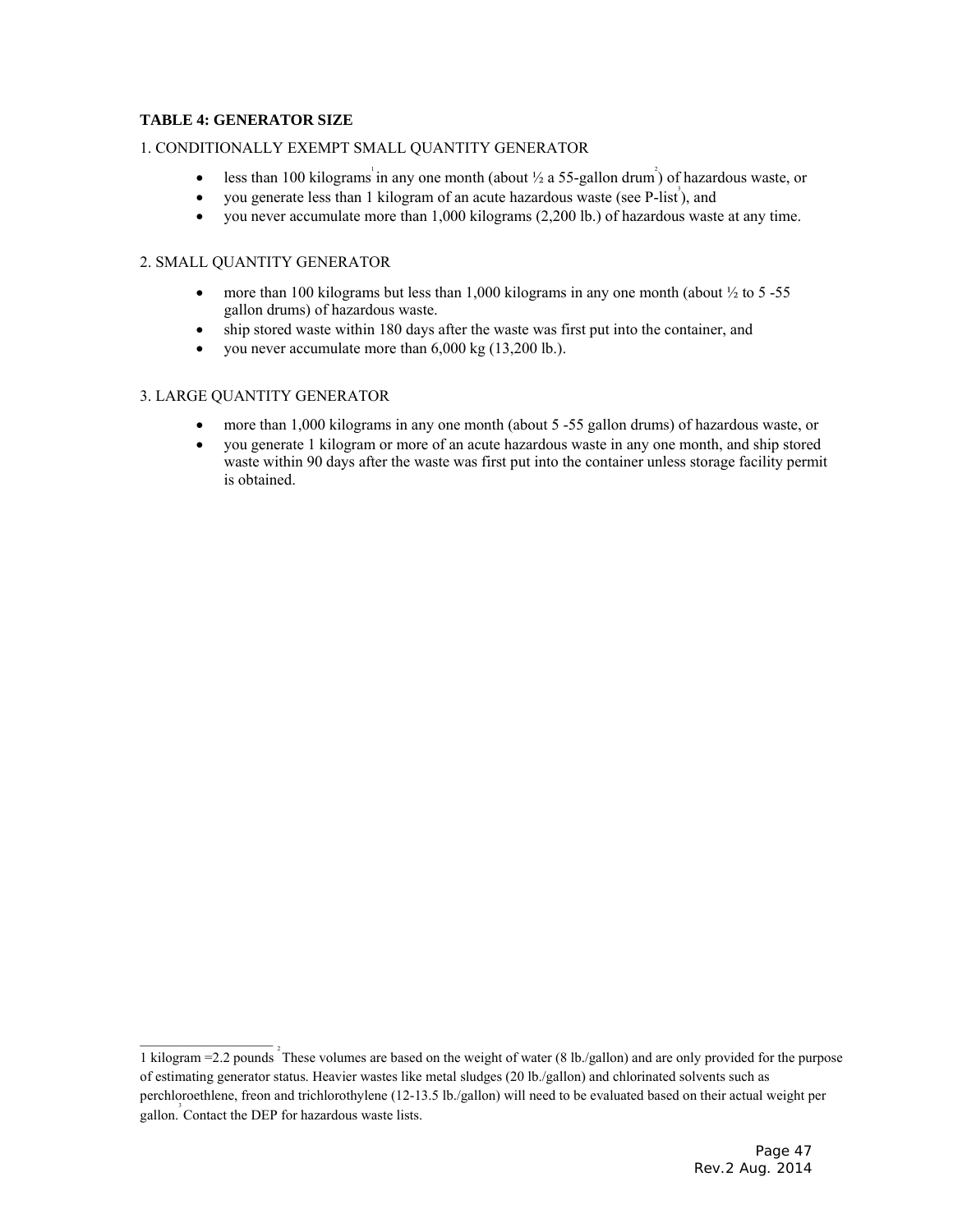### **Appendix X**

# **Hazard Class Compatibility Charts**

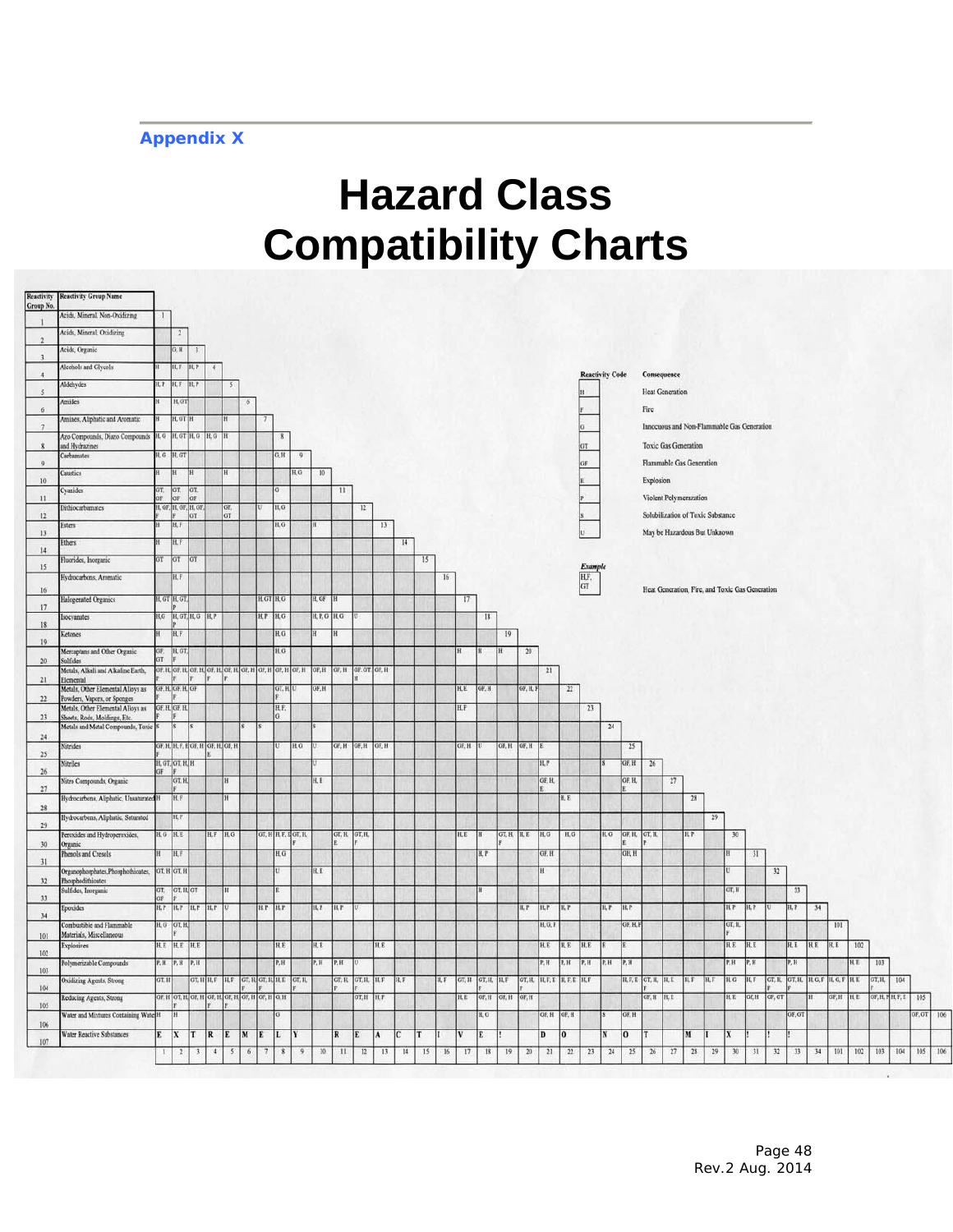| <b>RGN</b>     | <b>Reactivity group</b>                                 | <b>Incompatible with</b>                                     |
|----------------|---------------------------------------------------------|--------------------------------------------------------------|
| 1              | Acids, Mineral, Non-Oxidizing                           | 4-15, 17-26, 28, 30-34, 101-107                              |
| $\overline{2}$ | Acids, Mineral, Oxidizing                               | 3-34, 101-103, 105-107                                       |
| 3              | Acids, Organic                                          | 2,4,5,7,8,10-12,15,18,21,22,24-26,33,34,102-<br>105,107      |
| 4              | <b>Alcohols and Glycols</b>                             | 1-3,8,18,21,25,30,34,104,105,107                             |
| 5              | Aldehydes                                               | 1-3, 7, 8, 10, 12, 21, 25, 27, 28, 30, 33, 34, 104, 105, 107 |
| 6              | <b>Amides</b>                                           | 1, 2, 21, 24, 104, 105, 107                                  |
| $\overline{7}$ | Amines, Aliphatic and Aromatic                          | 1-3,5,12,17,18,21,24,30,34,104,105,107                       |
| 8              | Azo Compounds, Diazo Compounds and<br><b>Hydrazines</b> | 1-5, 9, 11-13, 17-23, 25, 30-34, 102-104, 106, 107           |
| 9              | <b>Carbamates</b>                                       | 1, 2, 8, 10, 21, 22, 25, 30, 104, 107                        |
| 10             | <b>Caustics</b>                                         | 1-3,5,9,13,17-19,21,22,24-27,32,34,102,103,107               |
| 11             | <b>Cyanides</b>                                         | 1-3,8,17-19,21,25,30,34,103-105,107                          |
| 12             | <b>Dithiocarbamates</b>                                 | 1-3, 5, 7, 8, 18, 21, 25, 30, 34, 103-105, 107               |
| 13             | <b>Esters</b>                                           | 1, 2, 8, 10, 21, 25, 102, 104, 107                           |
| 14             | <b>Ethers</b>                                           | 1, 2, 104, 107                                               |
| 15             | <b>Fluorides, Inorganic</b>                             | $1 - 3,107$                                                  |
| 16             | Hydrocarbons, Aromatic                                  | 2,104,105,107                                                |
| 17             | <b>Halogenated Organics</b>                             | 1, 2, 7, 8, 10, 11, 20-23, 25, 30, 104, 105, 107             |
| 18             | Isocyanates                                             | <u>1-4, 7, 8, 10-12, 20-22, 25, 30, 31, 33, 104-107</u>      |
| 19             | <b>Ketones</b>                                          | 1, 2, 8, 10, 11, 20, 21, 25, 30, 104, 105, 107               |
| 20             | <b>Mercaptons and Other Organic Sulfides</b>            | 1, 2, 8, 17 - 19, 21, 22, 25, 30, 34, 104, 105, 107          |
| 21             | Metals, Alkali and Alkaline Earth Elemental             | 1-13, 17-20, 25-27, 30-32, 34, 101-104, 106, 107             |
| 22             | Metals, Other Elemental and Alloys as Powders,          | 1-3,8-10,17,18,20,28,30,34,102-104,106,107                   |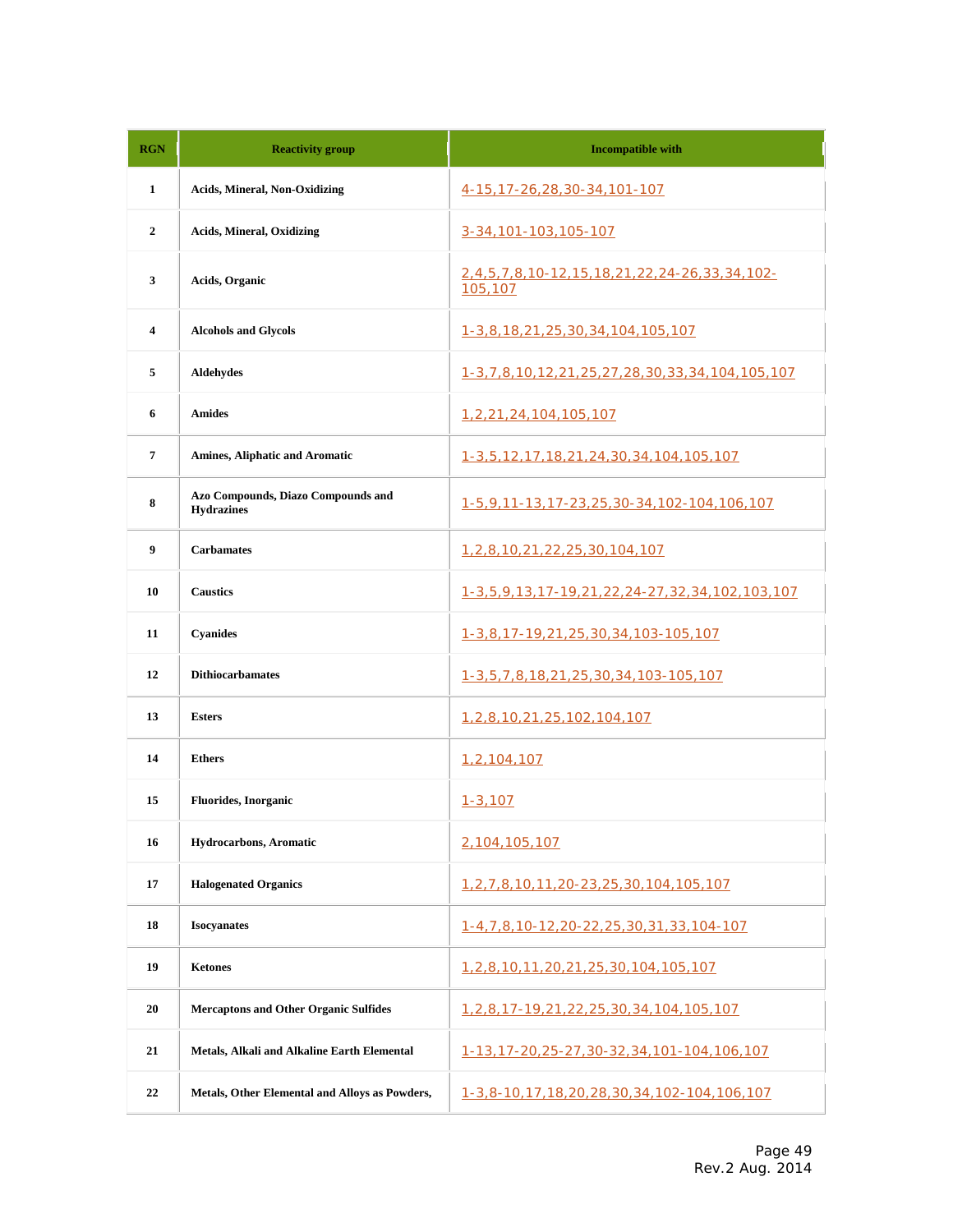|     | <b>Vapors or Sponges</b>                                                      |                                                                            |
|-----|-------------------------------------------------------------------------------|----------------------------------------------------------------------------|
| 23  | Metals, Other Elemental and Alloys as Sheets,<br><b>Rods, Drops, Moldings</b> | 1, 2, 8, 17, 102 - 104, 107                                                |
| 24  | <b>Metal and Metal Compounds, Toxic</b>                                       | 1-3,6,7,10,26,30,34,102,103,106,107                                        |
| 25  | <b>Nitrides</b>                                                               | 1-5,8-13,17-21,26-27,30,31,34,101-104,106,107                              |
| 26  | <b>Nitrites</b>                                                               | 1-3, 10, 21, 24, 25, 30, 104, 105, 107                                     |
| 27  | Nitro Compounds, Organic                                                      | 2,5,10,21,25,104,105,107                                                   |
| 28  | Hydrocarcons, Aliphatic, Unsaturated                                          | 1, 2, 5, 22, 30, 104, 107                                                  |
| 29  | Hydrocarbons, Aliphatic, Saturated                                            | 2,104,107                                                                  |
| 30  | Peroxides and Hydroperoxides, Organic                                         | 1, 2, 4, 5, 7 - 9, 11, 12, 17 - 22, 24 - 26, 28, 31 - 34, 101 -<br>105,107 |
| 31  | <b>Phenols and Cresols</b>                                                    | 1, 2, 8, 18, 21, 25, 30, 34, 102-105, 107                                  |
| 32  | Organophosphates, Phosphothioates,<br>Phosphodithioates                       | 1, 2, 8, 10, 21, 30, 34, 104, 105, 107                                     |
| 33  | Sulfides, Inorganic                                                           | <u>1-3,5,8,18,30,34,102-104,106,107</u>                                    |
| 34  | <b>Epoxides</b>                                                               | 1-5, 7, 8, 10-12, 20-22, 24, 25, 30-33, 102, 104, 105, 107                 |
| 101 | <b>Combustible and Flammable Materials, Misc.</b>                             | 1, 2, 21, 25, 30, 102, 104, 105, 107                                       |
| 102 | <b>Explosives</b>                                                             | 1-3,8,10,13,21-25,30,31,33,34,101,105-105,107                              |
| 103 | <b>Polymerizable Compounds</b>                                                | 1-3,8,10-12,21-25,30,31,33,102,104,105,107                                 |
| 104 | <b>Oxidizing Agents, Strong</b>                                               | 1, 3-9, 11-14, 16-23, 25-34, 101-103, 105, 107                             |
| 105 | <b>Reducing Agents, Strong</b>                                                | 1-8, 12, 13, 17-20, 26, 27, 30, 31, 32, 34, 101-<br>104, 106, 107          |
| 106 | <b>Water and Mixtures Containing Water</b>                                    | 1, 2, 8, 18, 21, 22, 24, 25, 33, 105, 107                                  |
| 107 | <b>Water Reactive Substances</b>                                              | ALL!                                                                       |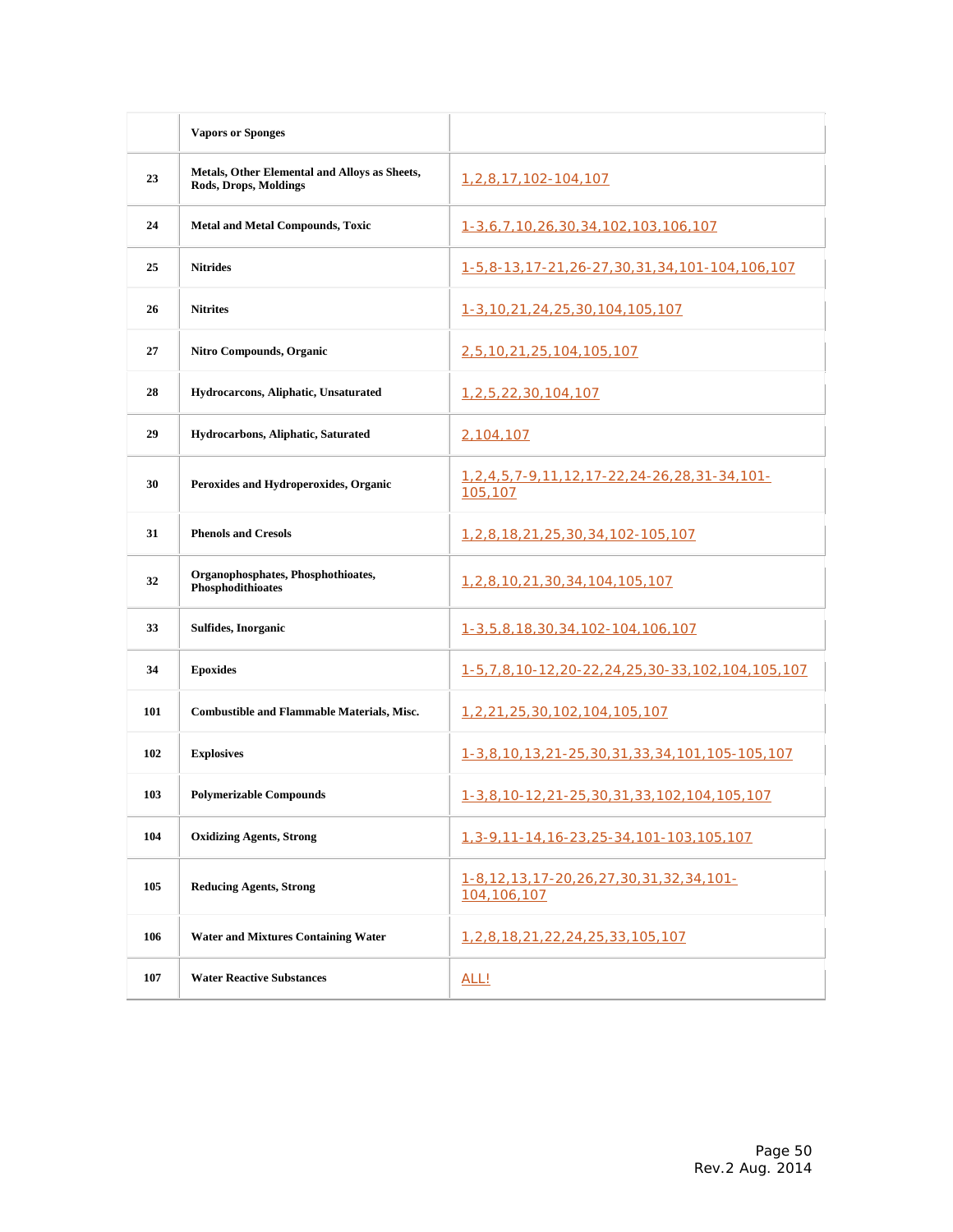| <b>Chemical Group</b>                                                               | <b>Incompatible With:</b>                                                                                                                   |
|-------------------------------------------------------------------------------------|---------------------------------------------------------------------------------------------------------------------------------------------|
| Flammable solvents (xylene, toluene,<br>benzene, ethyl benzene, etc)                | Caustics, acids (with the exception of acetic acid<br>which should be stored along with flammables),<br>oxidizers                           |
| Inorganic acids, non-oxidizing (sulfuric,<br>hydrochloric, phosphoric acids, etc.)  | Caustics, flammables, cyanides, sulfides, most<br>halogenated and non-halogenated organics,<br>reducing compounds, peroxides                |
| Inorganic acids, oxidizing (nitric, chromic<br>acids, etc.)                         | Organic acids, flammables, caustics, cyanides,<br>sulfides, most halogenated and non-halogenated<br>organics, reducing compounds, peroxides |
| Organic acids (formic acid, etc.)                                                   | Inorganic acids (oxidizing), flammables, cyanides,<br>sulfides, caustics, most non-halogenated and<br>halogenated organics                  |
| Oxidizers (sodium nitrate, potassium<br>nitrate, etc.)                              | Organics, inorganic acids, organic acids, reducers                                                                                          |
| Water reactives (sodium metal, lithium, etc)                                        | Water, should be stored separate from all other<br>chemicals                                                                                |
| Cyanide and sulfide compounds                                                       | Inorganic and organic acids                                                                                                                 |
| Ammonia                                                                             | Bleach, acids, organics                                                                                                                     |
| Halogenated solvents (chloroform, carbon<br>tetrachloride, trichloroethylene, etc.) | Acids, caustics, oxidizers                                                                                                                  |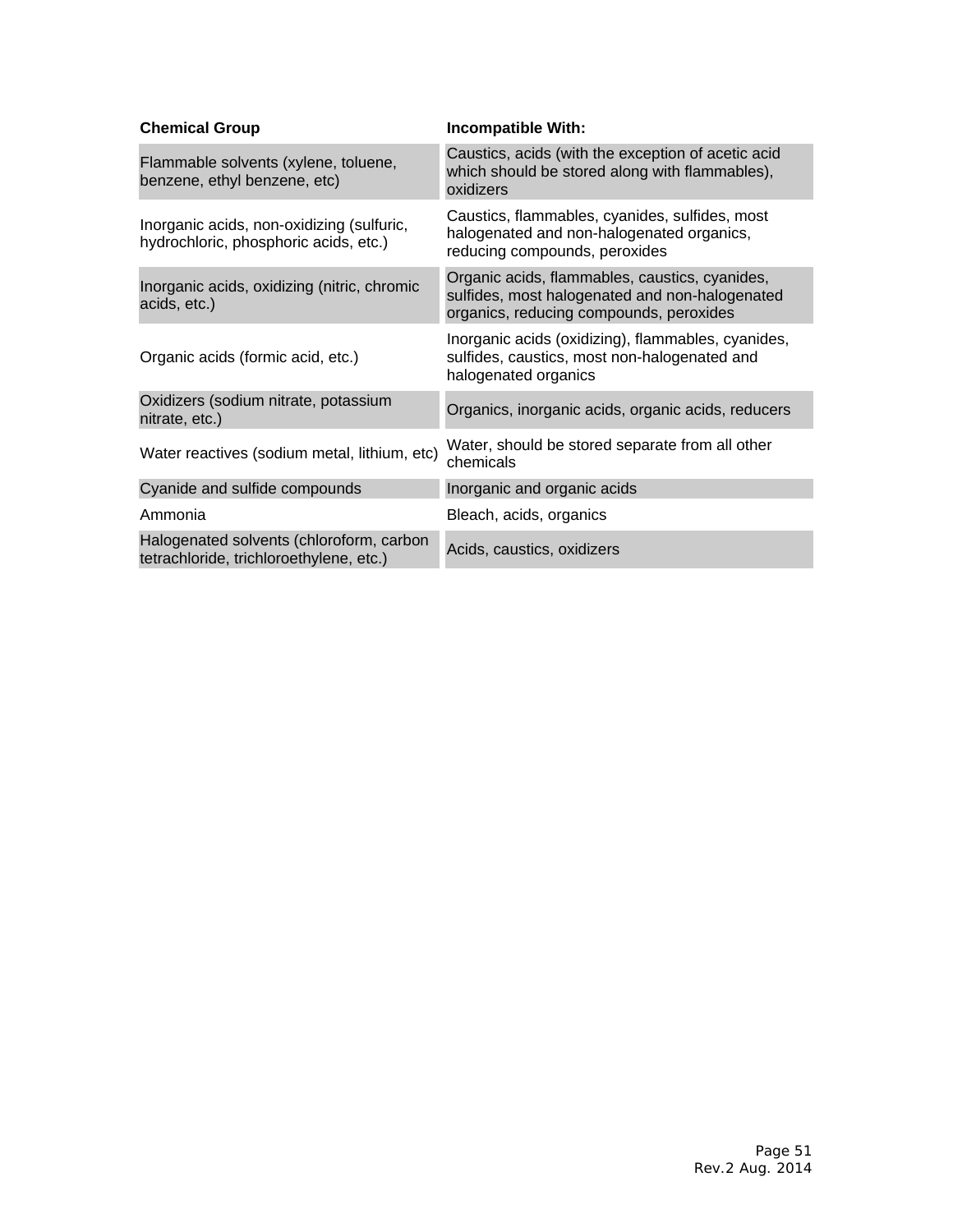**Appendix XI** 

# **SECTION VIII Special Requirements for Construction Contractors**

 Page 52 Rev.2 Aug. 2014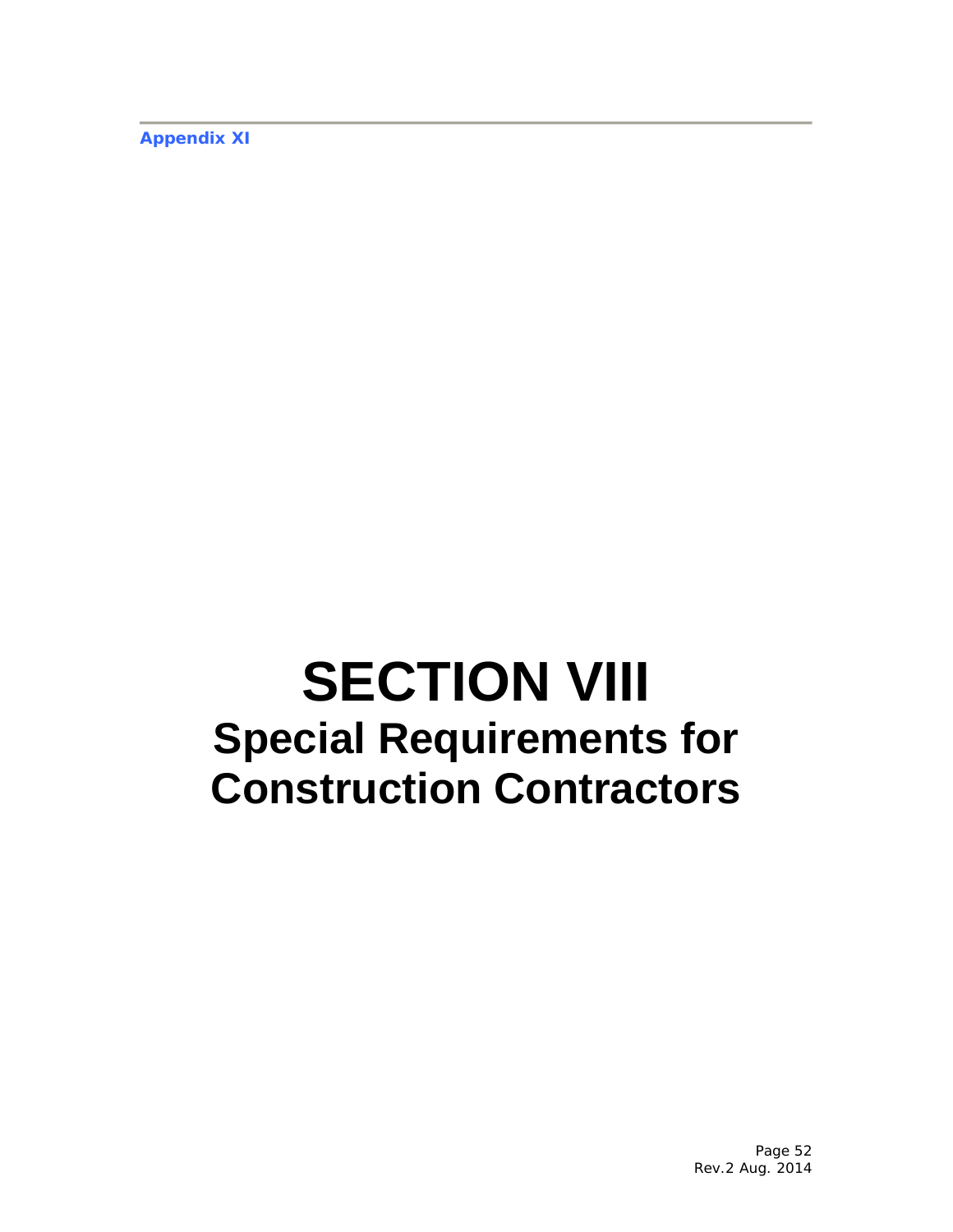# **Summary of PROCEDURES TO IDENTIFY AND MANAGE ENVIRONMENTAL ISSUES DURING DEMOLITION, RENOVATION, AND NEW CONSTRUCTION PROJECTS AT NEW COLLEGE OF FLORIDA**

The Florida Department of Environmental Protection (DEP) has determined that regulated small and large quantity generators of hazardous waste are responsible for all hazardous wastes generated on their sites. Therefore, contractors working on the campus must comply with the same federal and state regulations pertaining to hazardous waste management and disposal as the College.

**All contractors, sub-contractors, and their employees, intending to bid on projects and do work for the New College of Florida, must comply with these procedures as summarized. A complete copy of the procedures may be obtained by contacting one of the Departments listed at the end of this summary. Violations of State and Federal regulations could result in fines or civil and criminal action against the Contractor or the College. The following guidelines have been developed to assist the Contractor and the College in meeting the requirements of the state and federal regulatory agencies.** 

- *1.* Prior to commencement of all demolition and renovation projects, the contractor shall receive a site inspection report from the Office of Environmental Health and Safety (EH&S), A/E, Environmental Consultant, or Project Manager identifying any potential building components of an environmental concern *within the scope of the renovation or demolition only.*
- 2. Prior to contracting for work, each contractor, subcontractor, and their employees, *who use hazardous materials and may generate a hazardous waste*, must provide evidence of having received RCRA Hazardous Waste Awareness Training, **and annual refresher training**, as required by 40 CFR 265.16 and 262.34.
- 3. Contractors and subcontractors shall identify all hazardous materials and maintain Material Safety Data Sheets (MSDS) for each product *on site* as required by the OSHA Hazard Communication Standard.
- 4. Contractors shall be responsible for estimating the type and quantity of hazardous waste that will be generated by all contractor employees and sub-contractors prior to start of a project.
- 5. The General Contractor shall be responsible for the proper identification, and management of all hazardous wastes within the scope of a given project. Specifically, contractors must identify a secure waste accumulation area, store waste in appropriate containers, identify the contents of the containers including the words HAZARDOUS WASTE, and inspect the containers on a weekly basis. The inspection must be documented.
- 6. The Contractor shall turn all properly identified hazardous waste over to the College, Office of Environmental Health and Safety, at the end of the project or other agreed upon time. Any other arrangements shall have prior written approval from the Office of Environmental Health and Safety and the Office of Facilities Planning.
- 7. *HAZARDOUS WASTE shall not be removed from the campus by contractors or subcontractors, unless prior arrangements have been made with the College and the waste is properly manifested and transported by a licensed hazardous waste transporter.*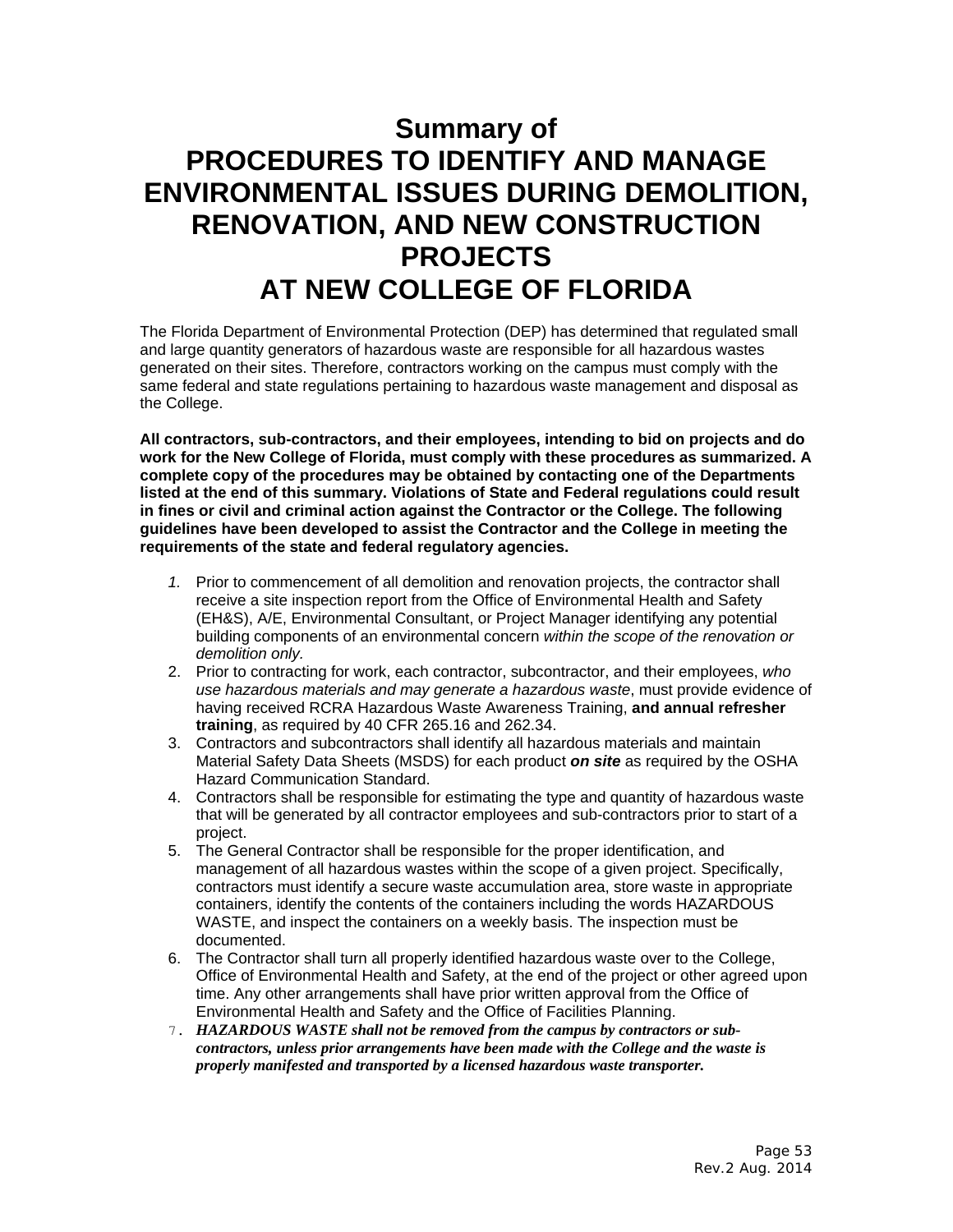- 8. The Office of Environmental Health and Safety will verify the identification of the waste. If the identification is unacceptable, EH&S will not accept the waste and the contractor shall bear the cost of laboratory analysis for adequate identification.
- 9. All hazardous waste will be shipped off site using the College's hazardous waste contractor, under a manifest bearing the USEPA ID# of the New College of Florida, and signed by a College EH&S representative, unless prior arraignments have been made and approved in writing by NCF Office of EH&S and Facilities Planning.
- 10. All hazardous waste turned over to the College shall be contained in appropriate, compatible, and closed, containers for the type and volume of waste generated. Containers may include DOT approved 55 or 30 gallon open-head or closed-head drums, 5 gallon pails or cans, etc., or possibly the original container. The contractor shall be responsible for providing the appropriate container for all types of hazardous waste generated.
- 11. Paint brushes, rollers, rags, sludges, absorbent, etc. used with oil paints or solvents, and that are waste materials shall be placed in 5 gallon sealable buckets, or other appropriate size containers.
- 12. In no cases shall evaporation be used to dry solvent laden materials destined for disposal. Evaporation of waste solvents is considered illegal disposal of hazardous waste.
- 13. All hazardous waste must be stored in a secured, locked, and safe location. Incompatible waste (acids/bases/flammables) must be stored in physically separate locations. Hazardous waste storage locations shall be coordinated and approved by EH&S.
- 14. All hazardous waste containers must be closed at all times except when adding waste.
- 15. Fluorescent bulbs and ballasts shall be removed from all lighting fixtures prior to disposal.
	- a. Fluorescent bulbs shall be placed in appropriate size tube cartons from original cartons or available from bulb recycling facilities. Do not break bulbs. Do not tape bulbs. Broken bulbs must be placed in sealed containers and handled separately. Each box must be labeled in accordance with FAC 62-737 and dated.
	- b. Ballasts shall be separated into PCB and non-PCB categories and placed into separate 55 gallon (or appropriate smaller size) open-head steel DOT drum. Each drum must be labeled with appropriate labels: "PCB Ballasts for Recycling" or "Non-PCB Ballasts for Recycling".
	- c. The Contractor shall be charged by the College for all hazardous waste based on the current contract rates with the College's Hazardous Waste Contractor.

If you have questions concerning this information, please contact one of the following:

Mr. Ron Hambrick, Director of Environmental Health and Safety- 941-487-4585 Mr. Dave Houghton, Coordinator of Facilities Planning – 941-487-4690 Mr. Alan Burr, Director of Facilities Construction – 941-487-4245